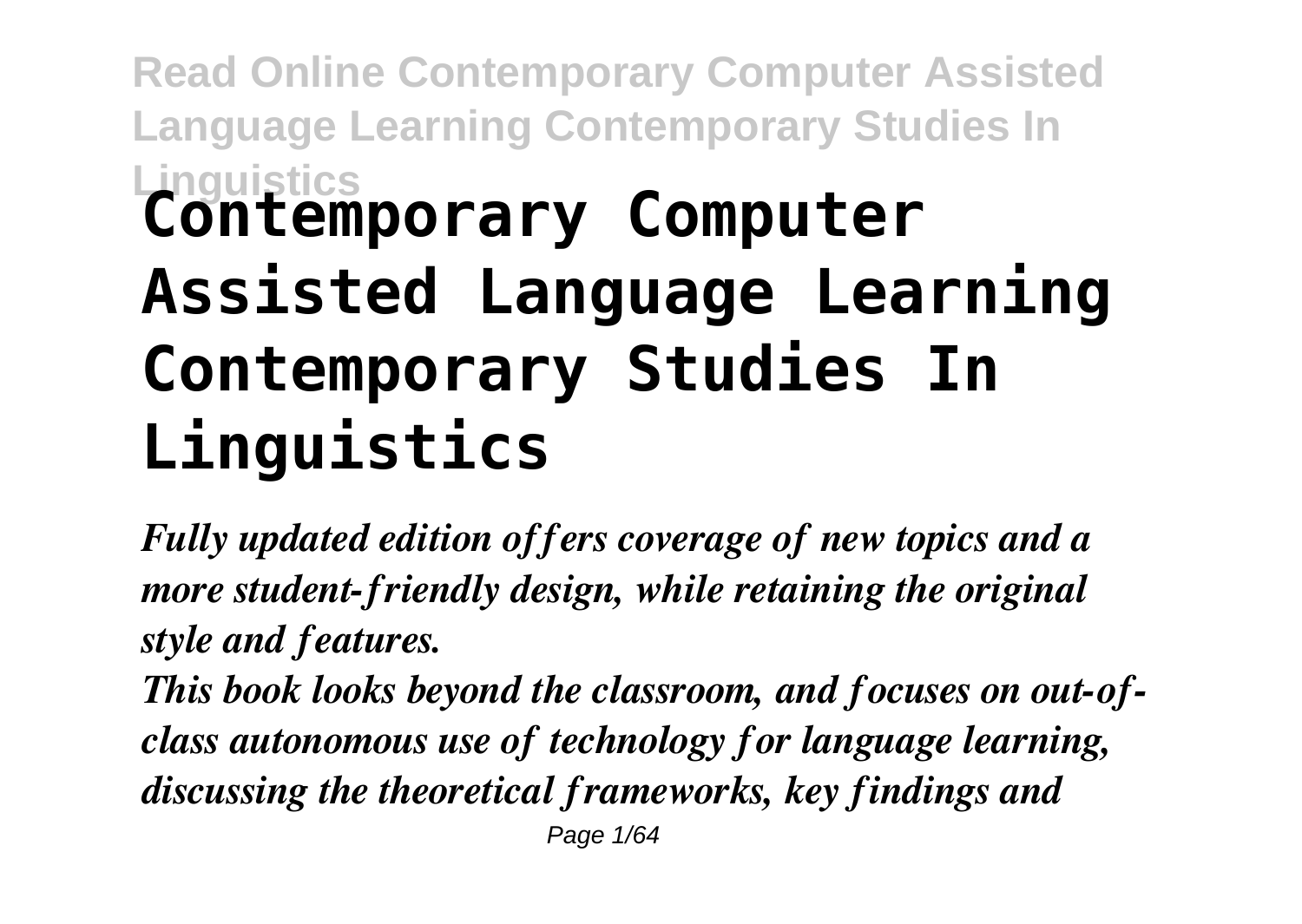**Read Online Contemporary Computer Assisted Language Learning Contemporary Studies In Linguistics** *critical issues. The proliferation of digital language learning resources and tools is forcing language education into an era of unprecedented change. The book will stimulate discussions on how to support language learners to construct quality autonomous technology-mediated out-of-class learning experience outside the classroom and raise greater awareness of and research interest in this field. Out-of-class learning constitutes an important context for human development, and active engagement in out-of-class activities is associated with successful language development. With convenient access to expanded resources, venues and learning spaces, today's learners are not as dependent on in-class learning as they used to be. Thus, a deeper understanding of the terrain of out-*Page 2/64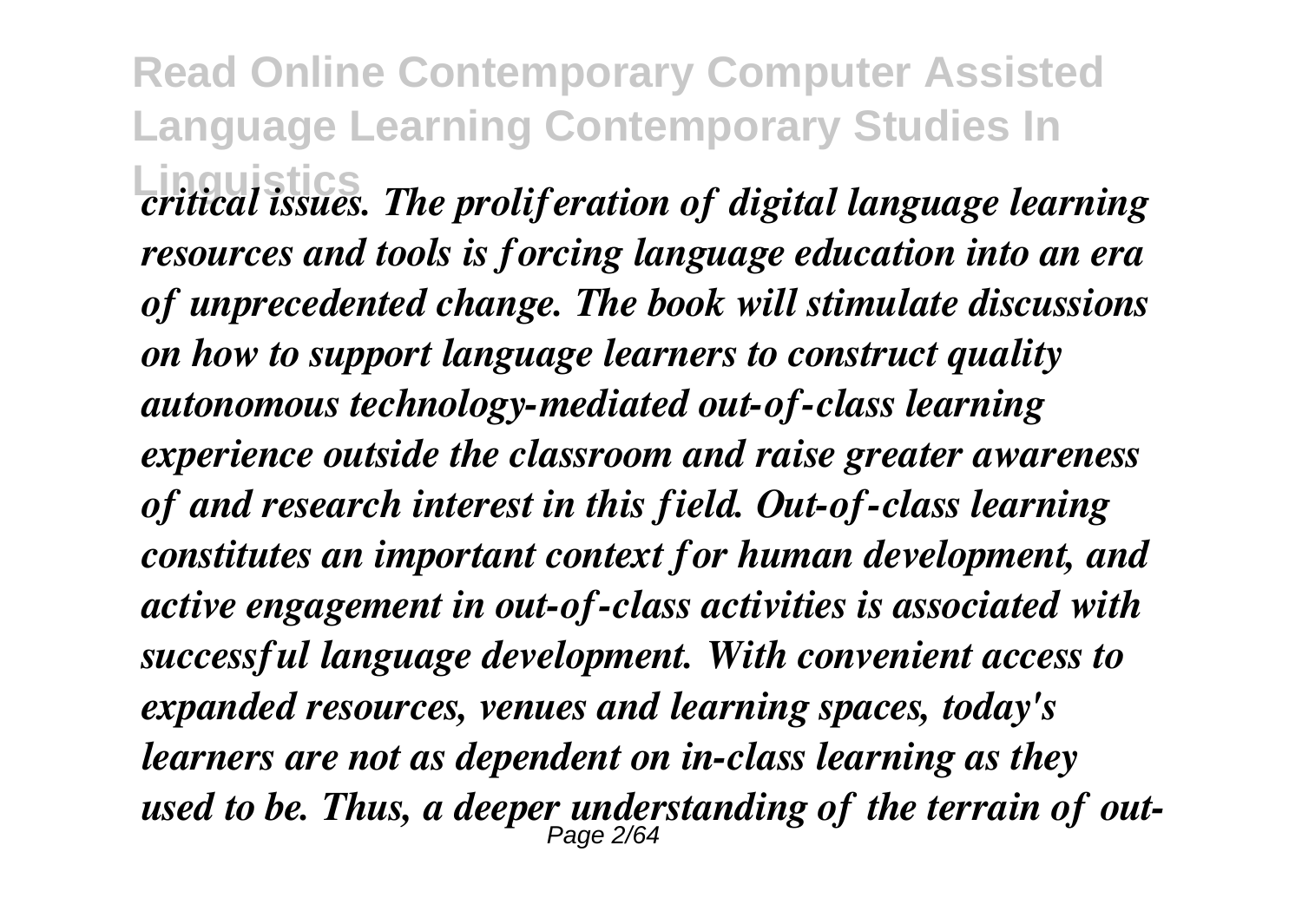**Read Online Contemporary Computer Assisted Language Learning Contemporary Studies In Linguistics** *of-class learning is of increasing significance in the current educational era. Technology is part and parcel of out-of-class language learning, and has been a primary source that learners actively use to construct language learning experience beyond the classroom. Language learners of all ages around the world have been found to actively utilize technological resources to support their language learning beyond formal language learning contexts. Insights into learners' out-of-class autonomous use of technology for language learning are essential to our understanding of outof-class learning and inform educators on how language learners could be better supported to maximize the educational potentials of technology to construct quality out-*Page 3/64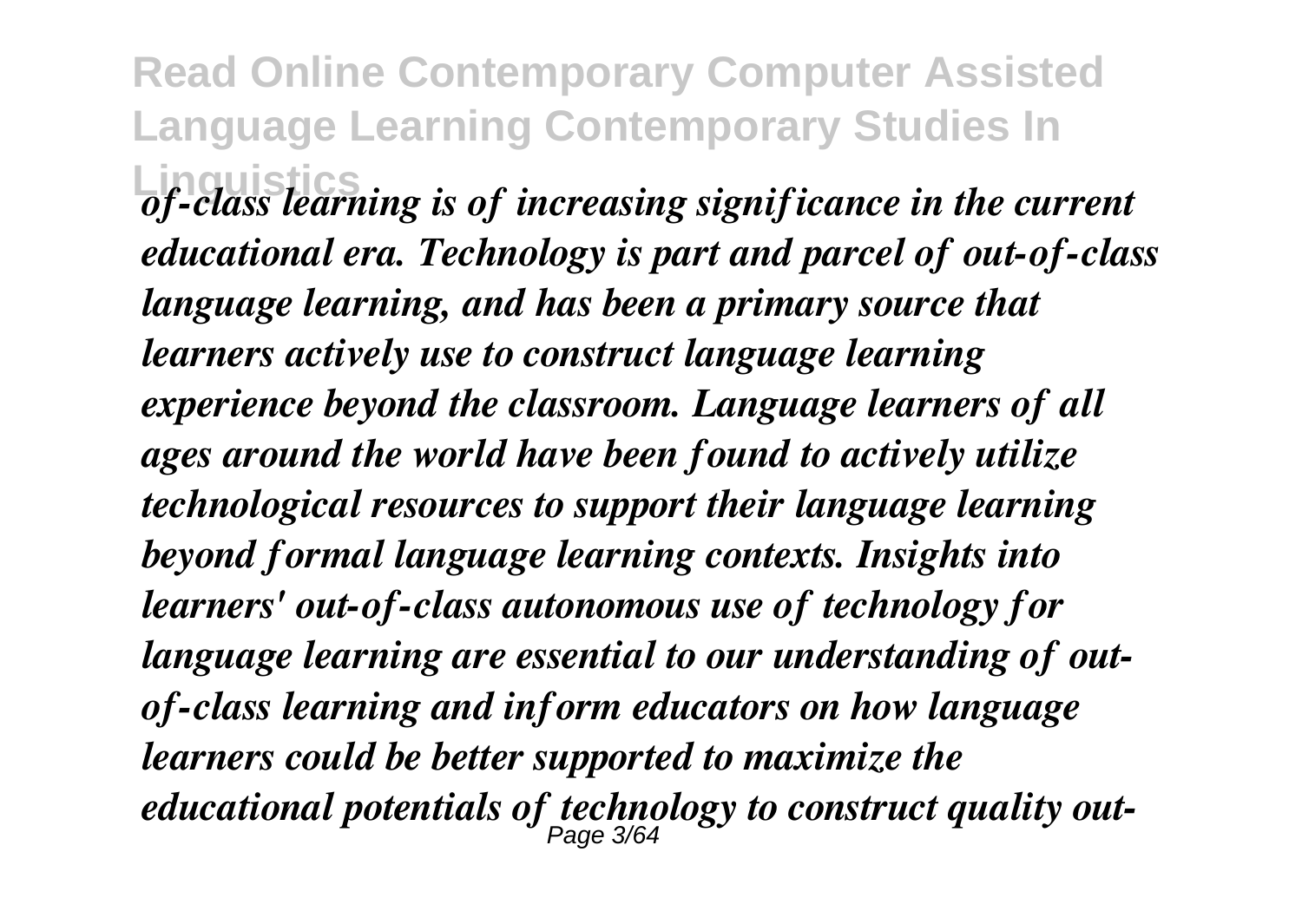**Read Online Contemporary Computer Assisted Language Learning Contemporary Studies In Linguistics** *of-class learning experience.*

*A state of the art reference volume on contemporary computer-assisted language learning, including chapters on research and methodology by leading international figures in the field.*

*Second language acquisition (SLA) is a field of inquiry that has increased in importance since the 1960s. Currently, researchers adopt multiple perspectives in the analysis of learner language, all of them providing different but complementary answers to the understanding of oral and written data produced by young and older learners in different settings. The main goal of this volume is to provide the reader with updated reviews of the major contemporary* Page 4/64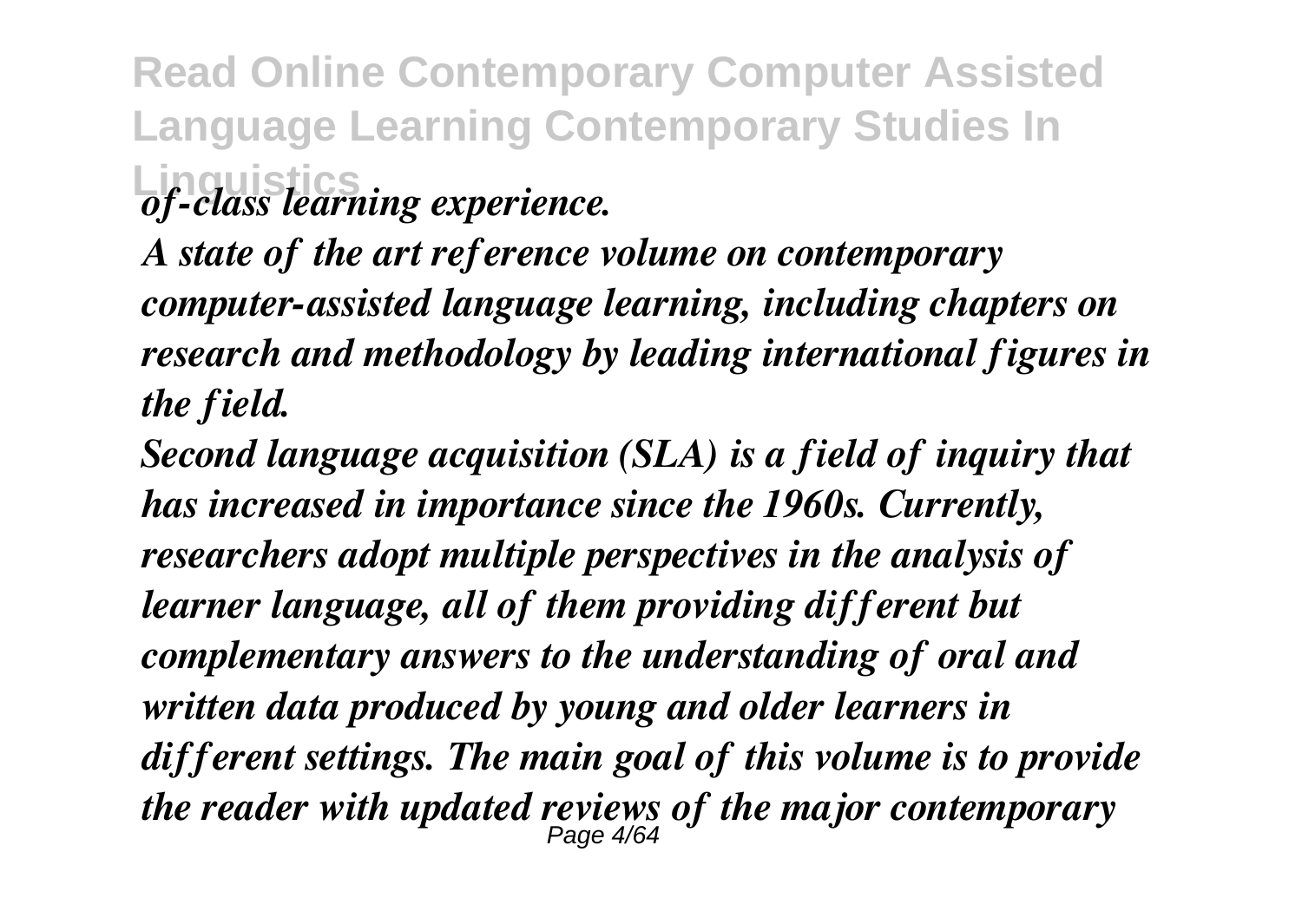**Read Online Contemporary Computer Assisted Language Learning Contemporary Studies In Linguistics** *approaches to SLA, the research carried out within them and, wherever appropriate, the implications and/or applications for theory, research and pedagogy that might derive from the available empirical evidence. The book is intended for SLA researchers as well as for graduate (MA, Ph.D.) students in SLA research, applied linguistics and linguistics, as the different chapters will be a guide in their research within the approaches presented. The volume will also be of interest to professionals from other fields interested in the SLA process and the different explanations that have been put forward to account for it. Teacher Education in CALL*

*Beyond CLIL*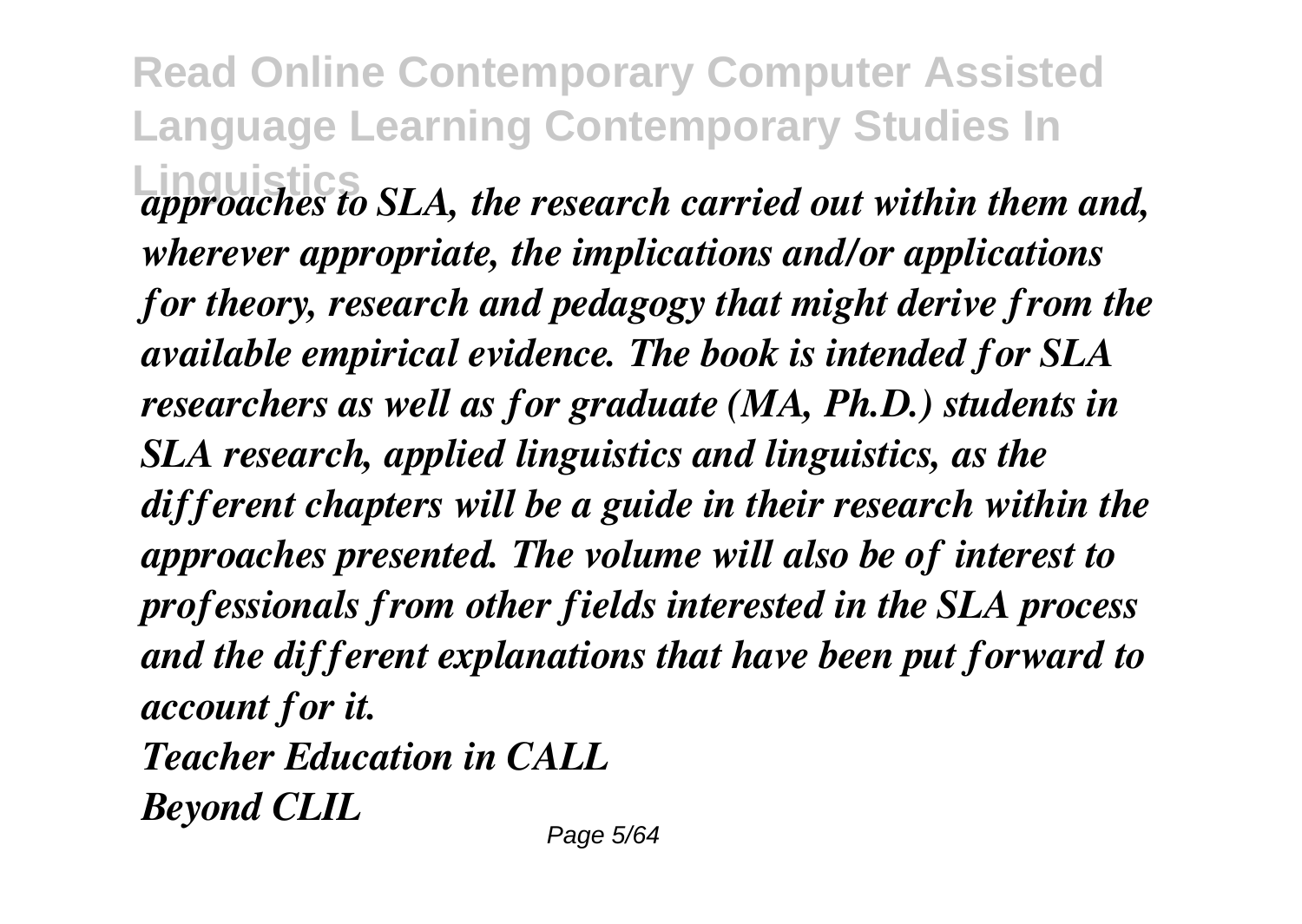**Read Online Contemporary Computer Assisted Language Learning Contemporary Studies In Linguistics** *Teaching & Researching: Computer-Assisted Language*

*Learning*

*Emerging Research and Opportunities*

*Multiculturalism and Technology-Enhanced Language Learning*

*Task-Based Language Learning and Teaching with Technology*

**The last twenty years has seen a huge evolution in approaches to language-learning, due to new technology as well changing theories on how to best teach languages. Recognising the key relationship between research, practice and program development, Changing Language Education Through CALL is an important text advocating** Page 6/64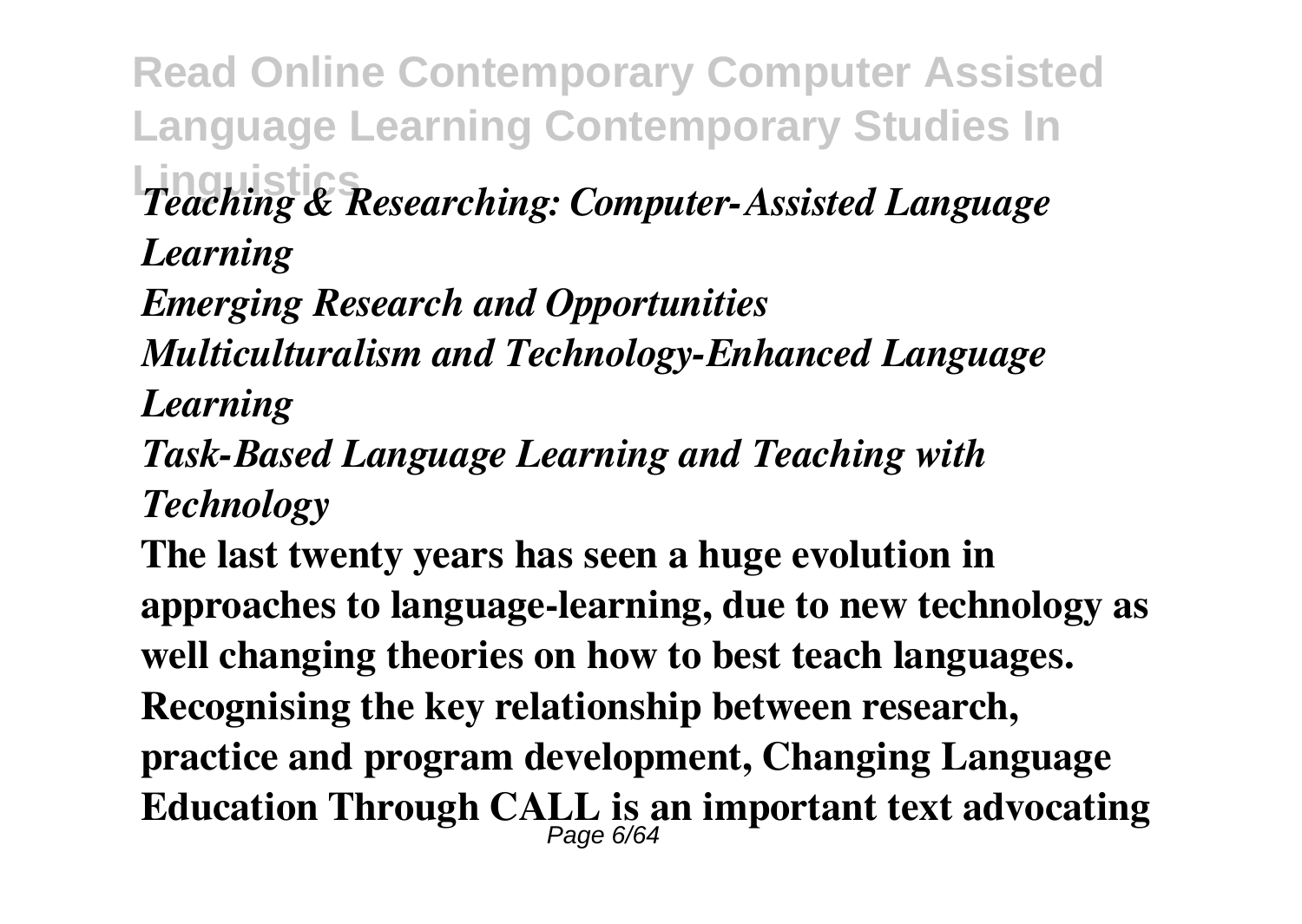**Read Online Contemporary Computer Assisted Language Learning Contemporary Studies In Linguistics change that makes effective use of new research into learning styles, as well as new technology. Bringing together sixteen internationally respected experts in secondlanguage acquisition and computer technologies, it presents teachers with user-friendly, flexible ways to incorporate technology into the language learning process and provides both the theoretical and practical basis for CALL applications across a broad spectrum of teaching styles, textbooks and courses. Practical and clearly presented, each chapter in this book concentrates on the learning process and the teacher's role in facilitating this through the proper and effective use of technology - thus ensuring that the partnership of pedagogical expertise and** Page 7/64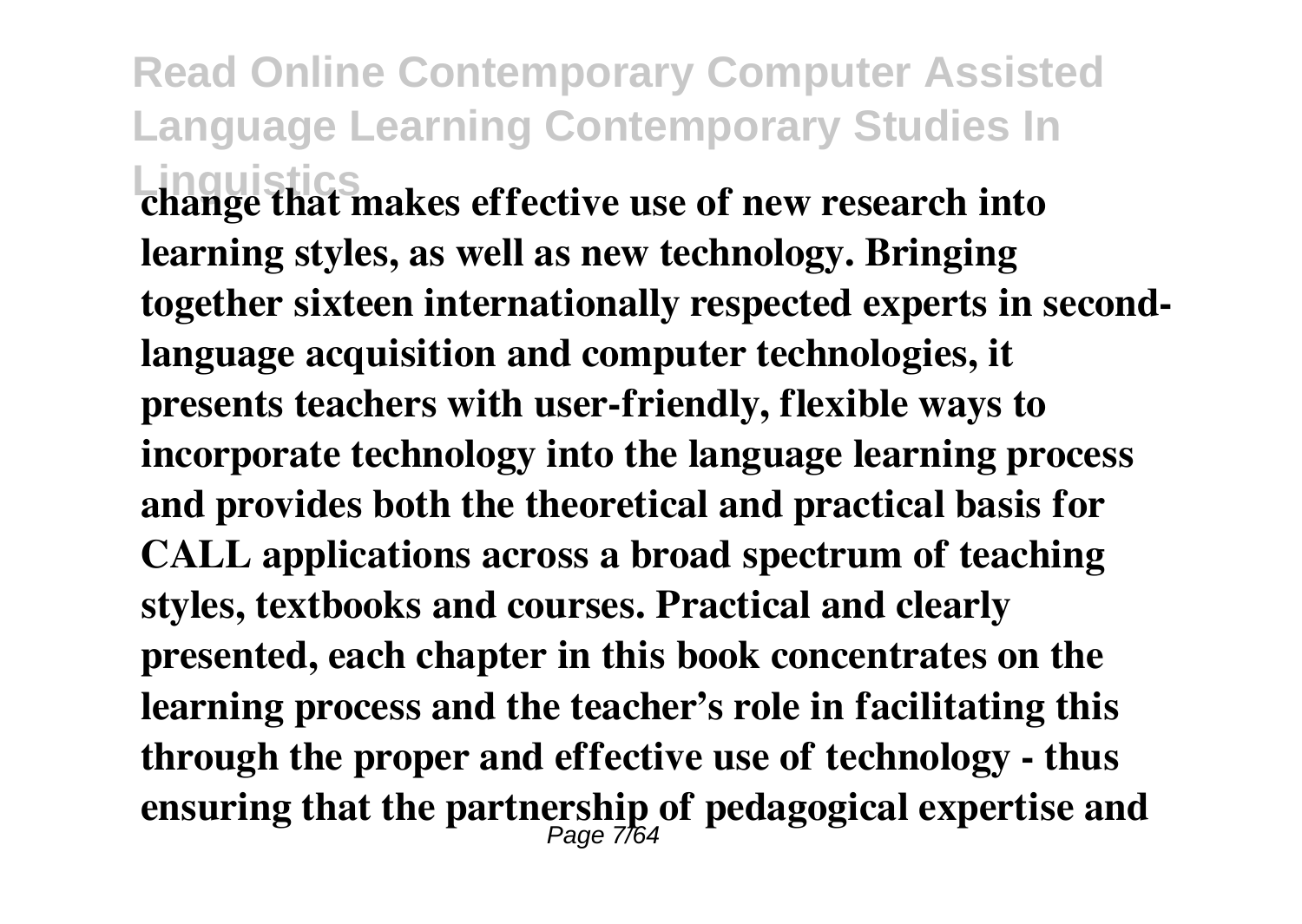**Read Online Contemporary Computer Assisted Language Learning Contemporary Studies In Linguistics technological innovation remains the work's focus. Computer-assisted language learning (CALL) is an approach to teaching and learning languages that uses computers and other technologies to present, reinforce, and assess material to be learned, or to create environments where teachers and learners can interact with one another and the outside world. This book provides a much-needed overview of the diverse approaches to research and practice in CALL. It differs from previous works in that it not only surveys the field, but also makes connections to actual practice and demonstrates the potential advantages and limitations of the diverse options available. These options are based** Page 8/64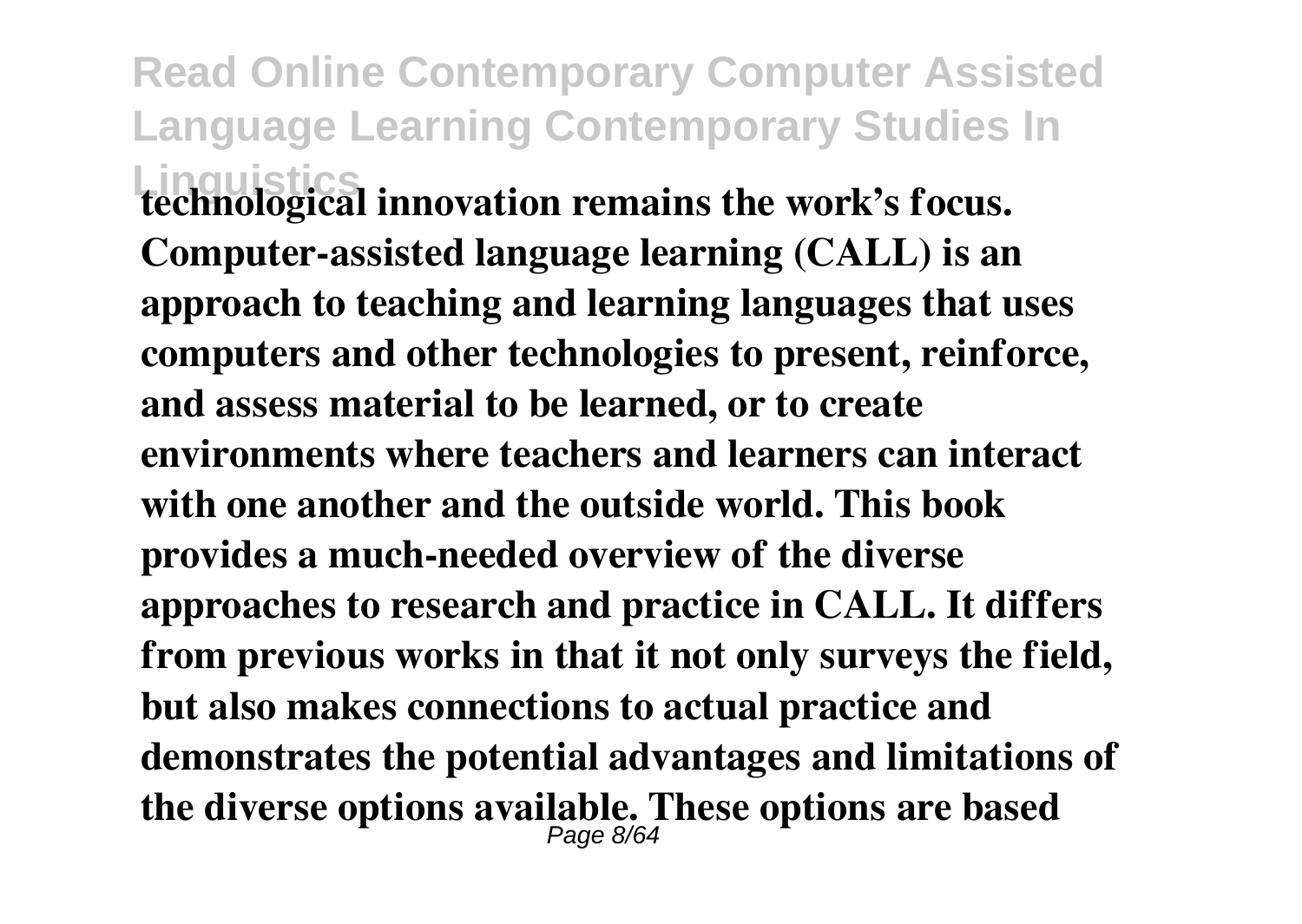**Read Online Contemporary Computer Assisted Language Learning Contemporary Studies In Linguistics squarely on existing research in the field, enabling readers**

**to make informed decisions regarding their own research in CALL. This essential text helps readers to understand and embrace the diversity in the field, and helps to guide them in both research and practice.**

**The pace at which technology changes has created unique challenges in the integration of such technologies into language teaching and learning. Innovative pedagogies and strategies must be developed that adapt to these changes and accommodate future technological changes. Recent Developments in Technology-Enhanced and Computer-Assisted Language Learning is an essential research publication that focuses on technological influences on** Page 9/64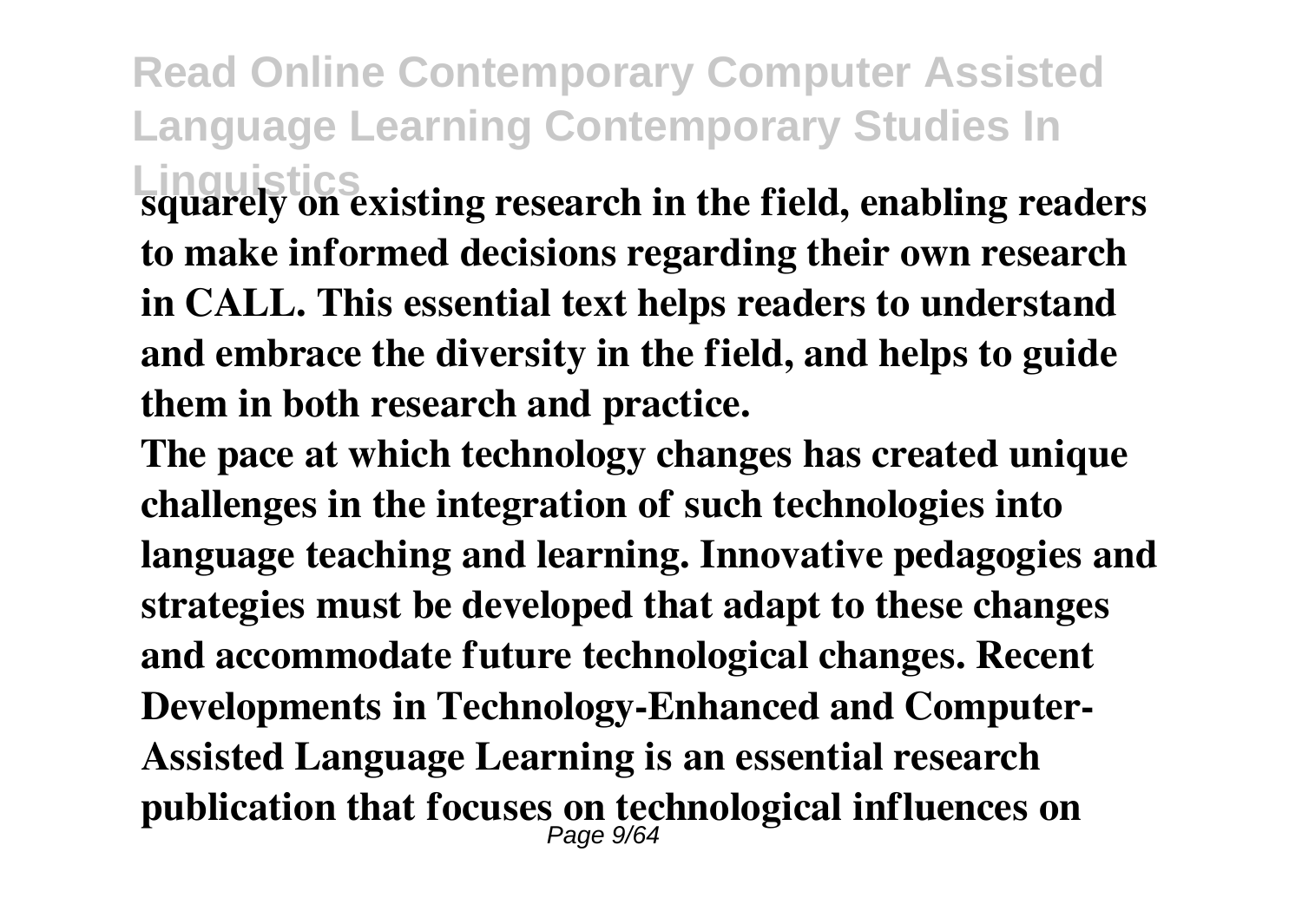**Read Online Contemporary Computer Assisted Language Learning Contemporary Studies In Linguistics language education and applications of technology in**

**language learning courses including foreign and second language learning. Featuring an array of topics such as artificial intelligence, teacher preparation, and distance learning, this book is ideal for teachers, language instructors, IT specialists, instructional designers, curriculum developers, researchers, education professionals, academicians, administrators, practitioners, and students.**

**"Explores the concept of TPACK in terms of education in general and language teaching in particular, [assisting] EFL teachers both in-service and pre-service professionally and [arming] them to ... enter the 21st** Page 10/64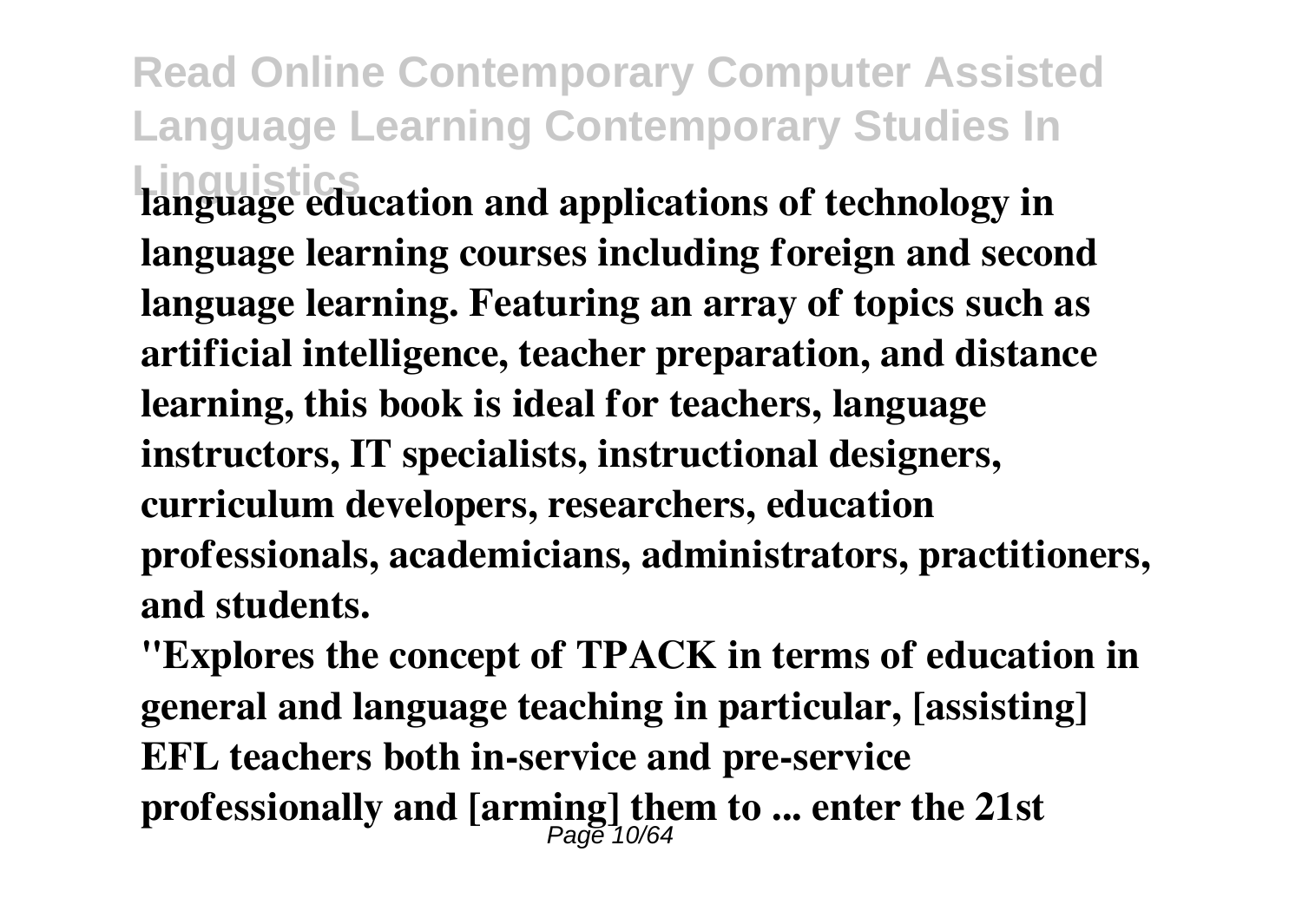**Read Online Contemporary Computer Assisted Language Learning Contemporary Studies In Linguistics century [classroom]"--Provided by publisher. CALL Dimensions Representations of Lie Algebras An Introduction Through Gln Contemporary Computer-Assisted Language Learning Intercultural Contact, Language Learning and Migration Handbook of Research on Integrating Technology Into Contemporary Language Learning and Teaching This book argues that societies are complex dynamical systems that can be understood through the concept of emergence. The exponential growth and development of modern technologies in all sectors has made**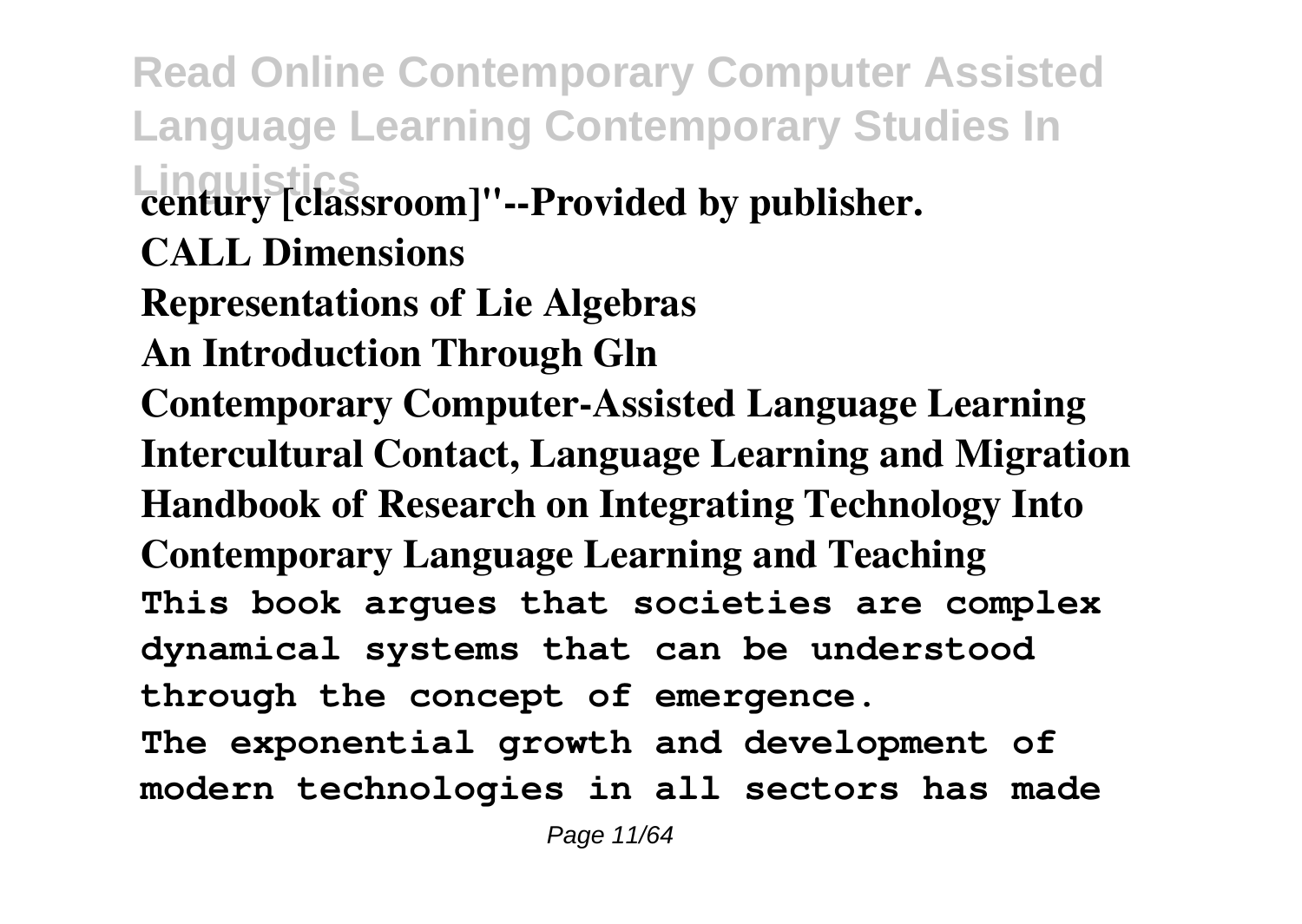**Read Online Contemporary Computer Assisted Language Learning Contemporary Studies In Linguistics it increasingly difficult for students, teachers and teacher educators to know which technologies to employ and how best to take advantage of them. The Routledge Handbook of Language Learning and Technology brings together experts in a number of key areas of development and change, and opens the field of language learning by exploring the pedagogical importance of technological innovation. The handbook is structured around six themes: historical and conceptual contexts core issues interactive and collaborative technologies for language learning corpora and data driven learning** Page 12/64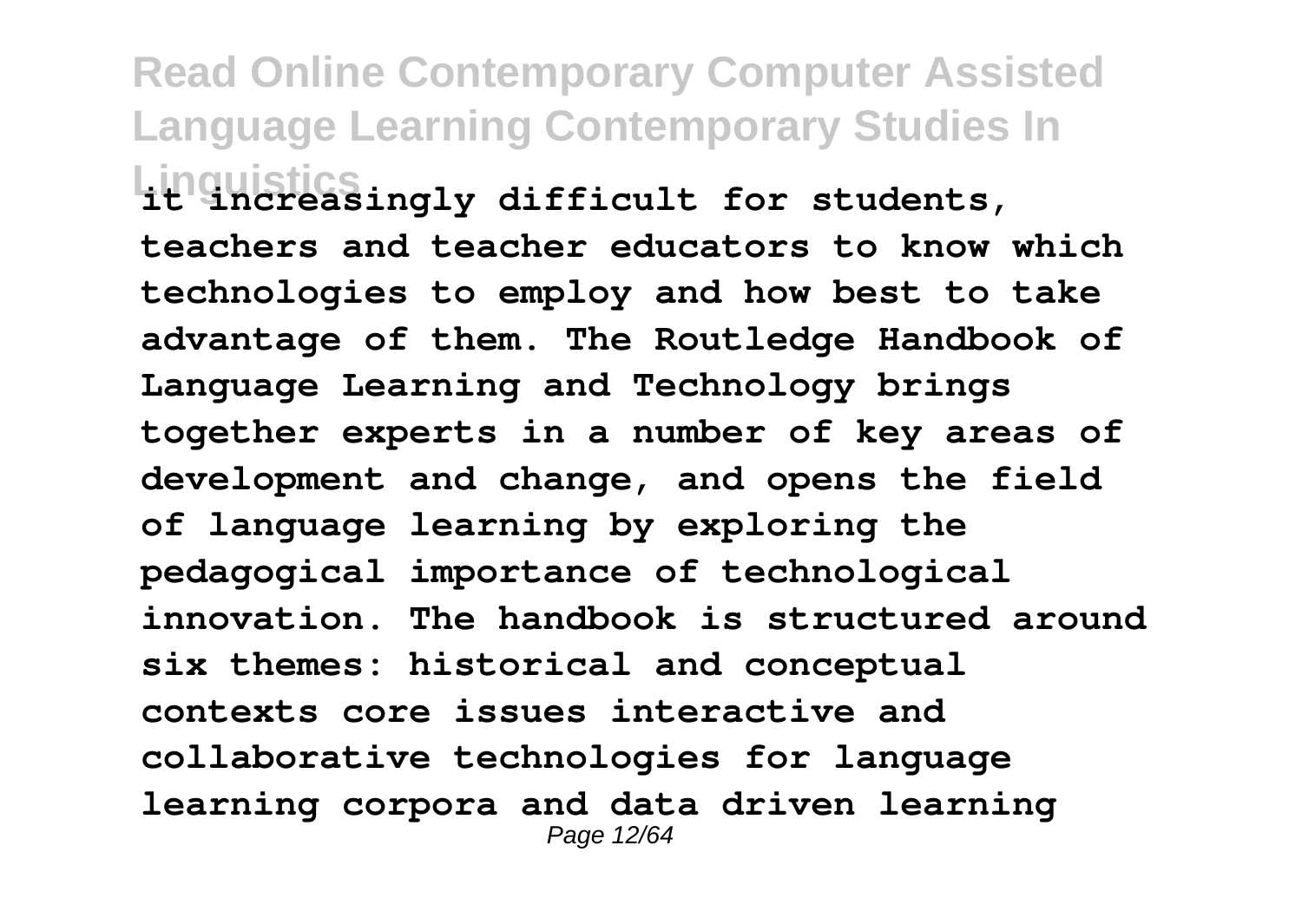**Read Online Contemporary Computer Assisted Language Learning Contemporary Studies In Linguistics gaming and language learning purpose designed language learning resources. Led by fundamental concepts, theories and frameworks from language learning and teaching research rather than by specific technologies, this handbook is the essential reference for all students, teachers and researchers of Language Learning and TESOL. Those working in the areas of Applied Linguistics, Education and Media Studies will also find this a valuable book.**

**Contemporary Computer-Assisted Language LearningA&C Black Graduate textbook presenting abstract models** Page 13/64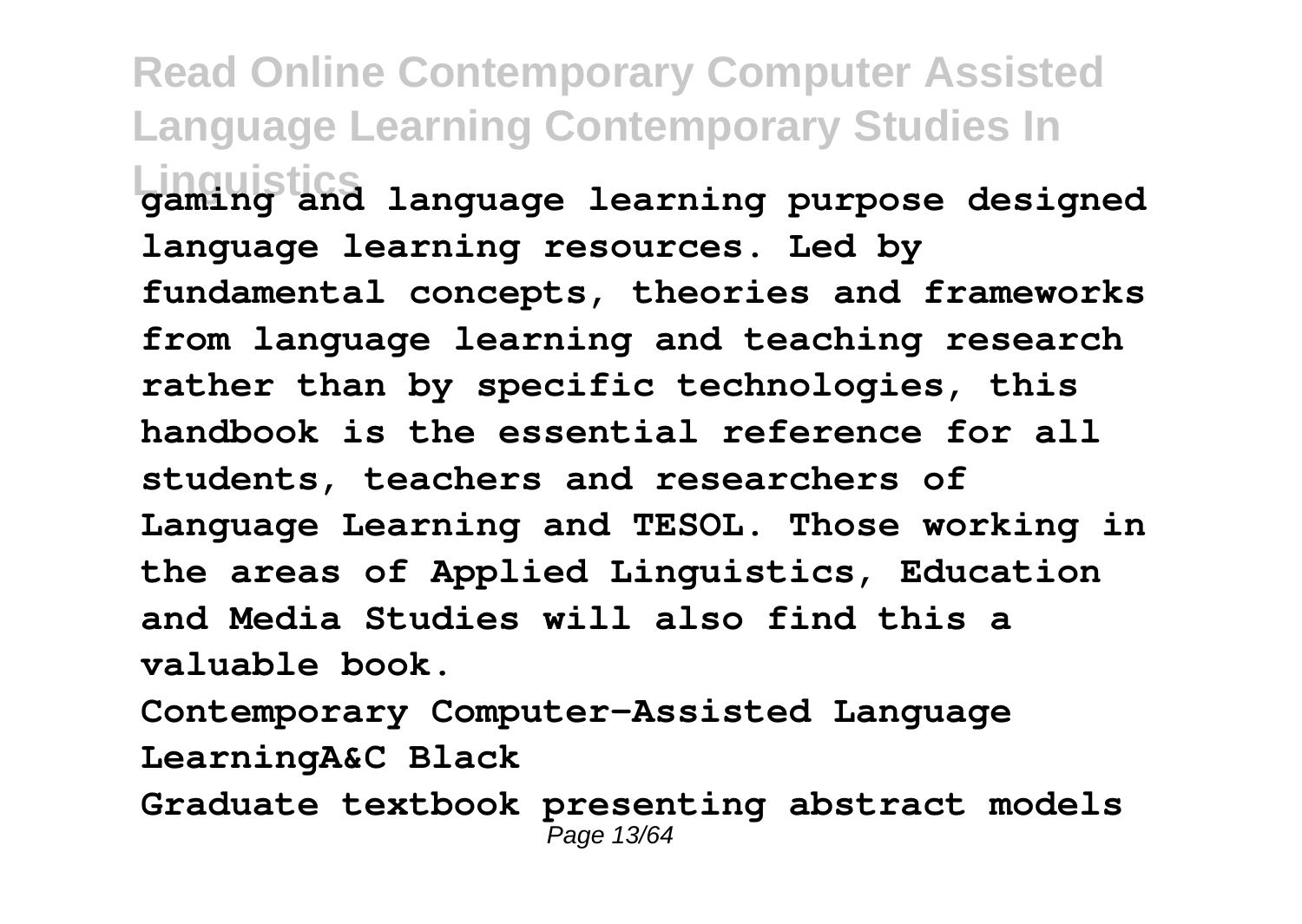**Read Online Contemporary Computer Assisted Language Learning Contemporary Studies In Linguistics of bargaining in a unified framework with detailed applications involving economic, political and social situations. Digital Games and Language Learning Discover the Moon Concepts, Contexts and Challenges Societies As Complex Systems Emerging Issues and Trends Handbook of Research on Individual Differences in Computer-Assisted Language Learning** *This collection of essays results from the second national conference of Computer*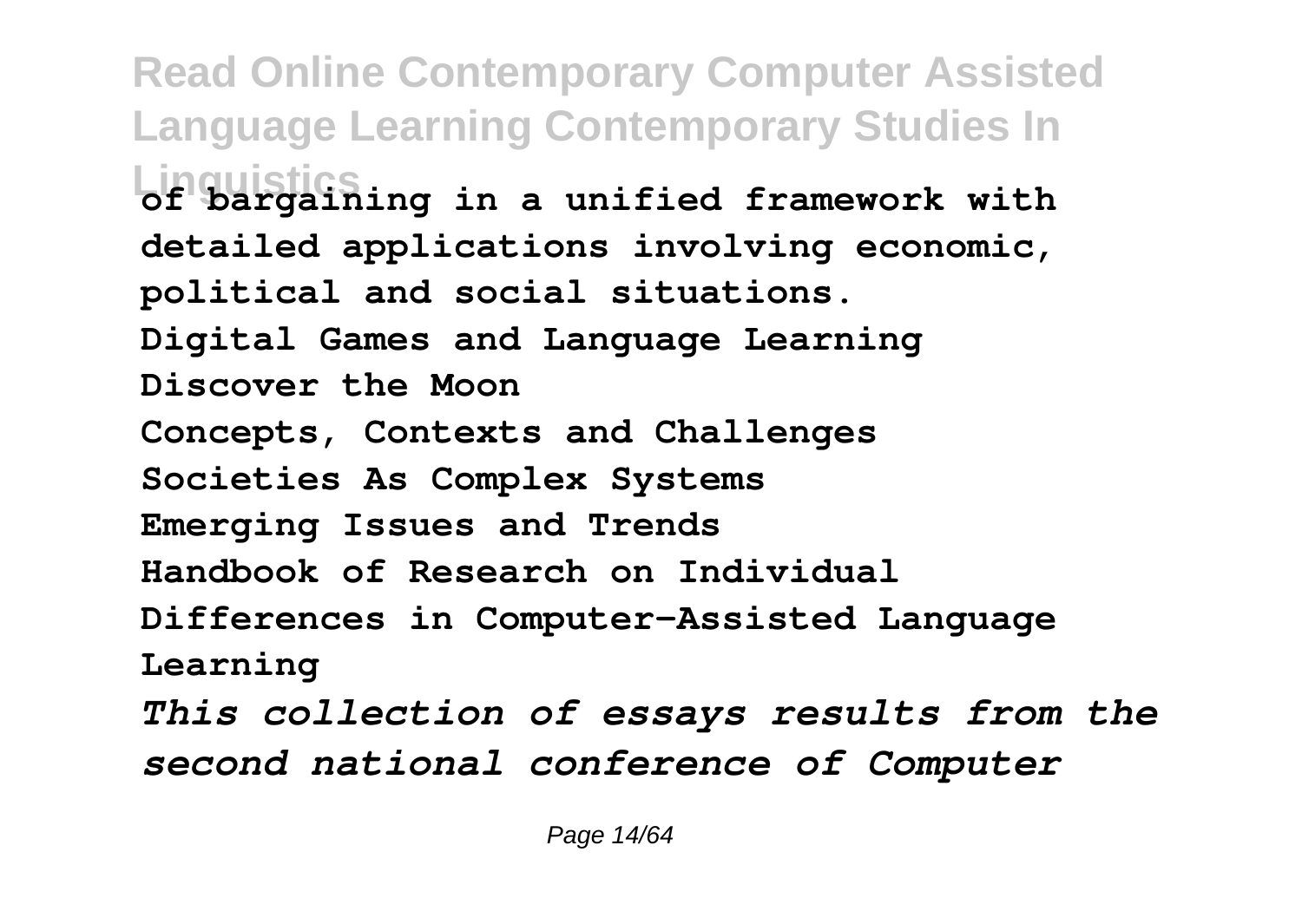**Read Online Contemporary Computer Assisted Language Learning Contemporary Studies In Linguistics** *Assisted Language Learning (CALL) held at the University of Exeter. The theme of the conference - program structure and principles in CALL - is reflected in the contributions. They form a handbook for the CALL enthusiast, a doing book, designed to assist the researchers and to indicate avenues that can be readily explored both in individual research and in the elaboration of other people's programs. As the first four chapters underline, future work in CALL must be based on practical pedagogical principles* Page 15/64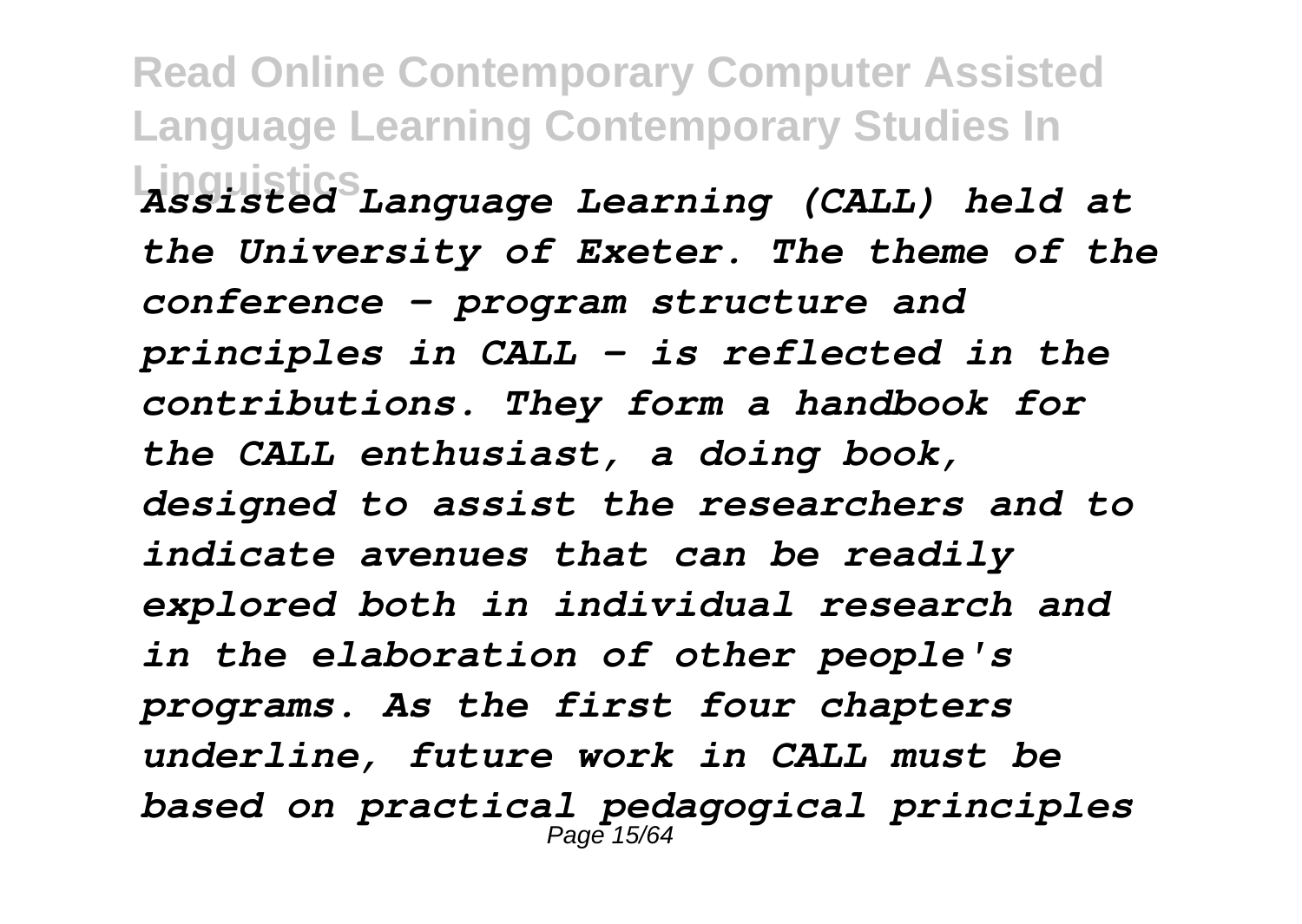**Read Online Contemporary Computer Assisted Language Learning Contemporary Studies In Linguistics** *as there is a tremendous difference between devising programs that should help people learn and the writing of programs that take into account proven learning techniques and skills.*

*Schools, colleges and universities are investing a great deal in the purchase of computer resources for the teaching of modern languages, but whether these resources make a measurable difference to the learning of language students is still unclear. In this book the author outlines the existing evidence for the impact of* Page 16/64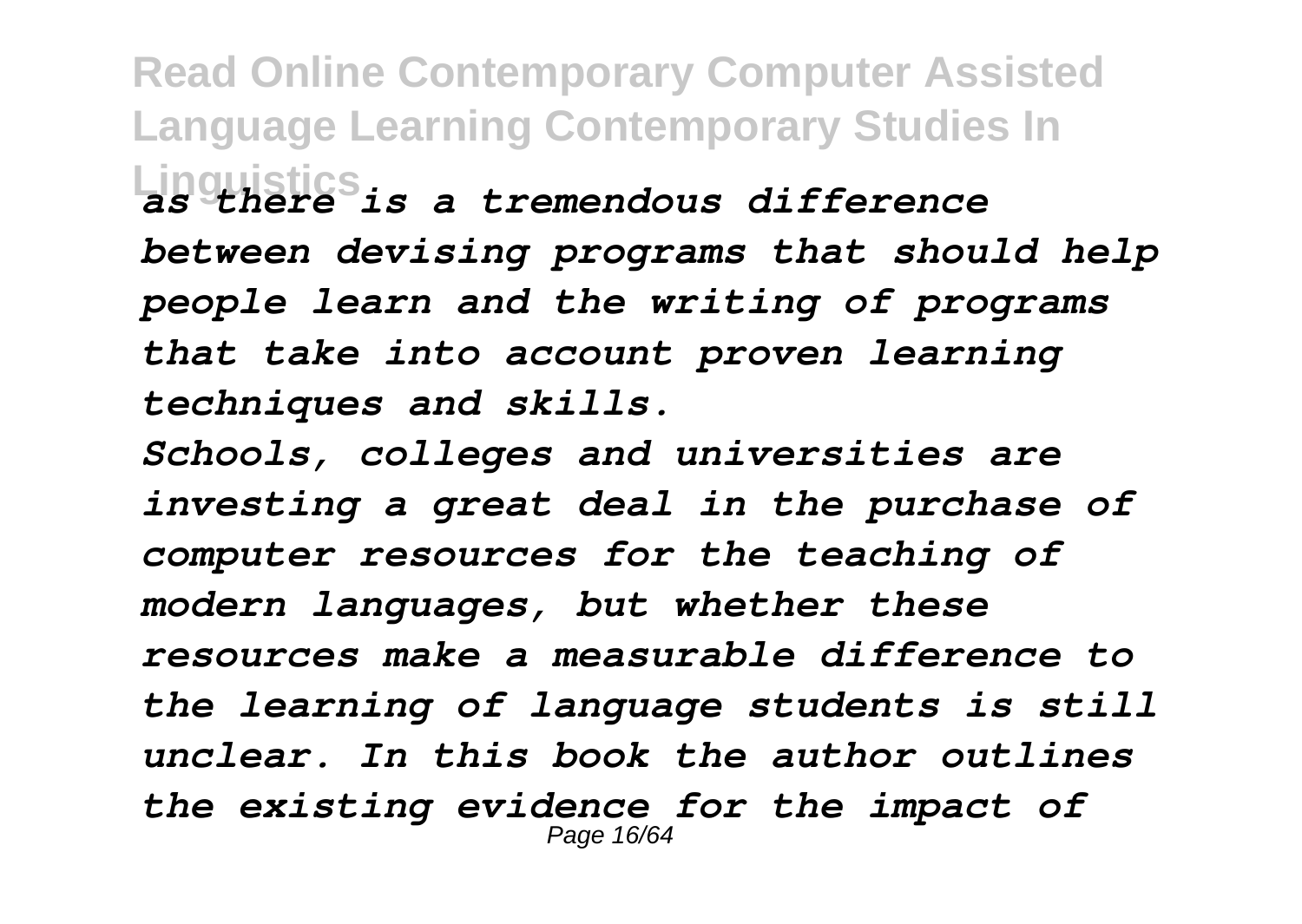**Read Online Contemporary Computer Assisted Language Learning Contemporary Studies In Linguistics** *computers on language learning and makes the case for an integrated approach to the evaluation of computer-assisted language learning (CALL). Drawing on current and past research linked to CALL and elearning, the author builds a comprehensive model for evaluating not just the software used in language learning, but also the teaching and learning that takes place in computerbased environments, and the digital platforms themselves. This book will be of interest not only to language teachers and* Page 17/64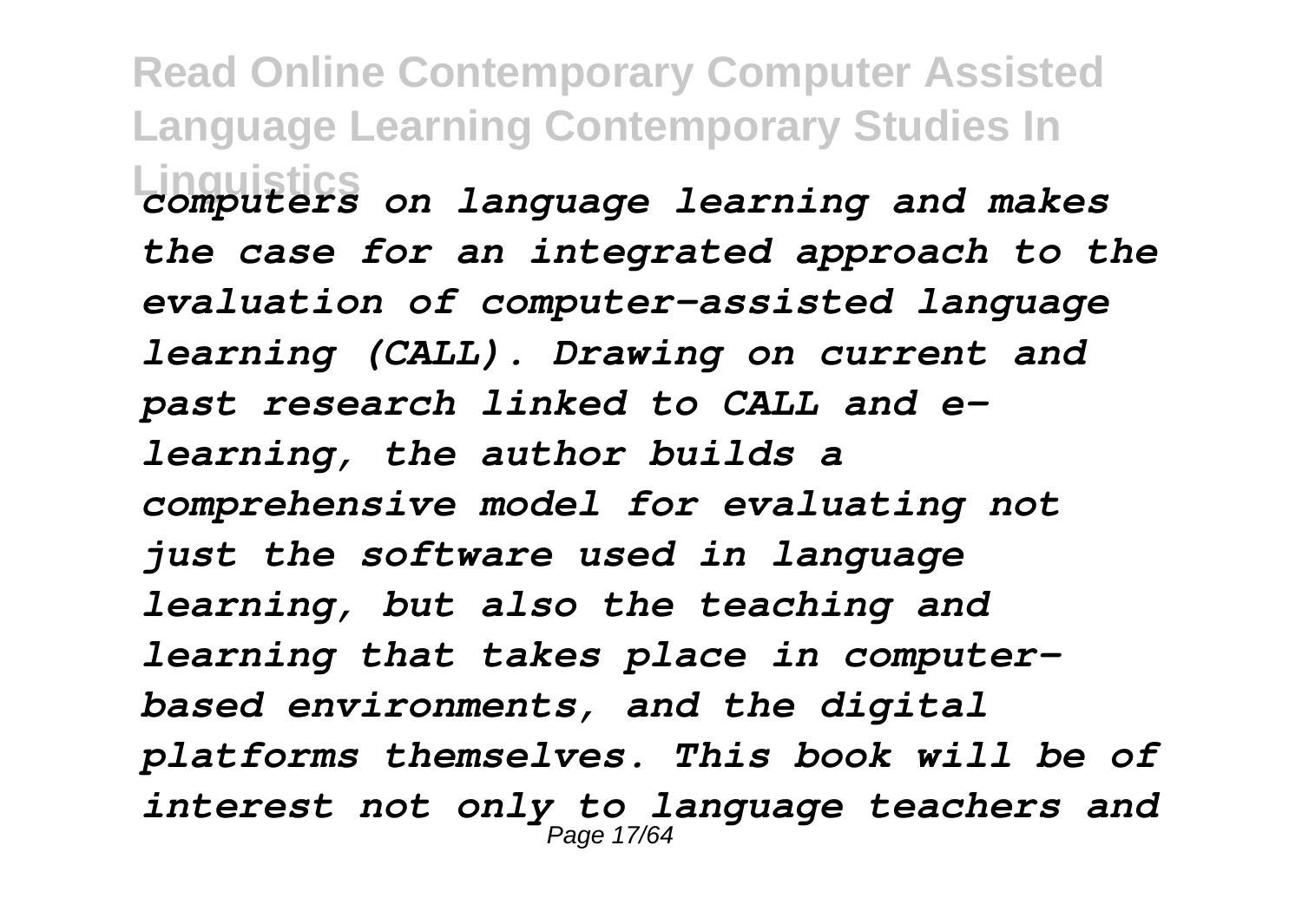**Read Online Contemporary Computer Assisted Language Learning Contemporary Studies In Linguistics** *CALL researchers, but also to those interested in e-learning and general research methodology, as well as designers of educational software, digital labs, virtual learning environments (VLEs) and institutional budget holders. Computers play a crucial and rapidly evolving role in education, particularly in the area of language learning. Far from being a tool mimicking a textbook or teacher, Computer-Assisted Language Learning (CALL) has the power to transform language learning through the pioneering* Page 18/64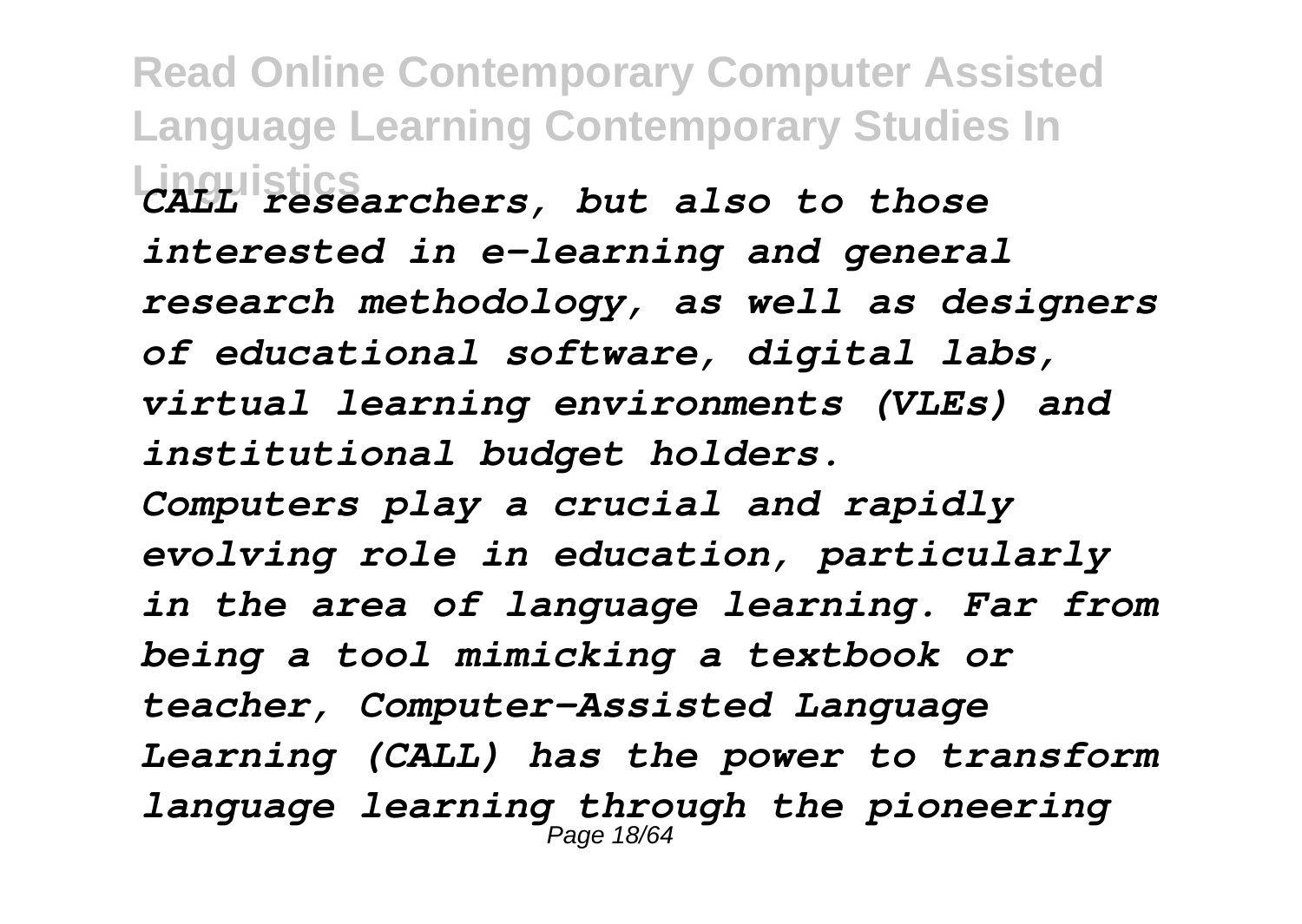**Read Online Contemporary Computer Assisted Language Learning Contemporary Studies In Linguistics** *application of innovative research and practices. Technological innovation creates opportunities to revisit old ideas, conduct new research and challenge established beliefs, meaning that the field is constantly undergoing change. This fully revised second edition brings teachers and researchers up-to-date by offering: A comprehensive overview of CALL and current research issues Step-by-step instructions on conducting research projects in CALL Extensive resources in the form of contacts, websites and free* Page 19/64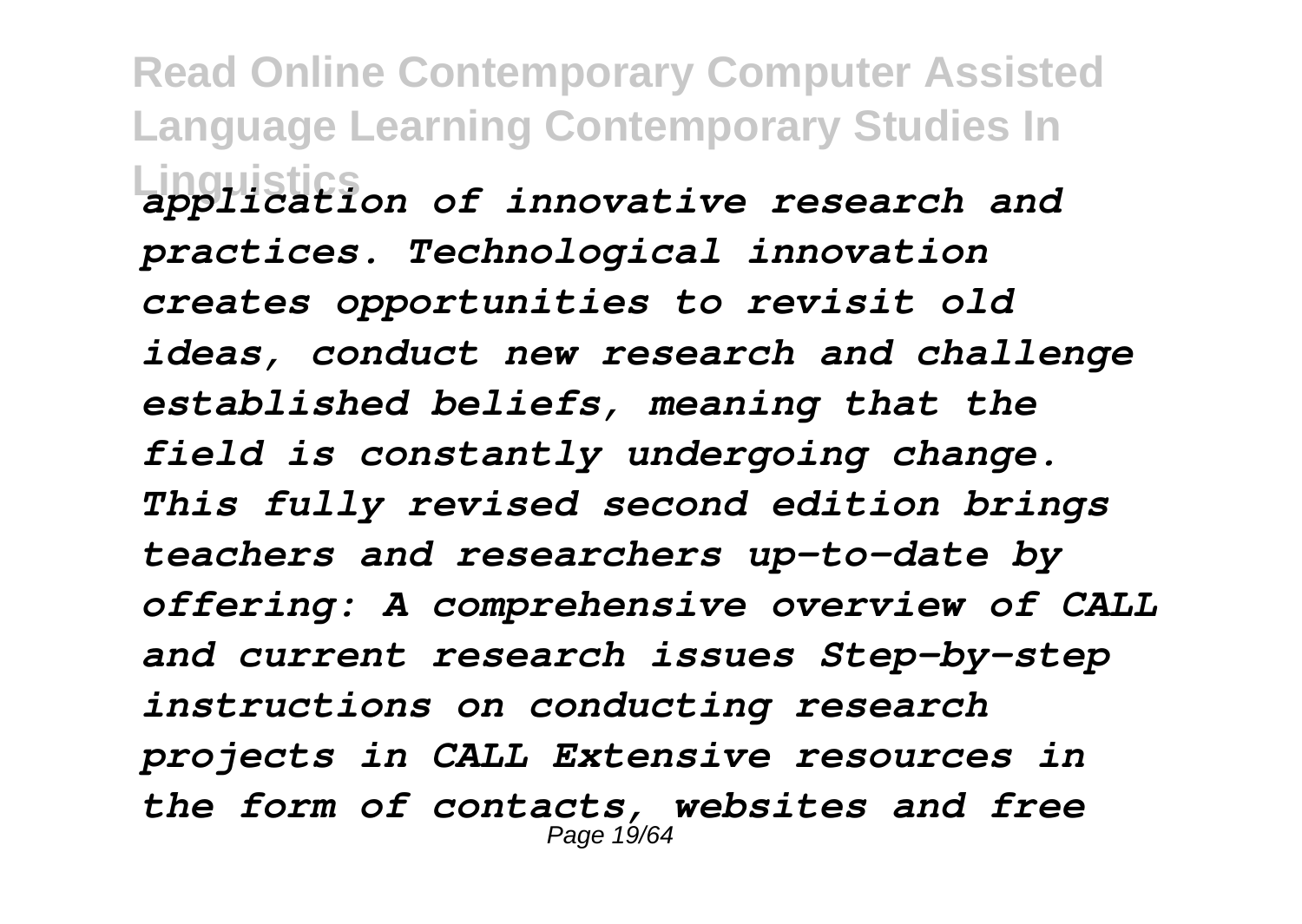**Read Online Contemporary Computer Assisted Language Learning Contemporary Studies In Linguistics** *software references A glossary of terms related to CALL Closely linked to other branches of study such as autonomy in language learning and computer science, CALL is at the cutting edge of current research directions. This book is essential reading for all teachers and researchers interested in using CALL to make language learning a richer, more productive and more enjoyable task. Ken Beatty has taught at colleges and universities in Canada, Asia and the Middle East. His publications include more* Page 20/64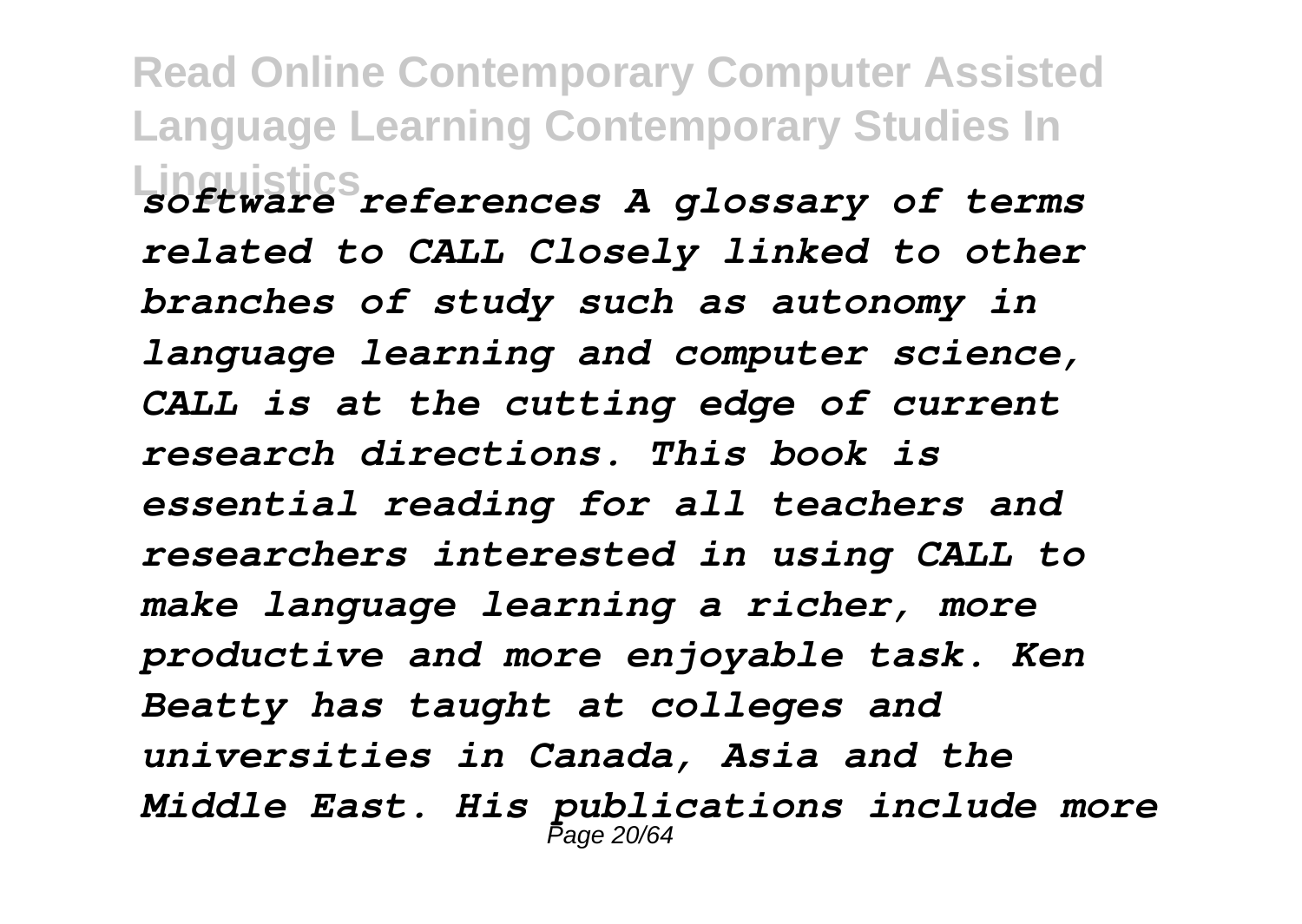**Read Online Contemporary Computer Assisted Language Learning Contemporary Studies In Linguistics** *than 100 textbooks for learning English as a Second Language, as well as various websites, CD-ROMs and educational videos. Offers an innovative, holistic and evidence-based pedagogic approach to deeper learning for all subjects of schooling. Applied Linguistics and Materials Development Cases, Materials, Commentary*

*The Routledge Handbook of Language*

*Learning and Technology*

*Concepts, Methodologies, Tools, and* Page 21/64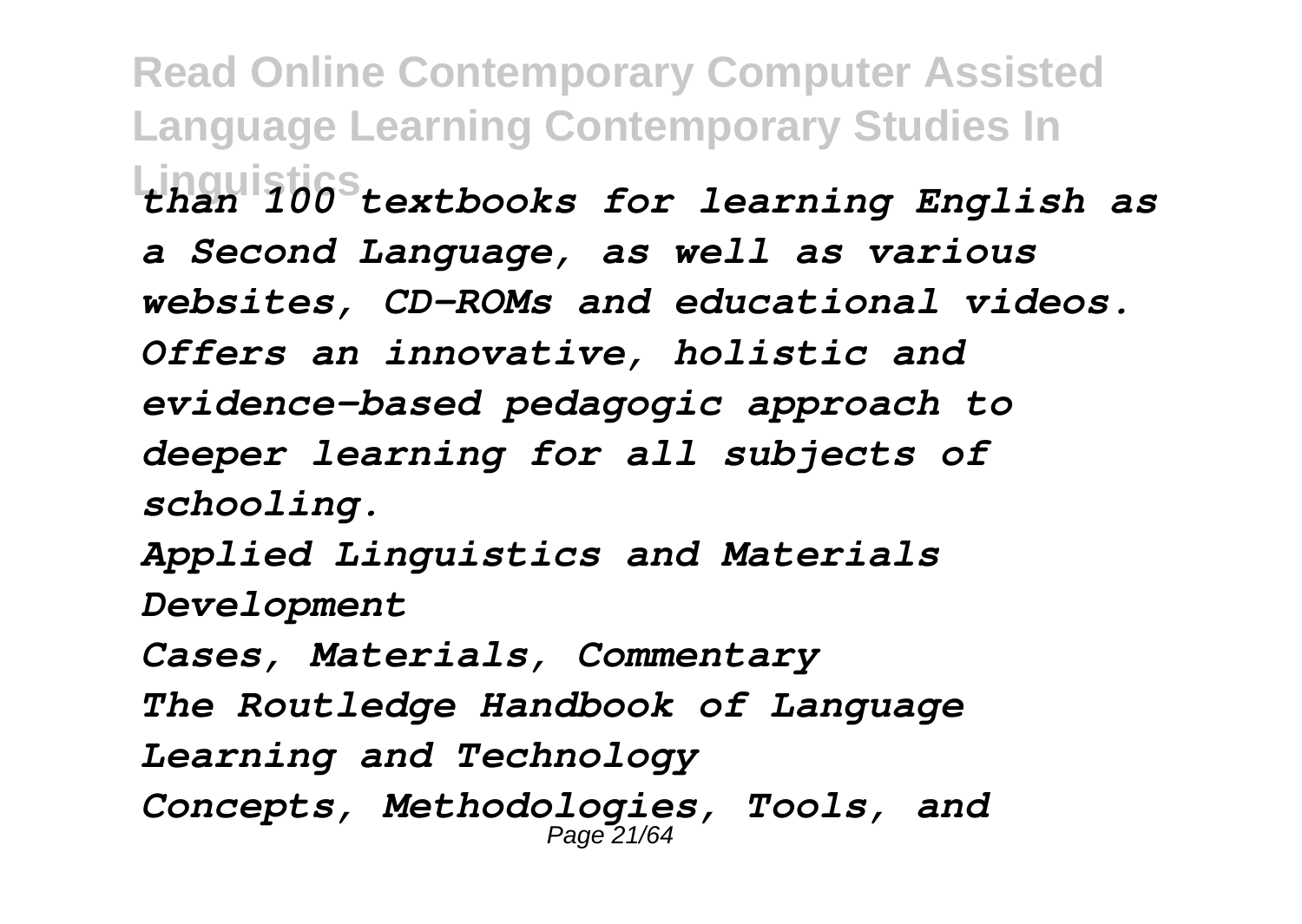**Read Online Contemporary Computer Assisted Language Learning Contemporary Studies In Linguistics** *Applications Pluriliteracies Teaching for Deeper Learning Functional Approaches Written specifically to introduce advanced undergraduate and beginning graduate students to an important area of mathematics, this book is far more accessible than previous books on Lie algebras. The emphasis is on special cases and explicit calculation, with many examples and exercises with full solutions provided.*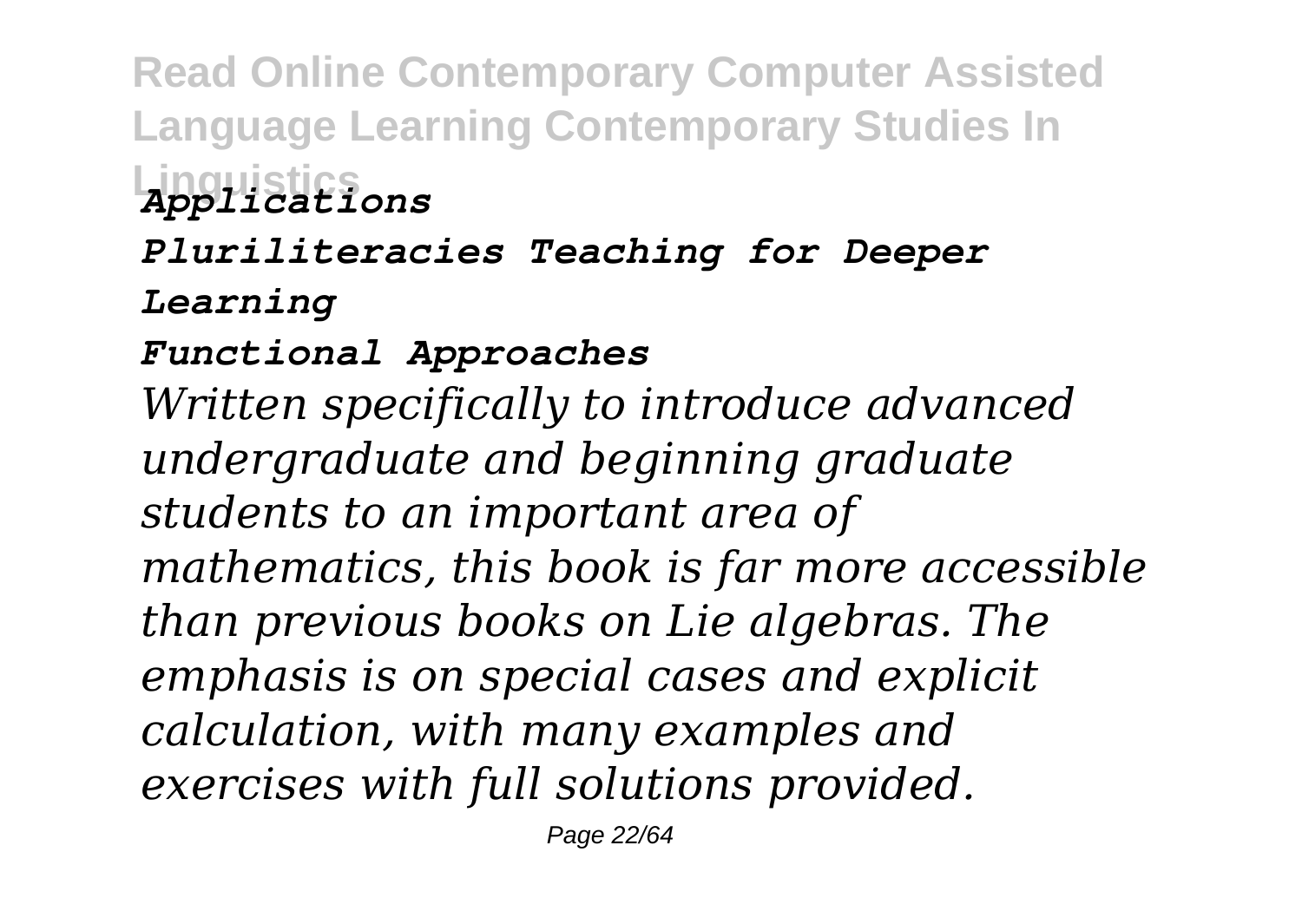**Read Online Contemporary Computer Assisted Language Learning Contemporary Studies In Linguistics** *The use of technological tools to foster language development has led to advances in language methodologies and changed the approach towards language instruction. The tendency towards developing more autonomous learners has emphasized the need for technological tools that could contribute to this shift in foreign language learning. Computer-assisted language learning and mobile-assisted language learning have greatly collaborated to foster language instruction out of the classroom* Page 23/64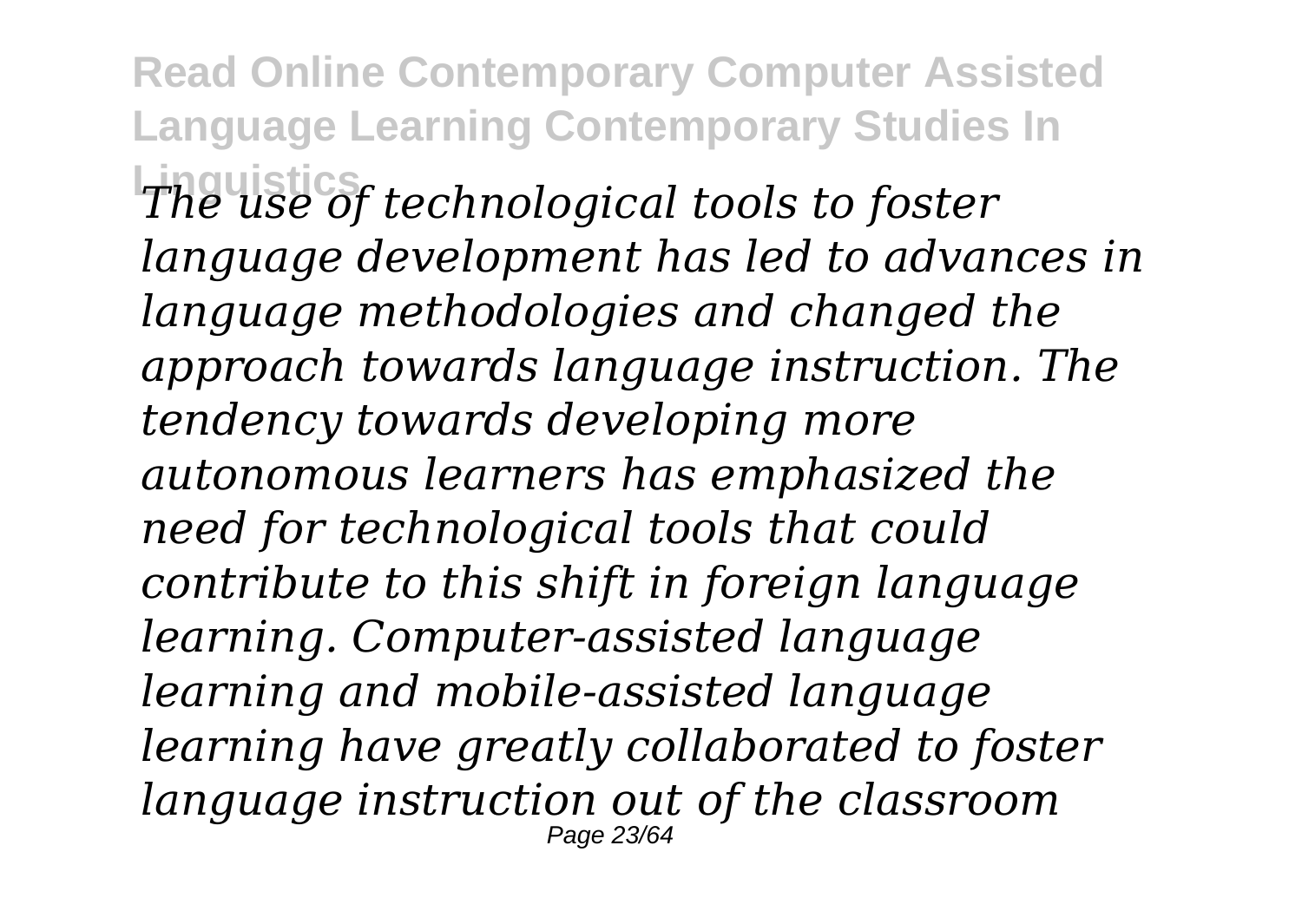**Read Online Contemporary Computer Assisted Language Learning Contemporary Studies In Linguistics** *environment, offering possibilities for distance learning and expanding in-class time. Recent Tools for Computer- and Mobile-Assisted Foreign Language Learning is a scholarly research book that explores current strategies for foreign language learning through the use of technology and introduces new technological tools and evaluates existing ones that foster language development. Highlighting a wide array of topics such as gamification, mobile technologies, and virtual reality, this book is* Page 24/64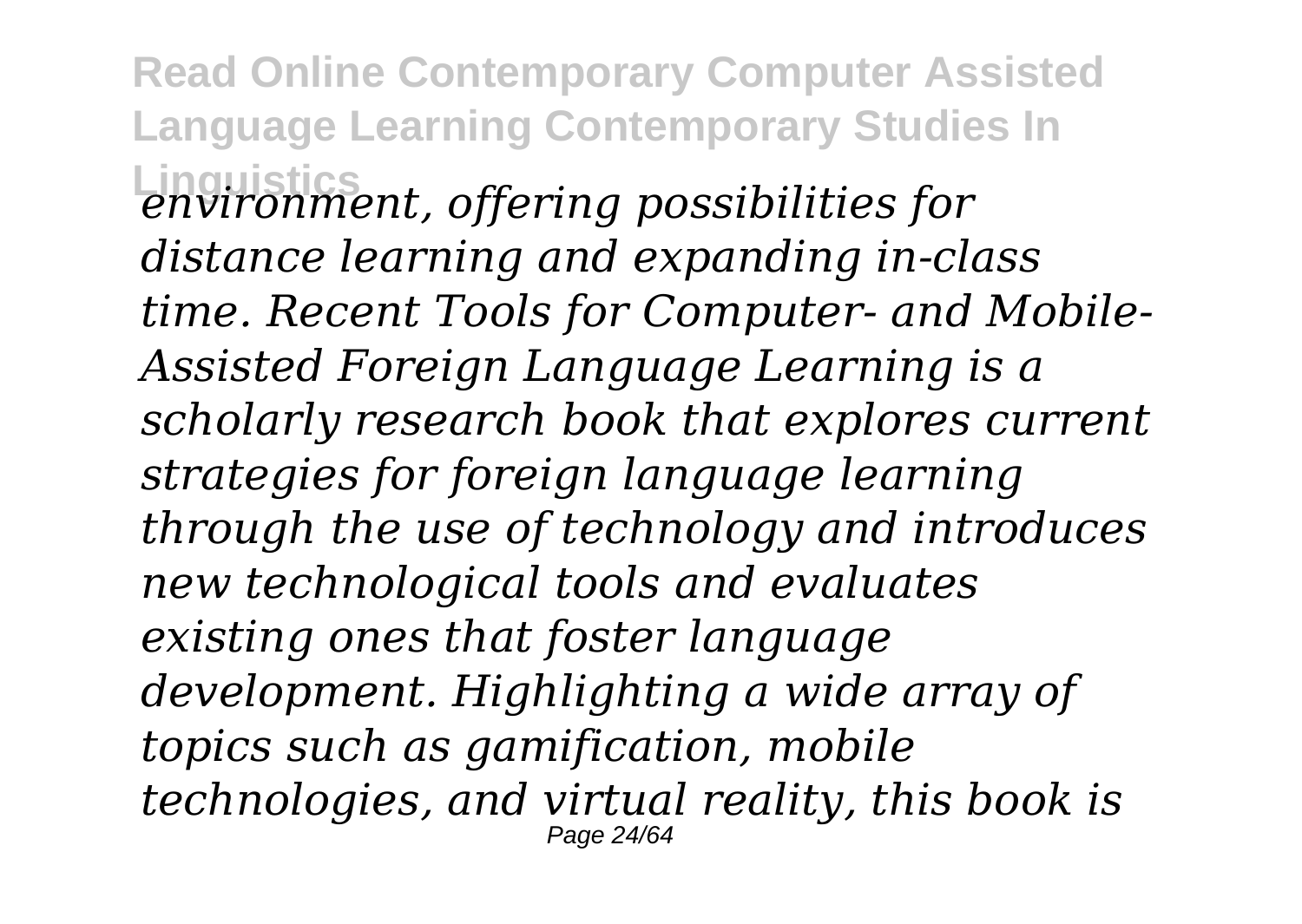**Read Online Contemporary Computer Assisted Language Learning Contemporary Studies In**

**Linguistics** *essential for language educators, educational software developers, IT consultants, K-20 institutions, principals, professionals, academicians, researchers, curriculum designers, and students.*

*This module on computer assisted language learning provides novice and experienced second and foreign language (L2) teachers alike with an introduction to the field of computer assisted language learning (CALL). The module first provides a historical overview of the field and then explores the* Page 25/64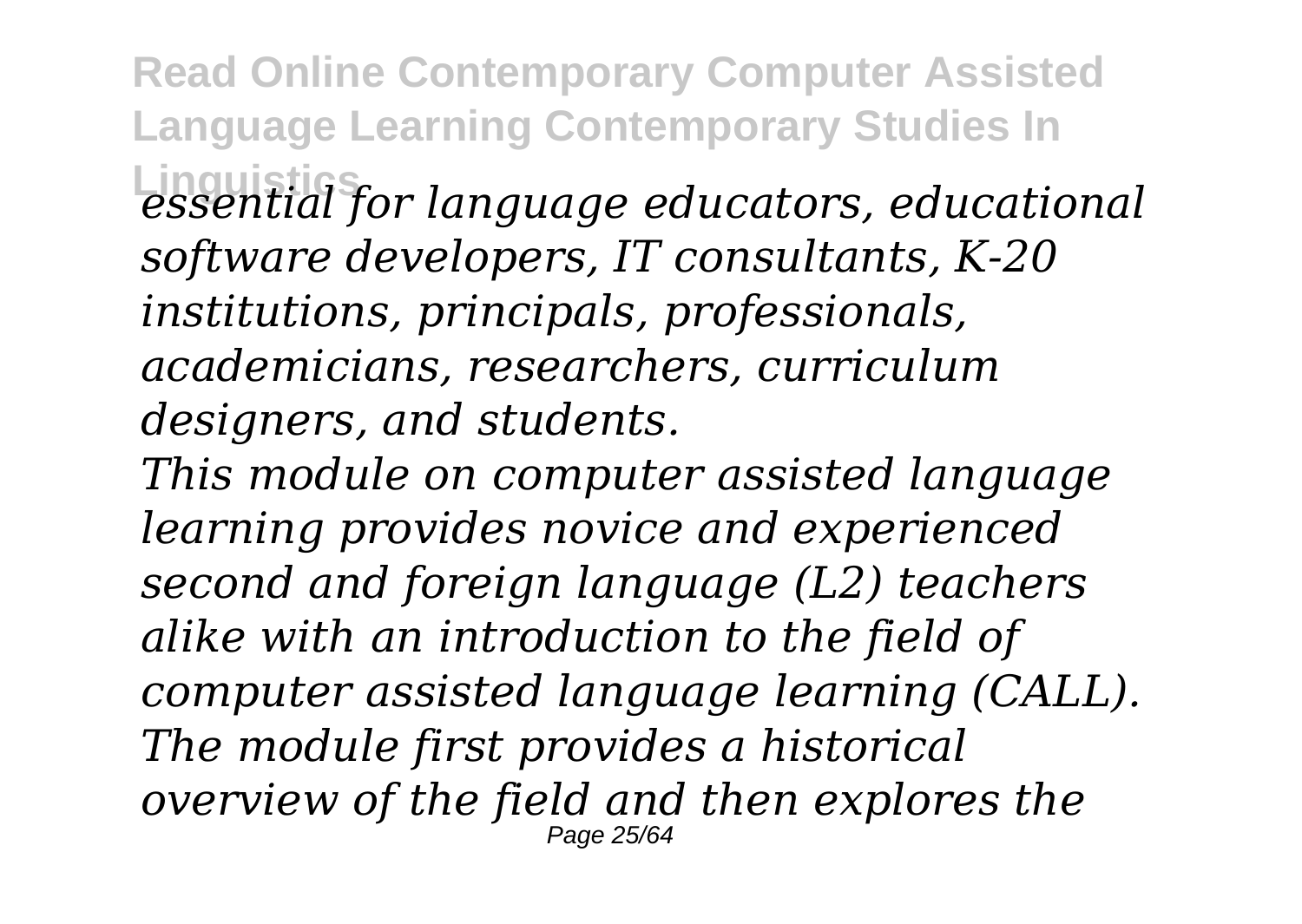**Read Online Contemporary Computer Assisted Language Learning Contemporary Studies In Linguistics** *most widely researched areas within CALL. The module examines findings of research into computer-mediated communication for L2 learning as well as L2 skill area instruction in technology-enhanced settings. The unit then turns to a discussion of teacher and learner standards for using CALL, followed by a discussion of how one may find and evaluate CALL resources appropriate for specific instructional contexts. The module ends with an introduction to four of the newest and most exciting areas in CALL:* Page 26/64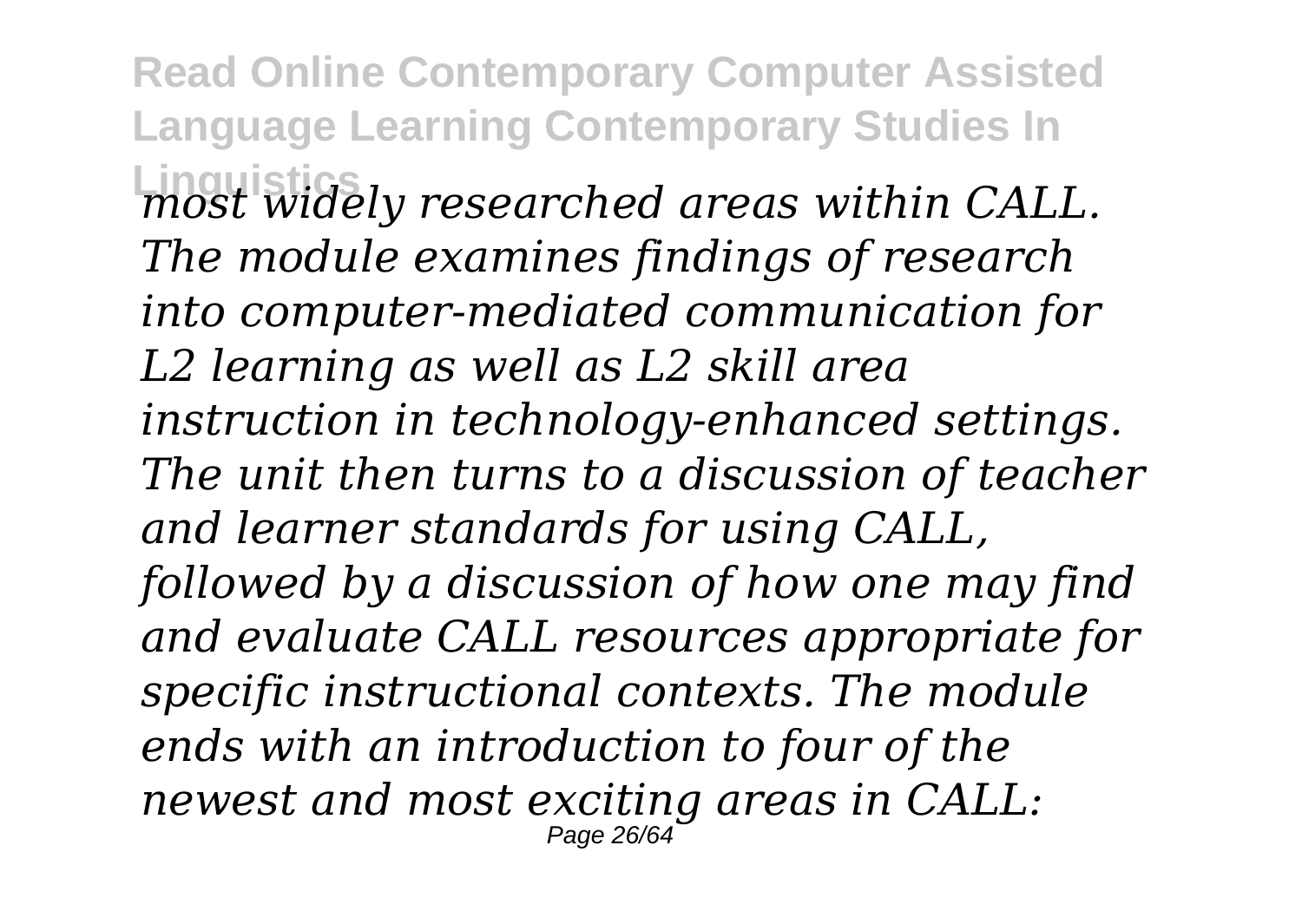**Read Online Contemporary Computer Assisted Language Learning Contemporary Studies In Linguistics** *gaming, fan fiction, digital story telling, and mobile assisted language learning. At the heart of this volume lies an exploration of what actually happens to languages and their users when cultures come into contact. What actions do supra-national institutions, nation states, communities and individuals take in response to questions raised by the increasingly diverse forms of migration experienced in a globalized world? The volume reveals the profound impact that decisions made at national and international* Page 27/64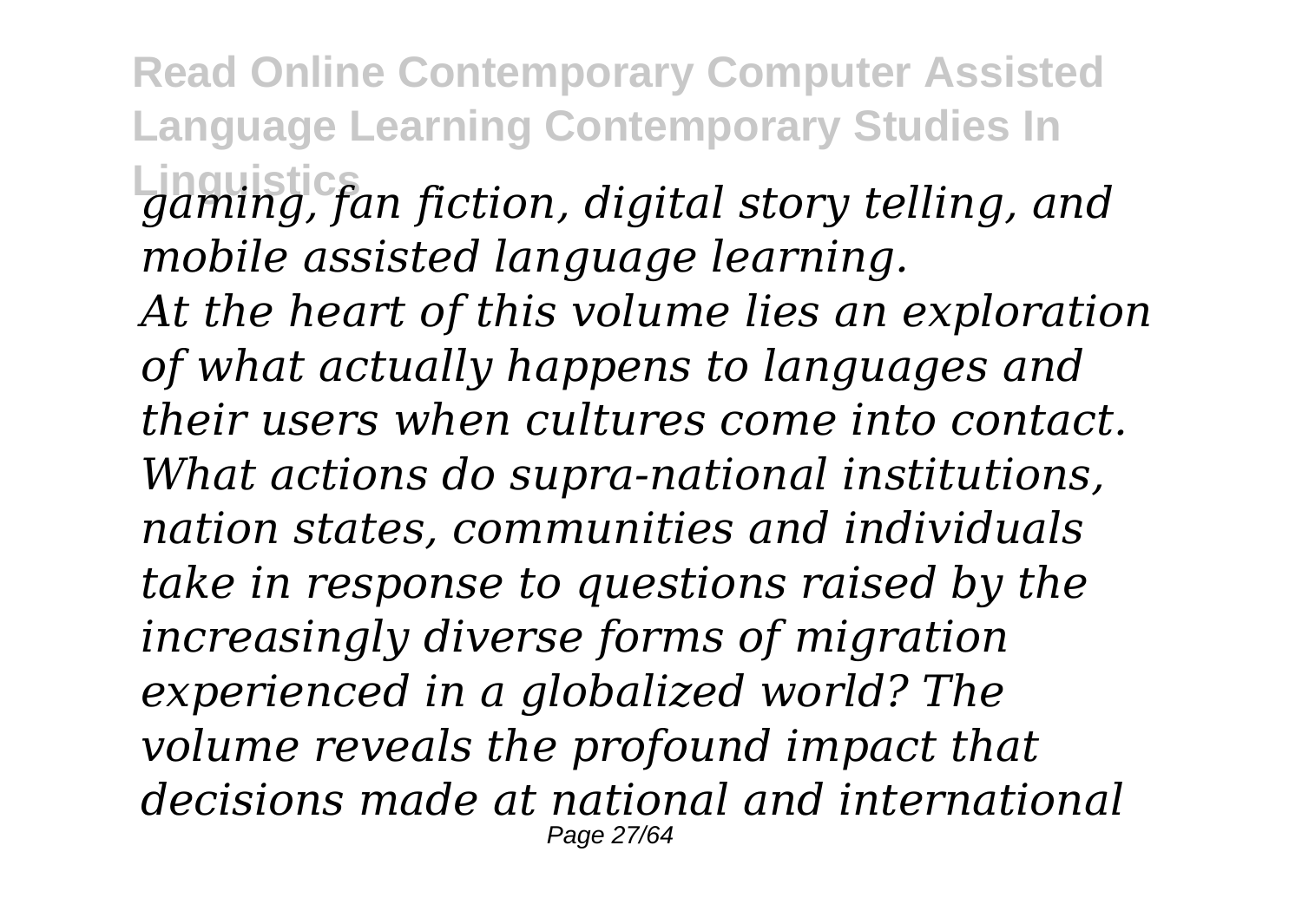**Read Online Contemporary Computer Assisted Language Learning Contemporary Studies In Linguistics** *level can have on the lives of the individual migrant, language student, or speech community. Equally, it evaluates the broader ramifications of actions taken by migrant communities and individual language learners around issues of language learning, language maintenance and intercultural contact. Reflecting Jan Blommaert's assertion that in a world shaped by globalization, what is needed is 'a theory of language in society... of changing language in a changing society', this volume argues that researchers must* Page 28/64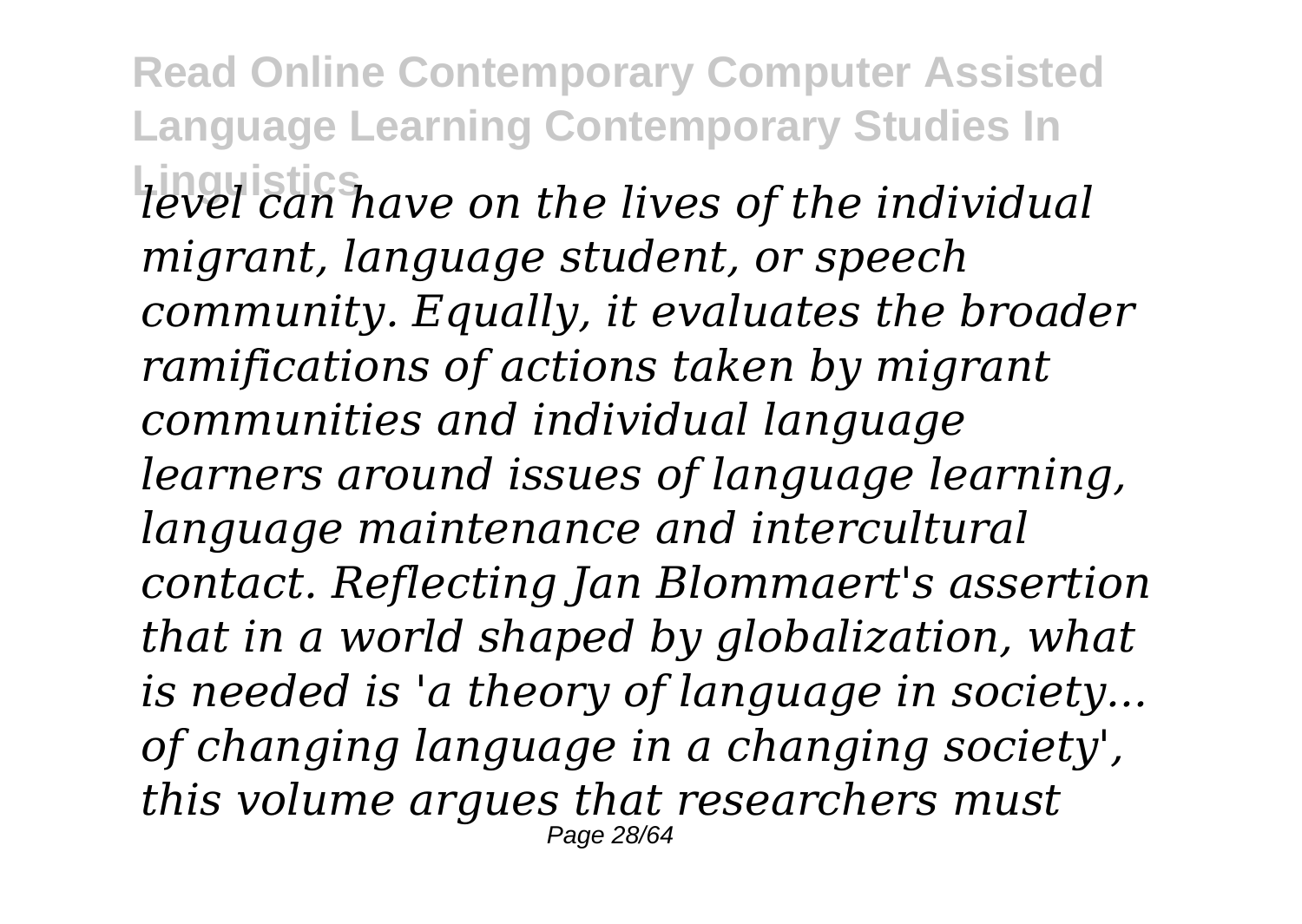**Read Online Contemporary Computer Assisted Language Learning Contemporary Studies In Linguistics** *increasingly seek diverse methodological*

*approaches if they are to do justice to the diversity of experience and response they encounter.*

*Computer Assisted Language Learning Tips for Teaching with CALL*

*Computer-Assisted Language Learning:*

*Concepts, Methodologies, Tools, and*

*Applications*

*English as a Foreign Language Teachers' TPACK*

*Recent Developments in Technology-*Page 29/64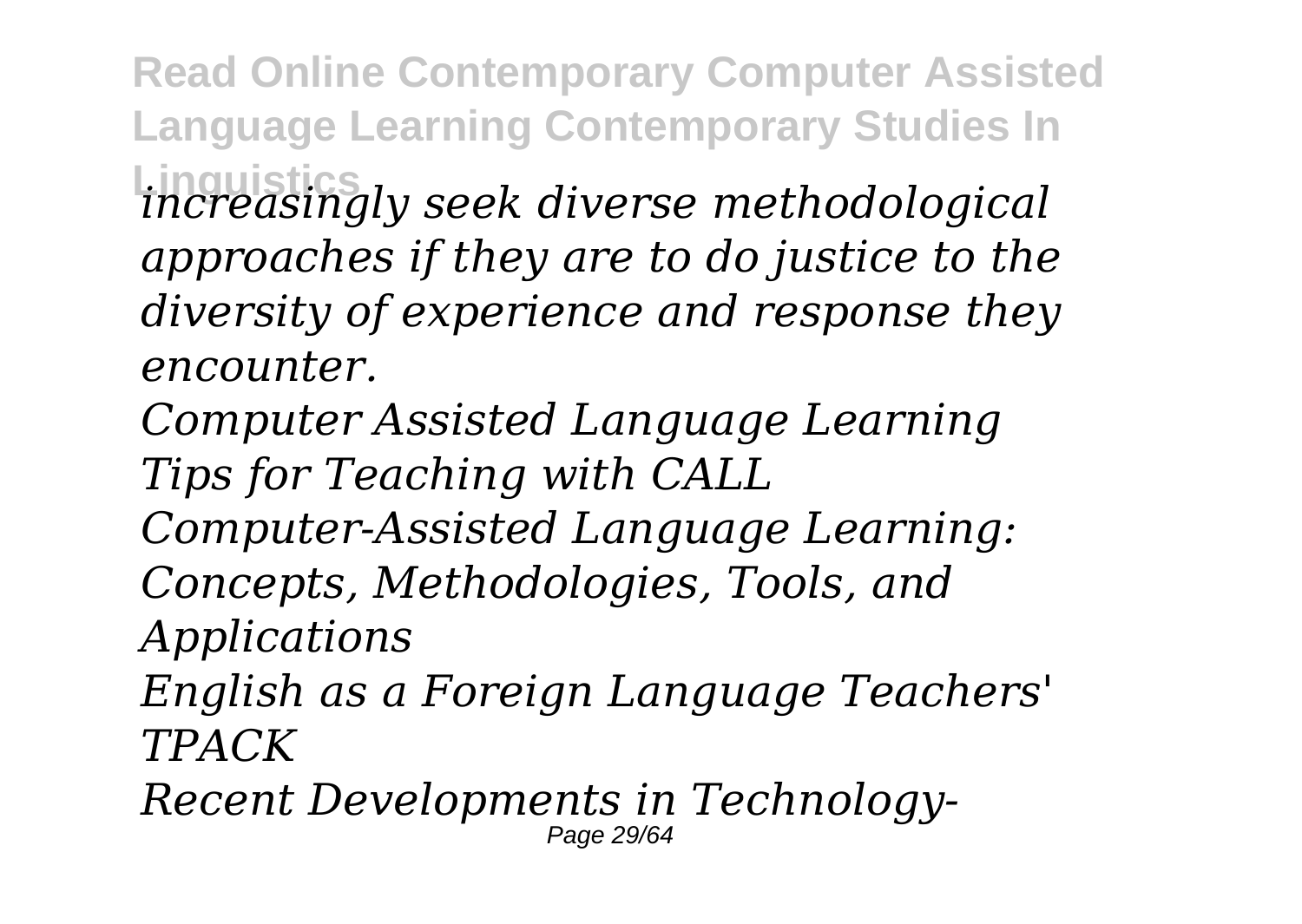## **Read Online Contemporary Computer Assisted Language Learning Contemporary Studies In Linguistics** *Enhanced and Computer-Assisted Language Learning Social Emergence*

*This volume gives language teachers, software designers, and researchers who wish to use technology in second or foreign language education the information they need to absorb what has been achieved so far and to make sense of it. It is designed to enable the kind of critical reading of a substantial literature that leads to a balanced and detailed knowledge of the field. Chapter by chapter, the book builds, through*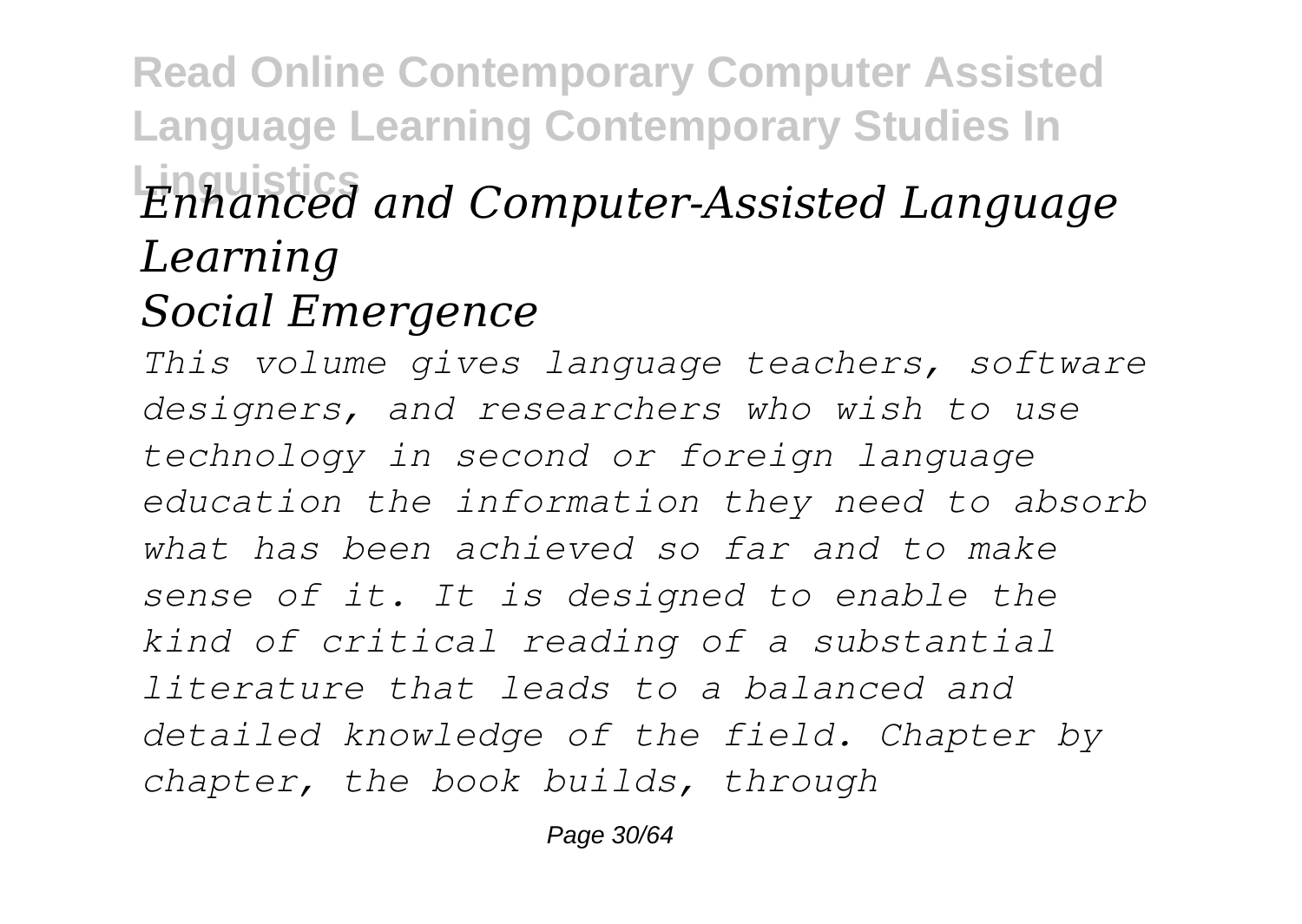**Read Online Contemporary Computer Assisted Language Learning Contemporary Studies In Linguistics** *description, analysis, examples, and discussion, a detailed picture of modern CALL. In this book, the label "CALL" is interpreted broadly to include technologyenhanced language learning, Web-enhanced language learning, and information and communication technologies for language learning. The work is distinguished by its attention to a range of languages rather than just English. The authors first set the scene and introduce major areas of interest and growth in CALL, and then look in depth at seven important dimensions: design, evaluation, computer-mediated communication,* Page 31/64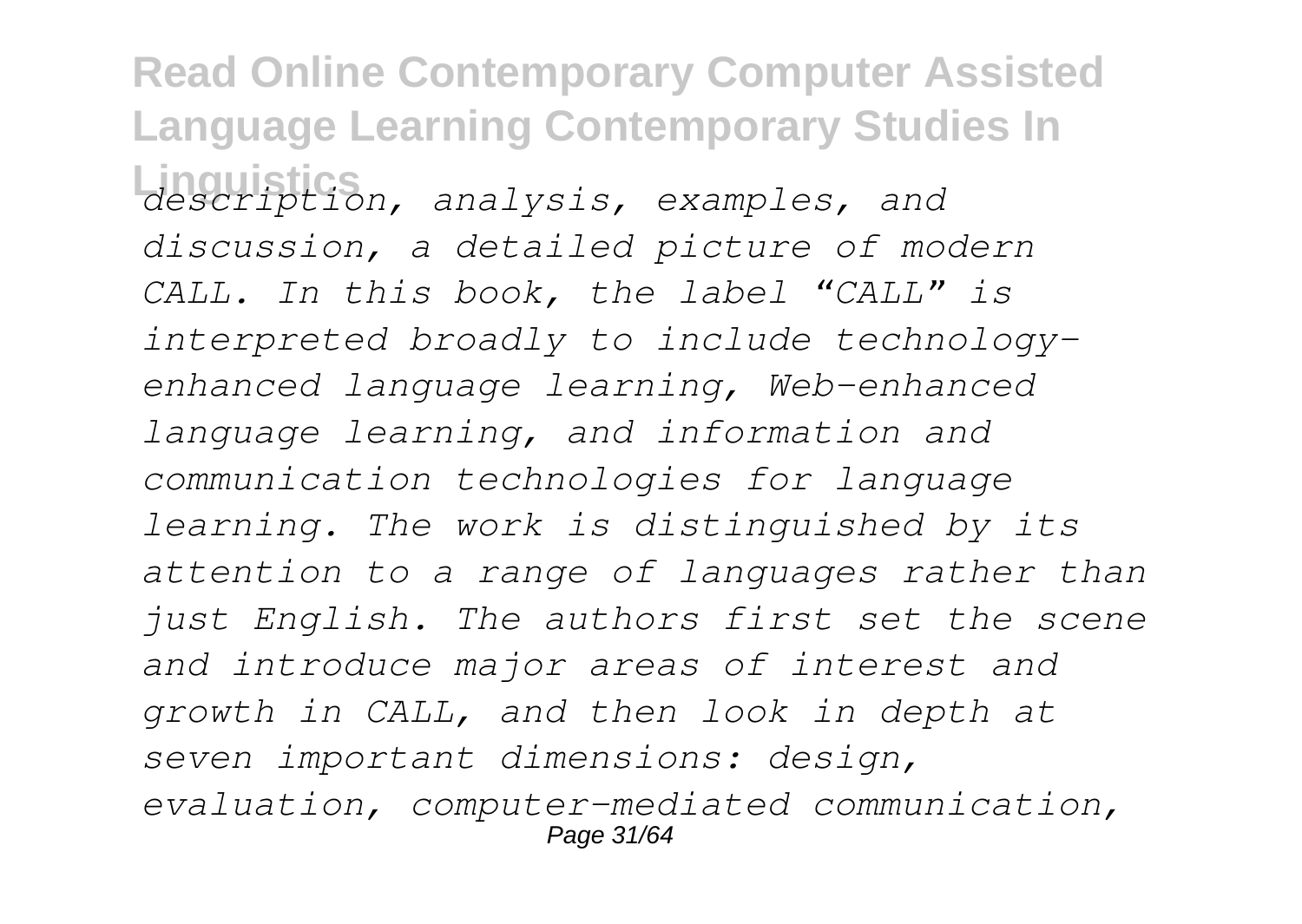**Read Online Contemporary Computer Assisted Language Learning Contemporary Studies In Linguistics** *theory, research, practice, and technology. Chapters on each of these topics include a description that reviews the recent literature, identifies themes, and presents representative projects that illustrate the dimension, followed by a discussion that provides in-depth analysis, and a conclusion offering suggestions for further work. Detailed references and links connect the description and discussion with original works and primary sources so the reader can follow up easily on areas of personal interest. Two concluding chapters discuss how the various dimensions might be brought* Page 32/64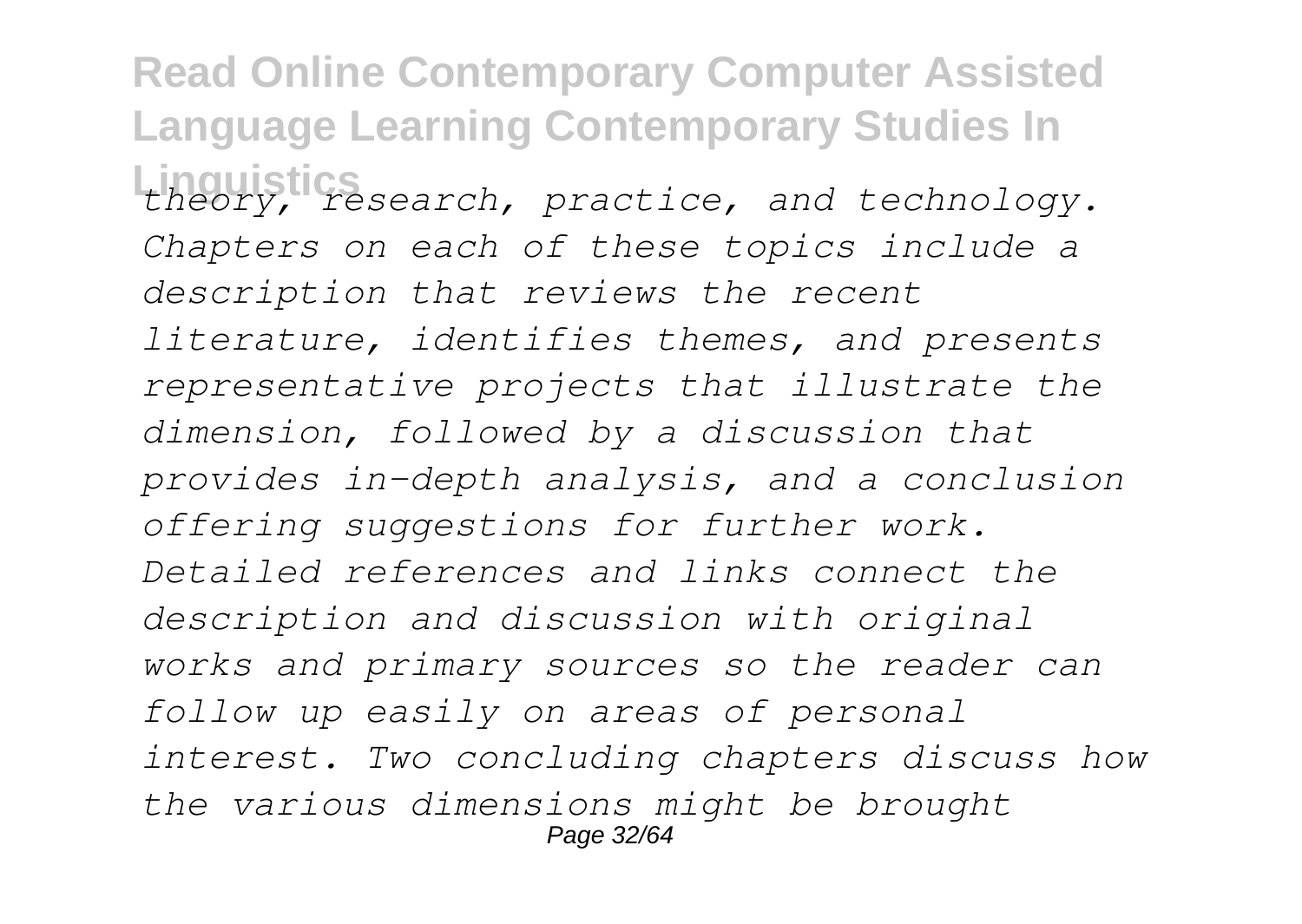**Read Online Contemporary Computer Assisted Language Learning Contemporary Studies In Linguistics** *together, the first from a practical point of view, the second with a view to the development of CALL as a whole. The latest advances and trends in technology have enabled rapid development in the field of language education. Students and teachers alike now benefit from the assistance of various technological innovations, thus increasing the overall effectiveness of the curriculum. The Handbook of Research on Individual Differences in Computer-Assisted Language Learning addresses the implementation of current research methodologies within EFL and ESL classroom* Page 33/64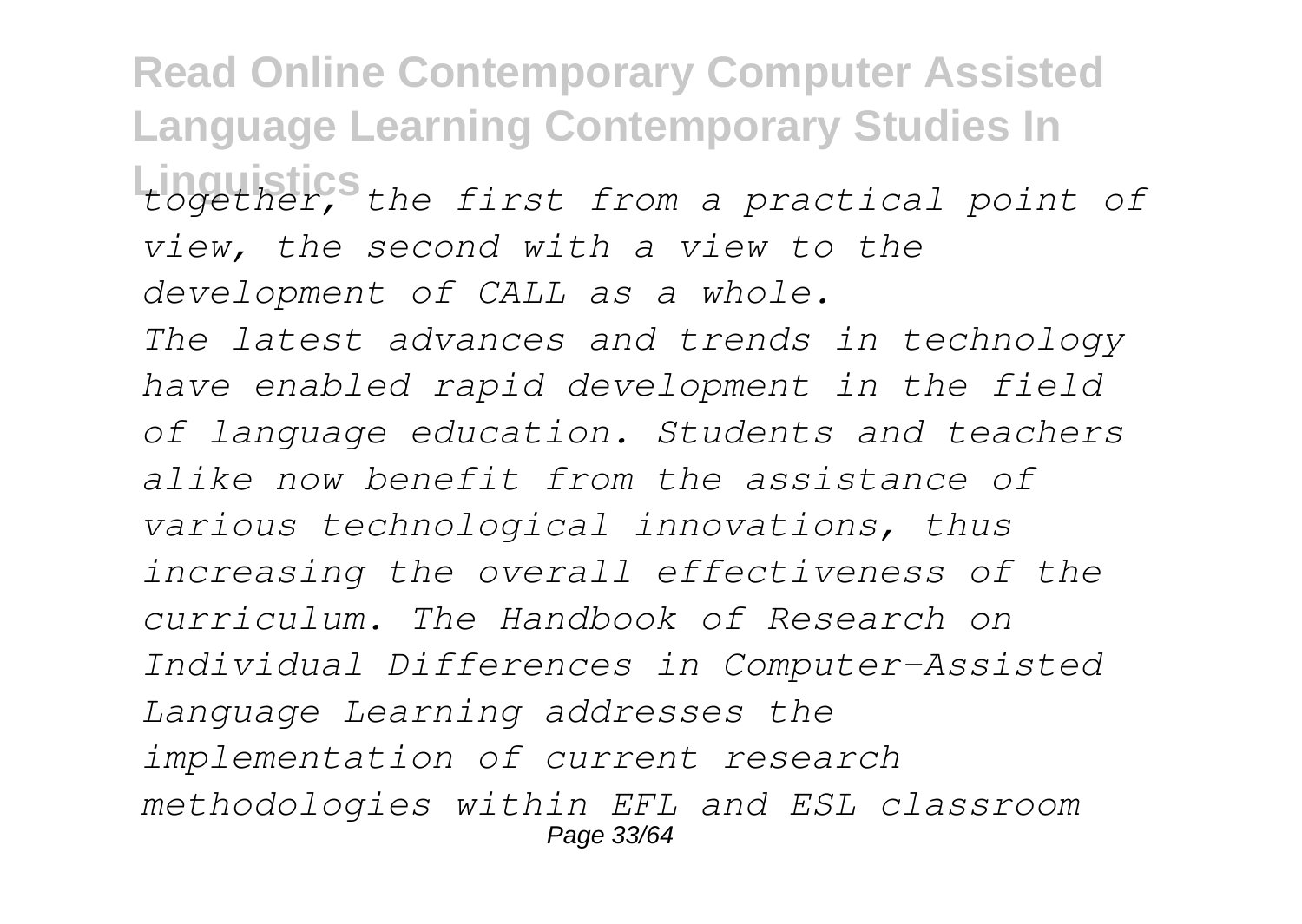**Read Online Contemporary Computer Assisted Language Learning Contemporary Studies In Linguistics** *settings and the variety of modifications employed by language experts. Focusing on quantitative, qualitative, and mixed methods studies, this book is an essential reference source for applied linguists, CALL researchers, language teachers, and upperlevel students within the field of foreign language education.*

*Contemporary Computer-Assisted Language Learning (CALL) is a comprehensive, onevolume work written by leading international figures in the field focusing on a wide range of theoretical and methodological issues. It explains key terms and concepts, synthesizes* Page 34/64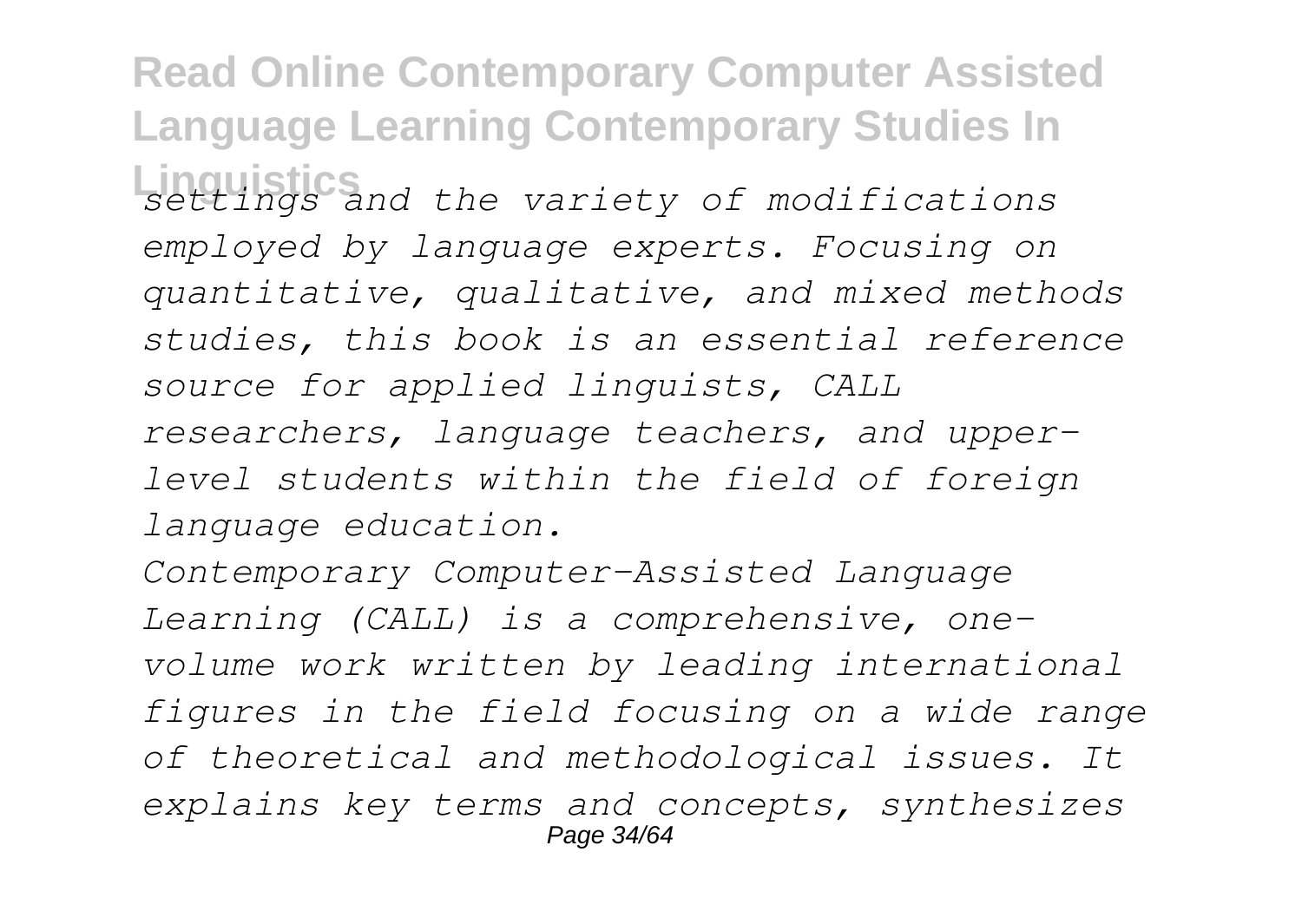**Read Online Contemporary Computer Assisted Language Learning Contemporary Studies In Linguistics** *the research literature and explores the implications of new and emerging technologies. The book includes chapters on key aspects for CALL such as design, teacher education, evaluation, teaching online and testing, as well as new trends such as social media. The volume takes a broad look at CALL and explores how a variety of theoretical approaches have emerged as influences including socio-cultural theory, constructivism and new literacy studies. A glossary of terms to support those new to CALL as well as to allow those already engaged in the field to deepen their existing* Page 35/64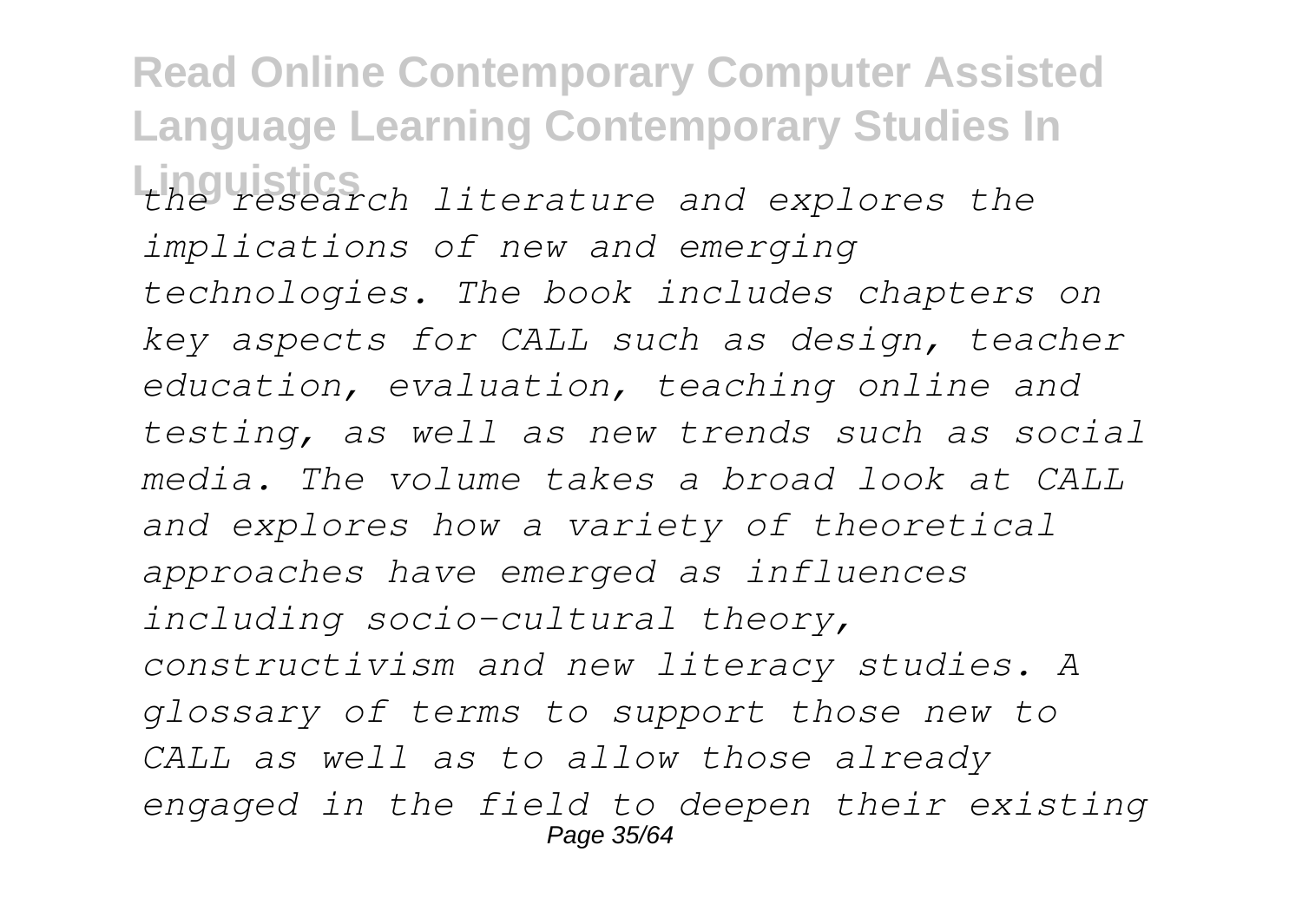**Read Online Contemporary Computer Assisted Language Learning Contemporary Studies In Linguistics** *knowledge is also provided. Contemporary Computer-Assisted Language Learning is essential reading for postgraduate students of language teaching as well as researchers in related fields involved in the study of computer-assisted learning.*

*Technology has become an integral part of our* everyday *lives. As today*<sup>7</sup>s teachers prepare *to instruct a new generation of students, the question is no longer whether technology should be integrated into the classroom, but how? The Handbook of Research on Integrating Technology Into Contemporary Language Learning and Teaching is a critical* Page 36/64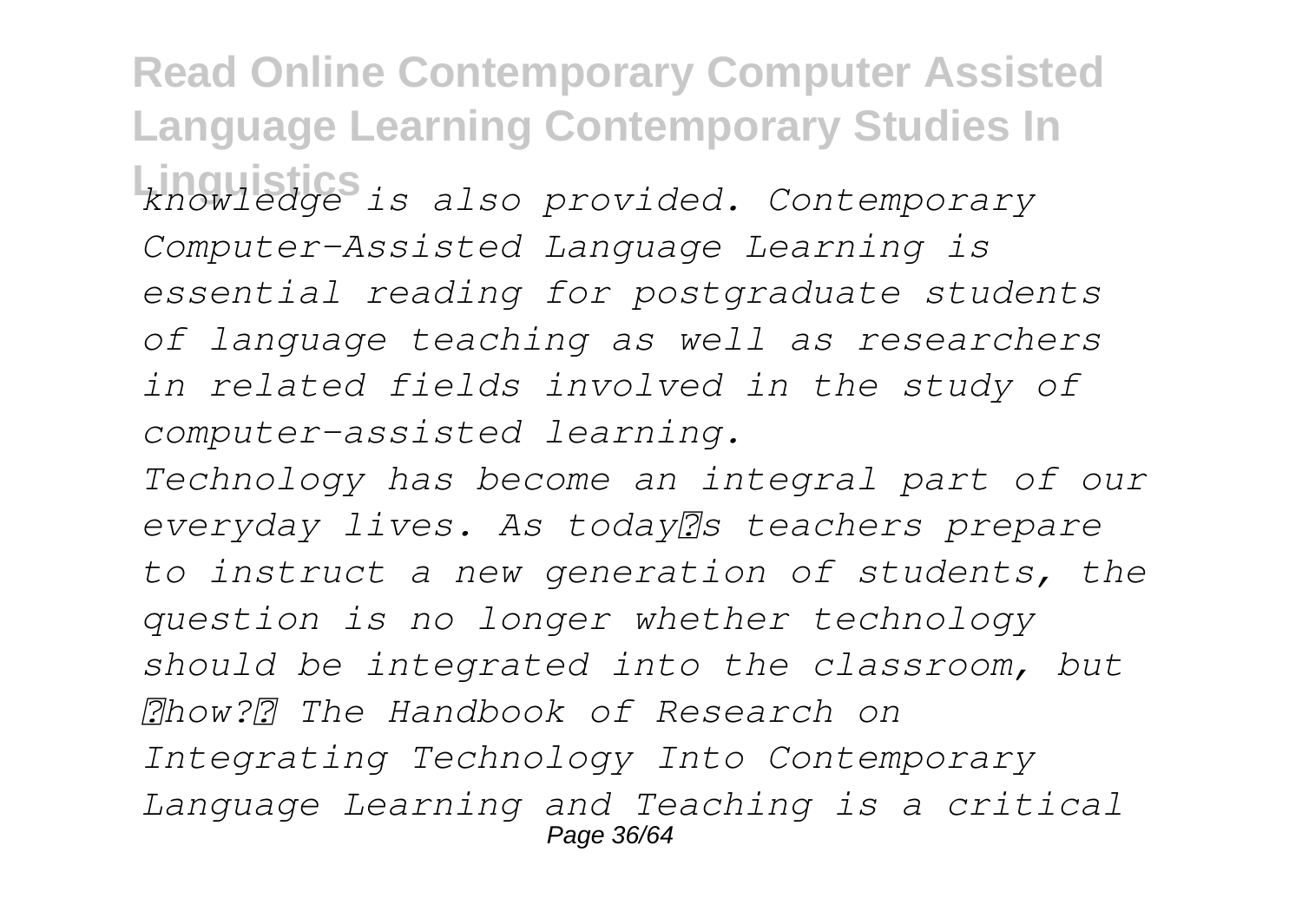**Read Online Contemporary Computer Assisted Language Learning Contemporary Studies In Linguistics** *scholarly publication that examines the relationship between language education and technology and the ability to improve language education through technological advances. Featuring coverage on a wide range of topics, such as computer-assisted language learning, flipped instruction, and teacher education, this publication is geared toward researchers, practitioners, and education professionals seeking relevant research on the improvement of language education through the use of technology. Theory, Development and Implementation Diversity in Research and Practice* Page 37/64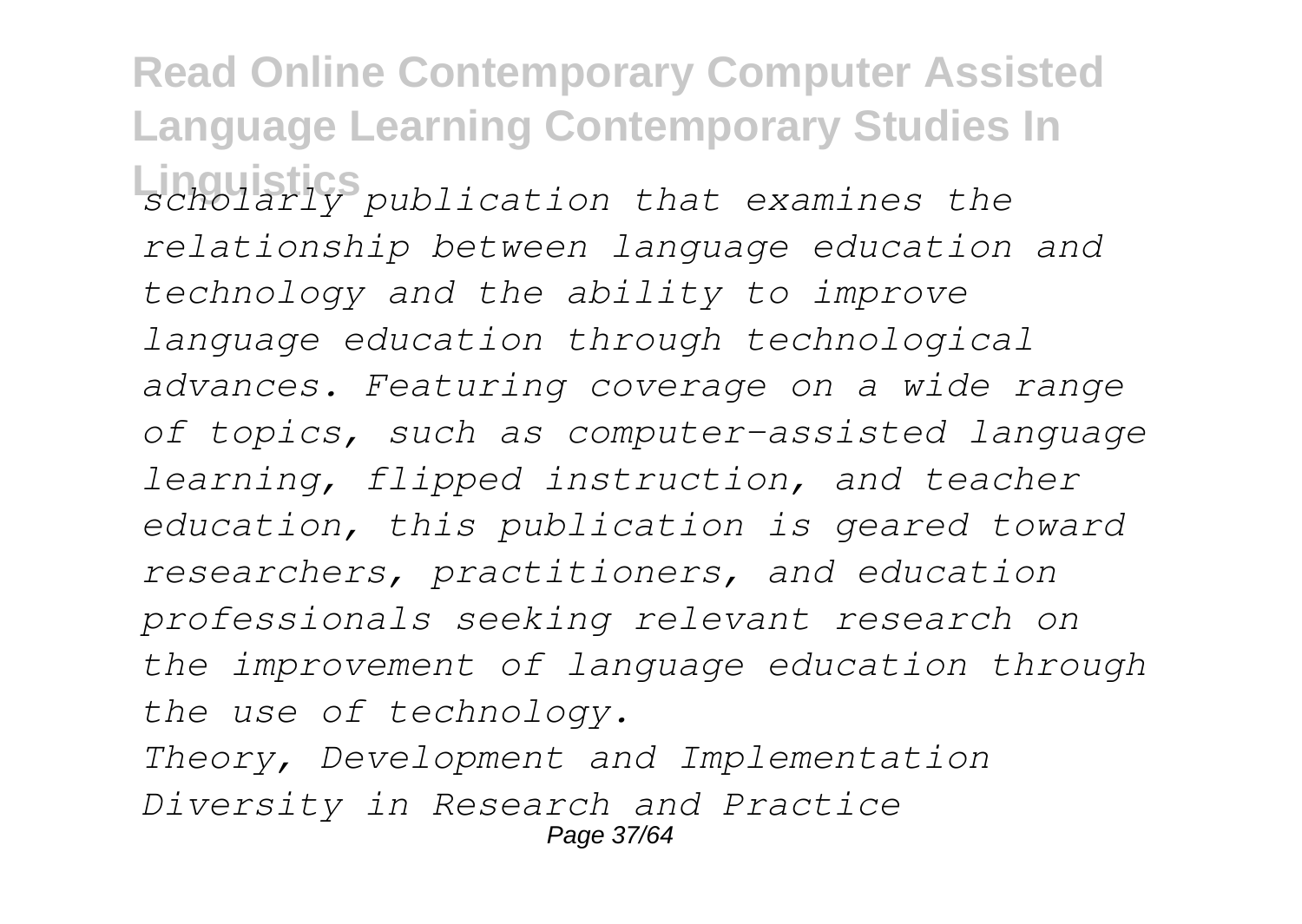**Read Online Contemporary Computer Assisted Language Learning Contemporary Studies In Linguistics** *International Human Rights Law Multilingual Computer Assisted Language Learning Learners, Teachers and Tools Options and Issues in Computer-Assisted Language Learning* In a diverse society, the ability to cross

communication barriers is critical to the success of any individual personally, professionally, and academically. With the constant acceleration of course programs and technology, educators are continually being challenged to develop and implement creative methods for engaging English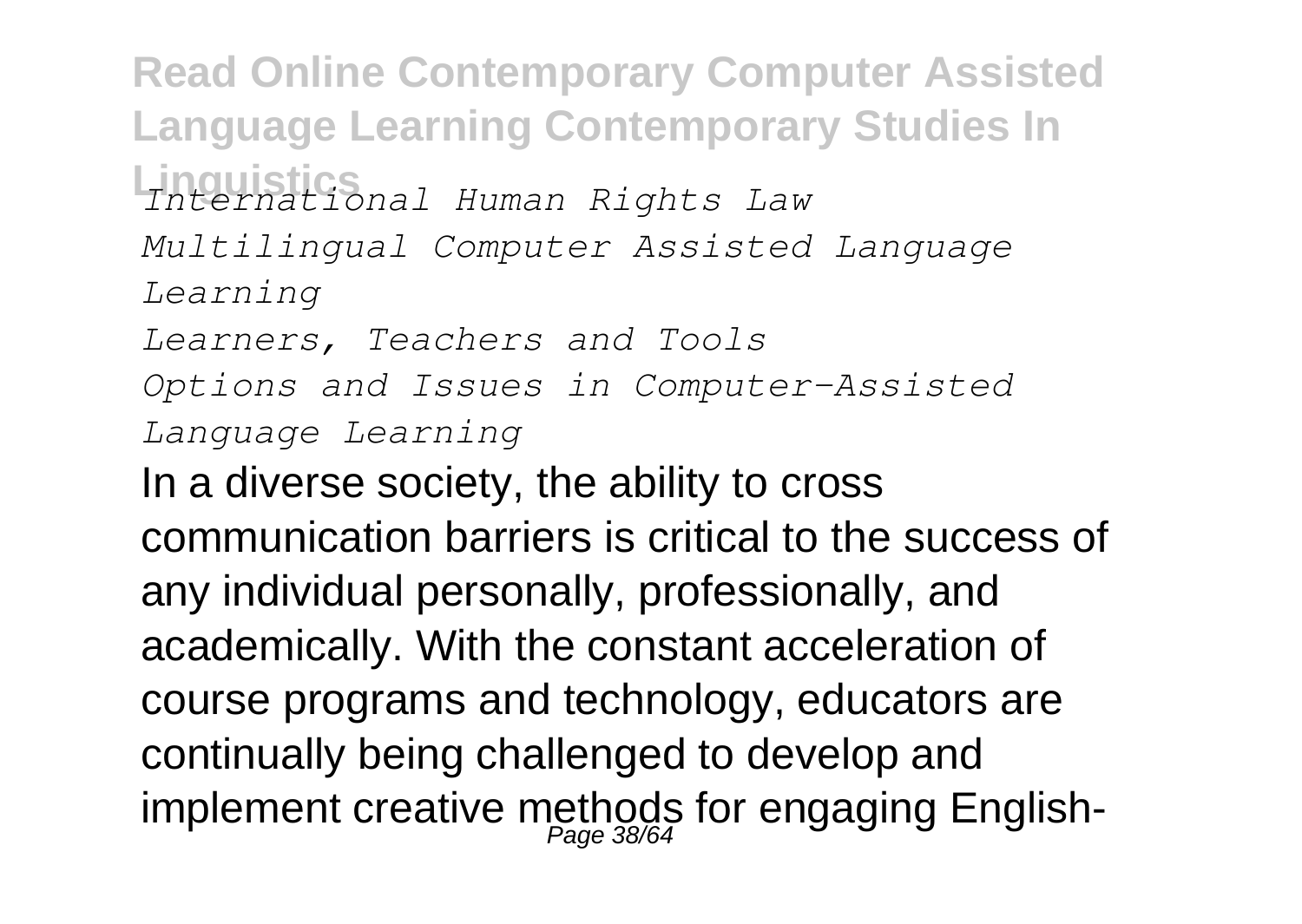**Read Online Contemporary Computer Assisted Language Learning Contemporary Studies In Linguistics** speaking and non-English-speaking learners. Computer-Assisted Language Learning: Concepts, Methodologies, Tools, and Applications is a vital reference source that examines the relationship between language education and technology and the potential for curriculum enhancements through the use of mobile technologies, flipped instruction, and language-learning software. This multi-volume book is geared toward educators, researchers, academics, linguists, and upper-level students seeking relevant research on the improvement of language education through the use of technology. Page 39/64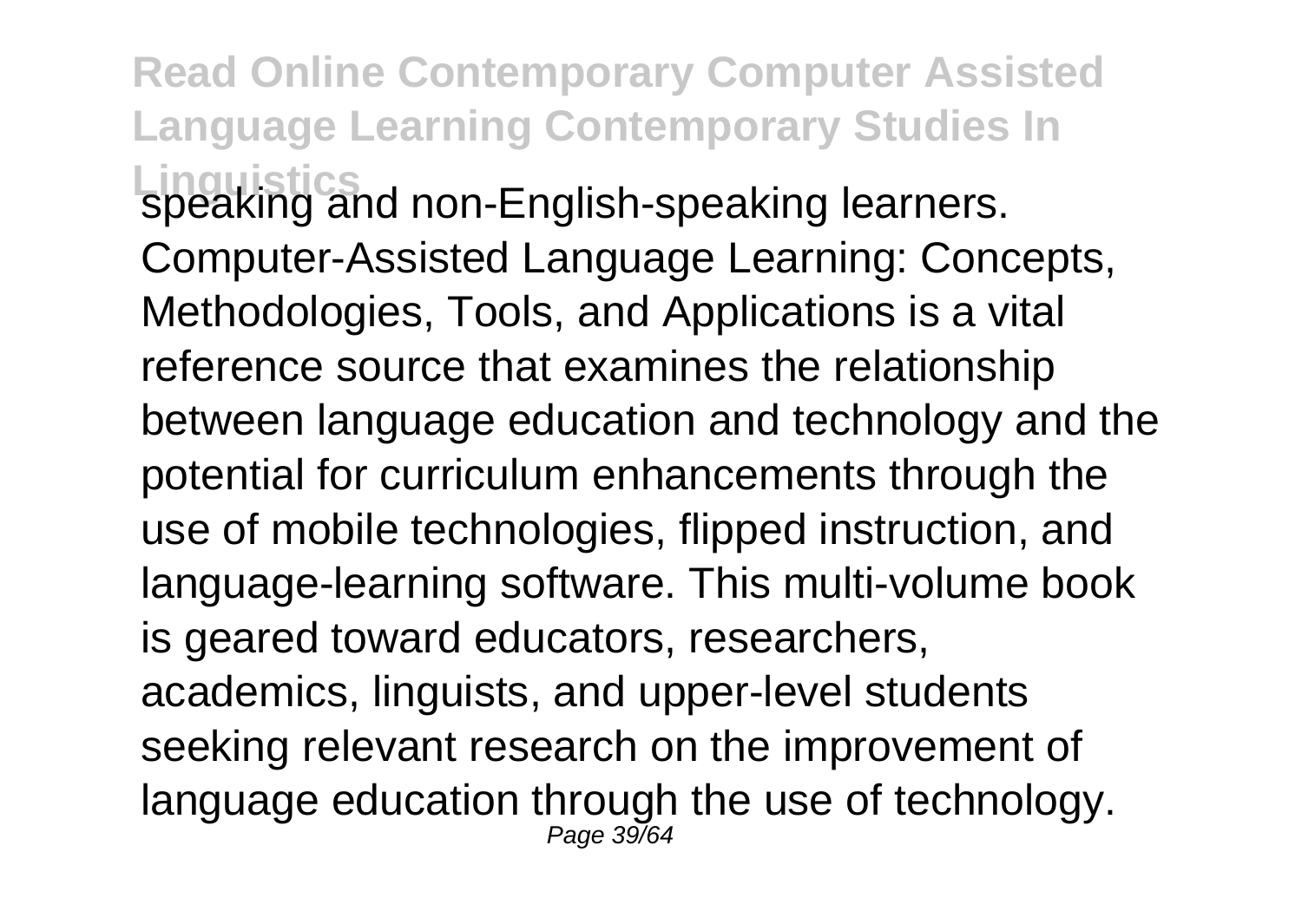**Read Online Contemporary Computer Assisted Language Learning Contemporary Studies In Linguistics** The implementation of technological tools in classroom settings provides significant enhancements to the learning process. When utilized properly, students can achieve better knowledge and understanding. Multiculturalism and Technology-Enhanced Language Learning is a critical source of research for the latest perspectives on the intersection of cross-cultural studies and technology in foreign language learning classrooms. Highlighting pertinent topics across a range of relevant coverage, such as mobile learning, gamebased learning, and distance education, this book is Page 40/64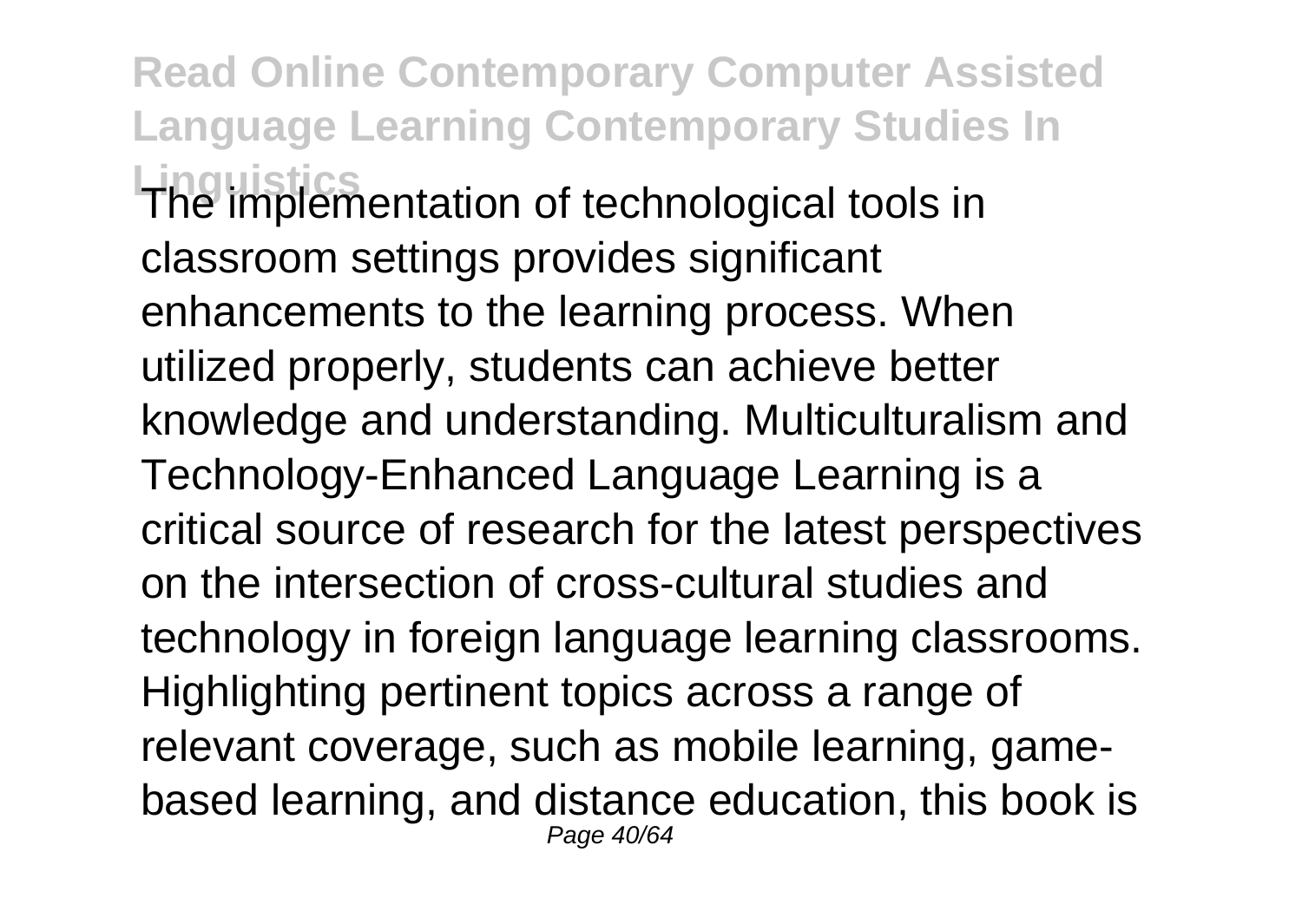**Read Online Contemporary Computer Assisted Language Learning Contemporary Studies In** Linguistics<br>ideally designed for educators, researchers, academics, linguists, and upper-level students interested in the latest innovations for language education.

Examines new functional approaches to language and education and the impact of these on literacy in the classroom.

Applies applied linguistic theories to the development of materials for language learning to add new depth to the field.

Recent Tools for Computer- and Mobile-Assisted Foreign Language Learning Page 41/64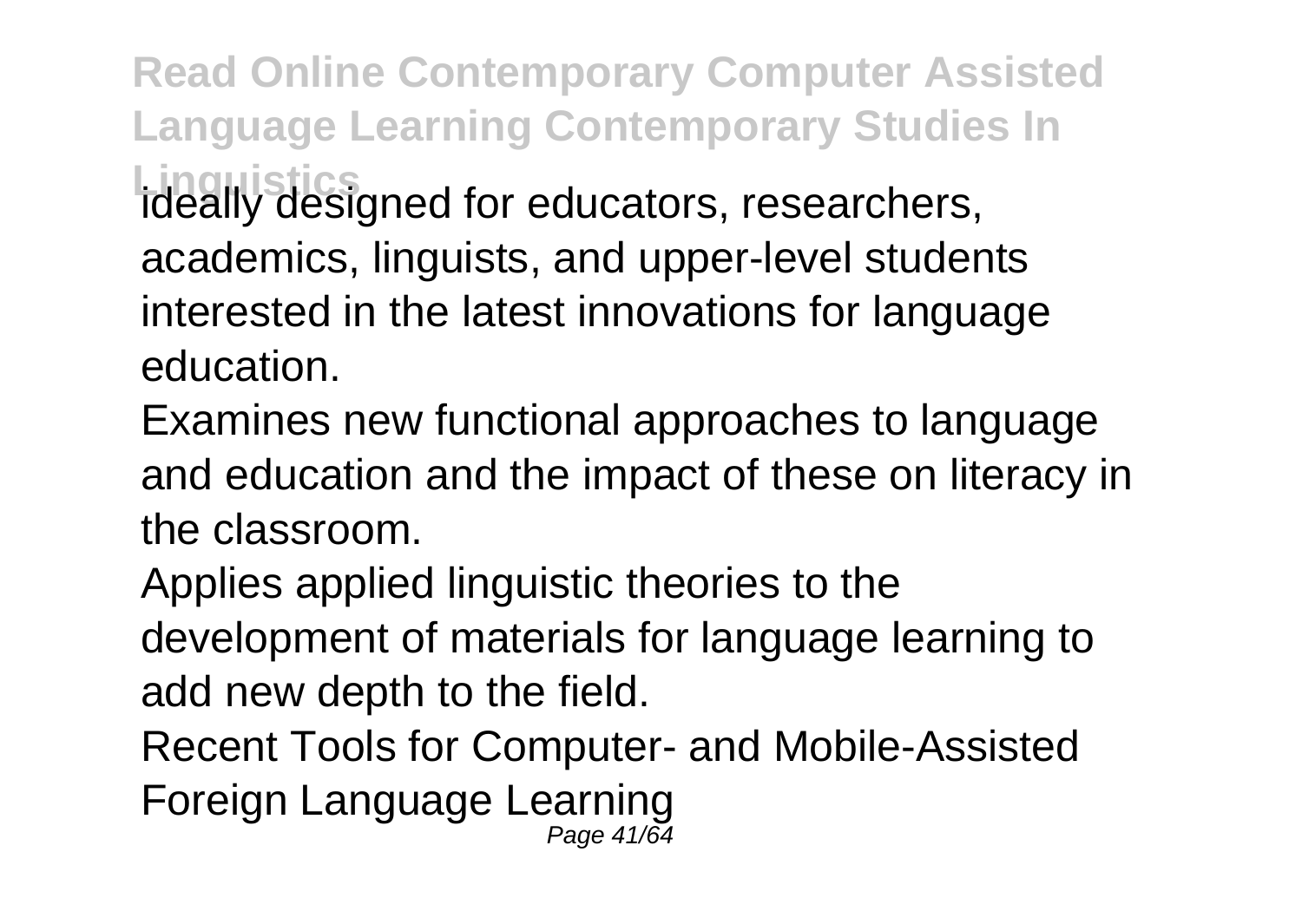**Read Online Contemporary Computer Assisted Language Learning Contemporary Studies In Linguistics** Computer-enhanced and Mobile-assisted Language Learning

Changing Language Education Through CALL

Technology in Language Learning: an Overview Practical Approaches to Computer-assisted Language Learning This edited collection considers the relationship between task-based language teaching (TBLT) and technologyenhanced learning. TBLT is concerned with a number of macro-tasks such as information gathering and problemsolving as well as evaluative tasks, all of which are Page 42/64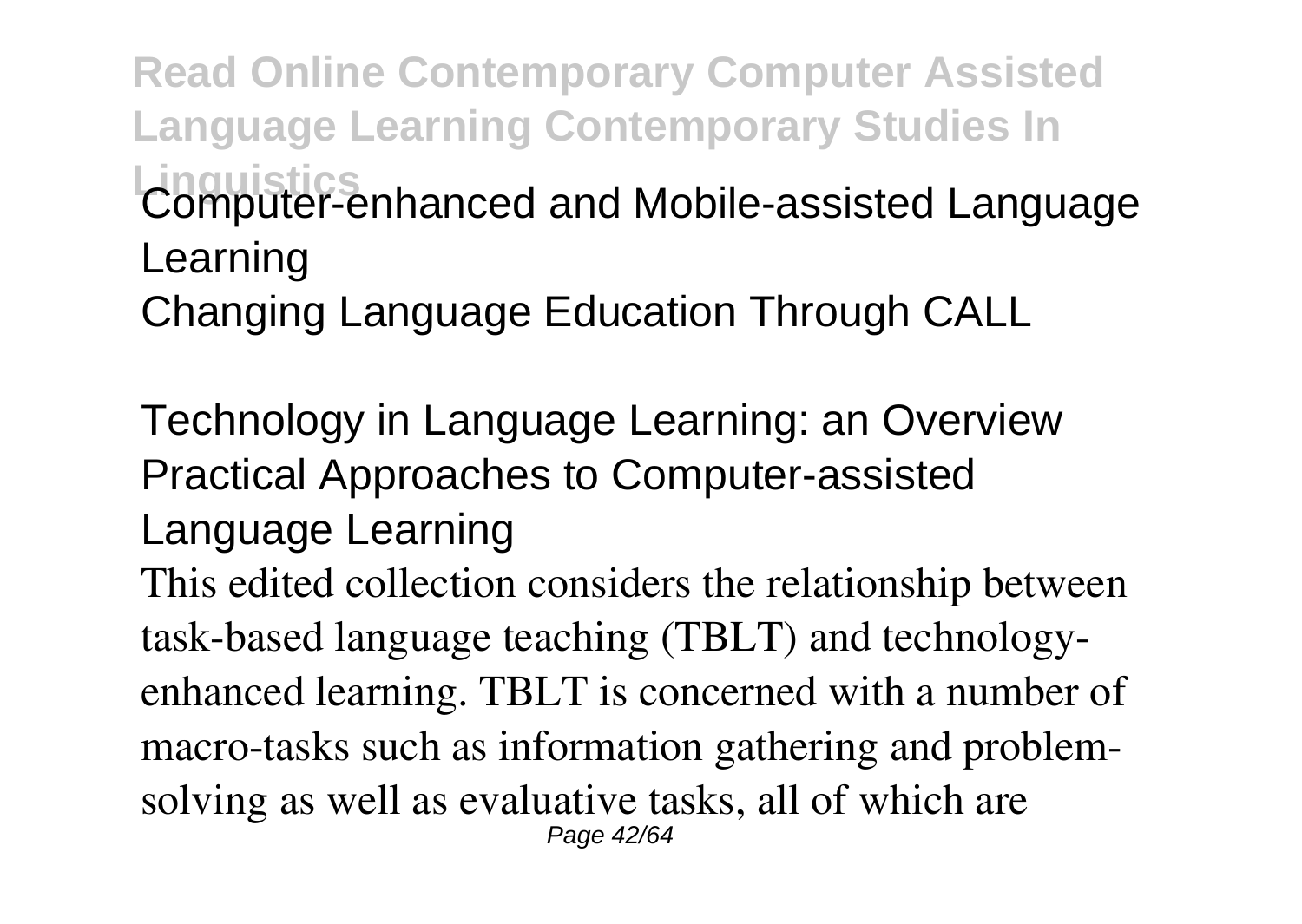**Read Online Contemporary Computer Assisted Language Learning Contemporary Studies In Linguistics** increasingly available via online and Web-based technologies. Technology Enhanced Learning refers to a broad conception of technology use in the language classroom and incorporates a range of interactive learning technologies such as Interactive Whiteboards and mobile learning devices.The popularity of Web 2.0 technologies (blogs, wikis, social networking sites, podcasting, virtual worlds), as well as practical applications of mobile learning, place a fresh emphasis on creating projectorientated language learning tasks with a clear real-world significance for learners of foreign languages. This book examines the widespread interest in these new technology-Page 43/64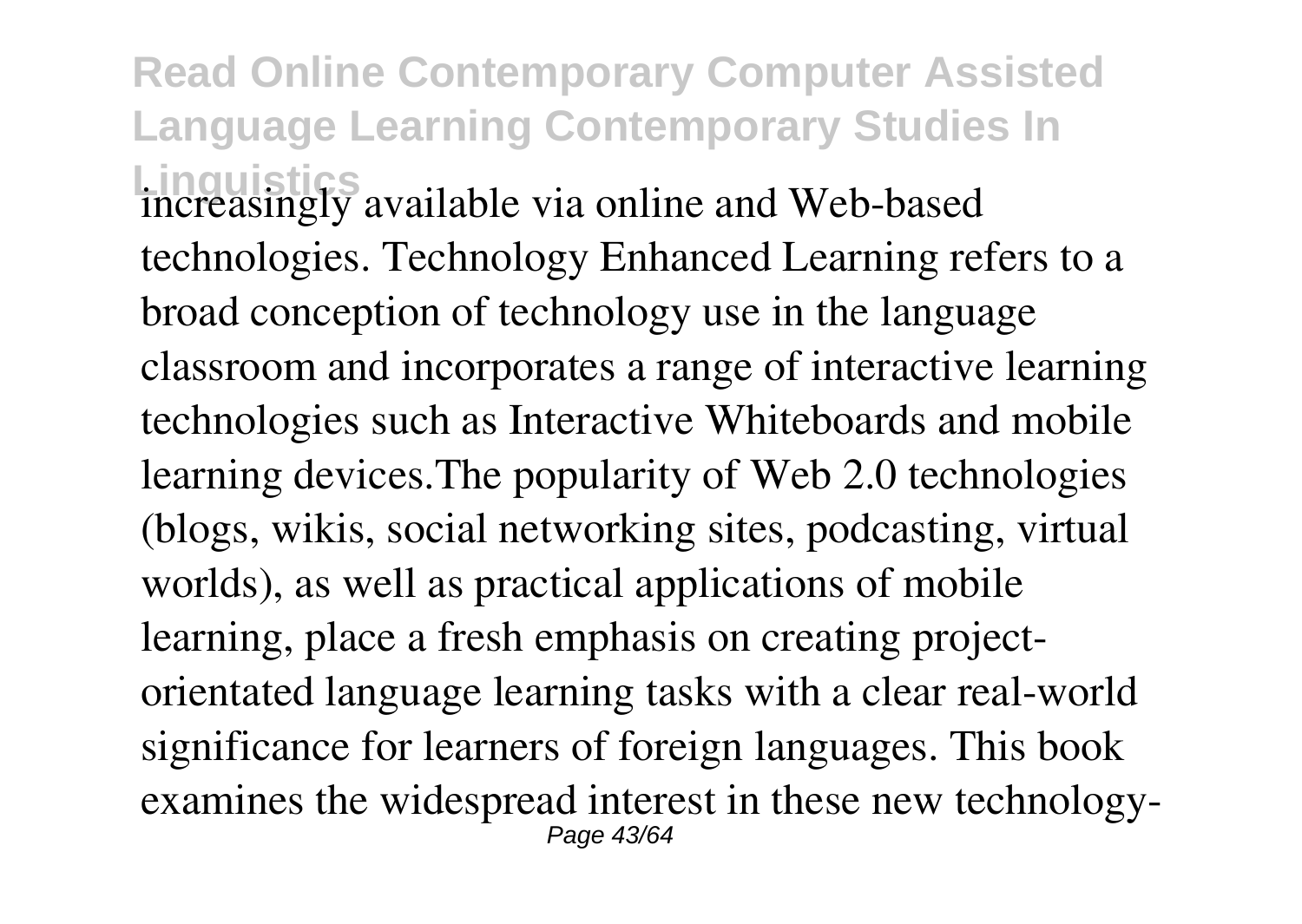**Read Online Contemporary Computer Assisted Language Learning Contemporary Studies In Linguistics** enhanced learning environments and looks at how they are being used to promote task-based learning. This book will appeal to practioners and researchers in applied linguistics, second language acquisition and education studies.

Gives a comprehensive overview of the field including historical and interdisciplinary perspectives. Looks at the relationship between the theory and application of Computer-Assisted Language Learning. Describes how the computer is conceptualized as both tutor and tool, and discusses the implications for computer programming, language teaching, and learning. So far the development Page 44/64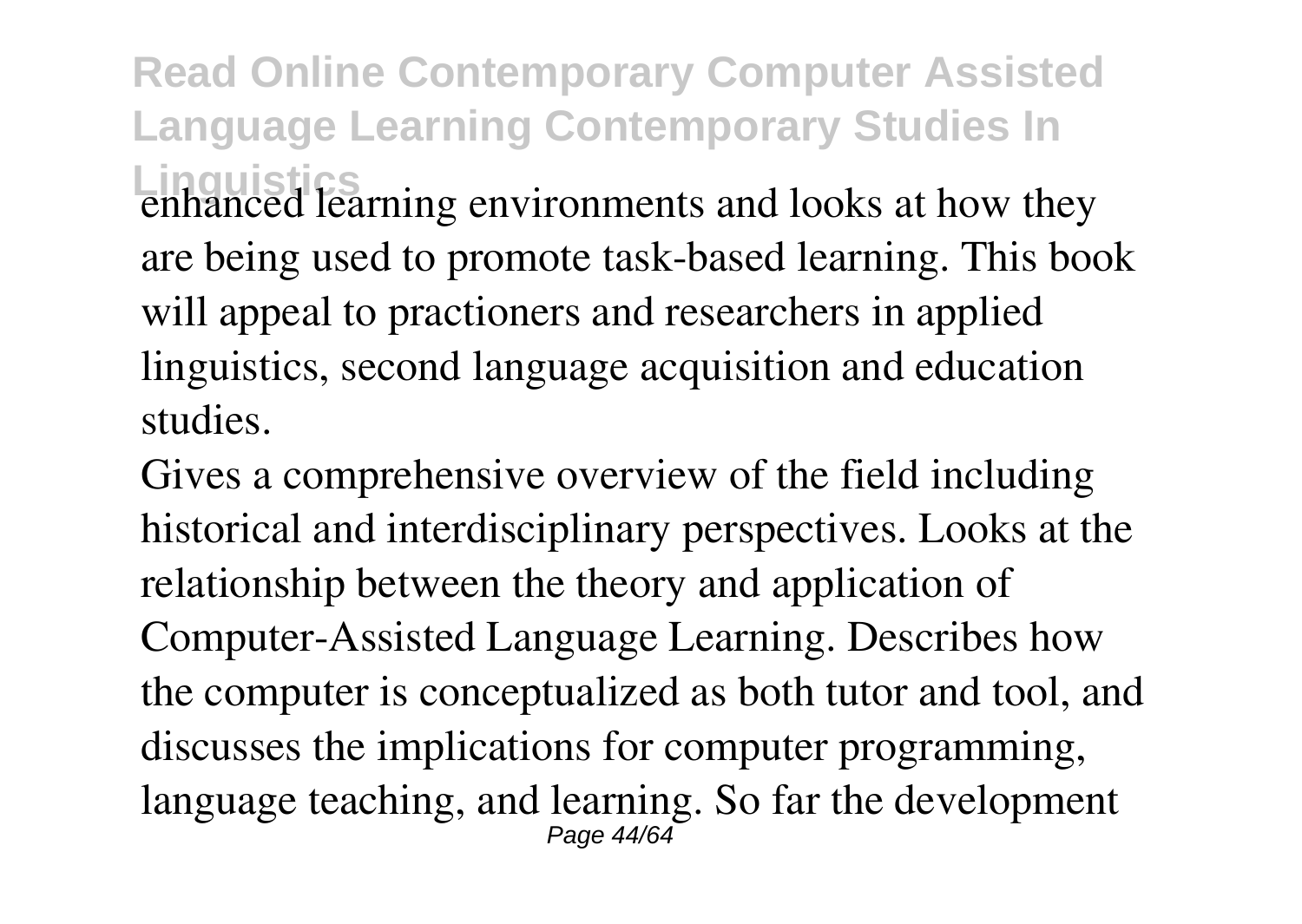**Read Online Contemporary Computer Assisted Language Learning Contemporary Studies In Linguistics** of Computer-Assisted Language Learning (CALL) has been fragmented. The points of departure for CALL projects have been enormously varied, and when the projects have been written up, they rarely refer to those that have gone before. Michael Levy addresses this shortcoming, setting CALL work into a context, both historical and interdisciplinary. He is the first person in the field to consider CALL as a body of work. He also aims to identify themes and patterns of development that relate contemporary CALL to earlier projects. The author goes on to explore how CALL practitioners have conceptualized the use of the computer in language Page 45/64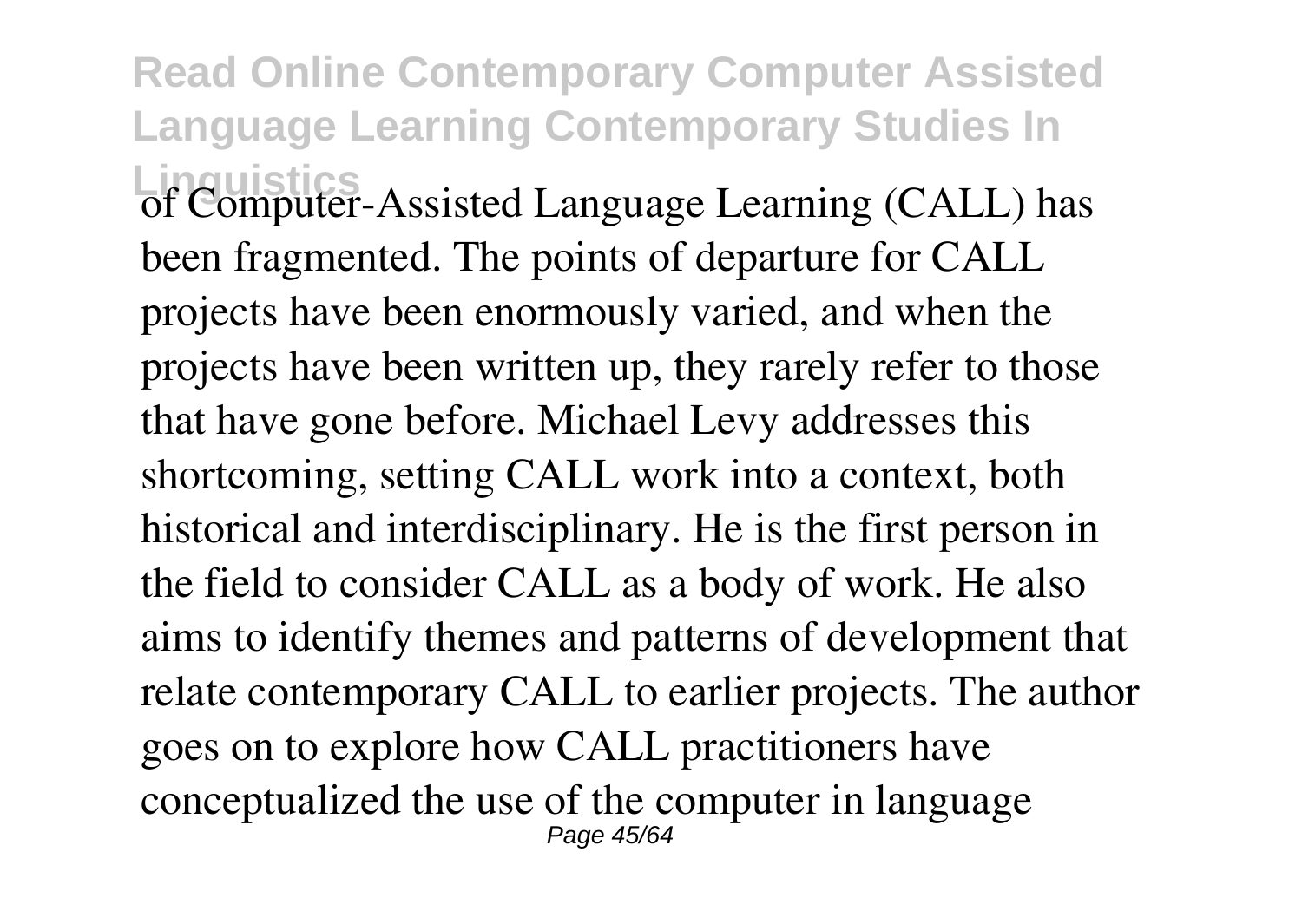**Read Online Contemporary Computer Assisted Language Learning Contemporary Studies In Linguistics** learning. He achieves this through a detailed review of the literature, and through the results of an international CALL Survey, where key CALL practitioners from 18 countries respond to questions on aspects of CALL materials development. Drawn from this rich source of information on actual CALL practice, Michael Levy analyses and expands on a tutor-tool framework. He shows this to be of value for a better understanding of methodology, integration of CALL into the curriculum, the role of the teacher and learner, and evaluation.

Computer-Assisted Language Learning: Learners,  $\overline{P}$ age  $\overline{46}/64$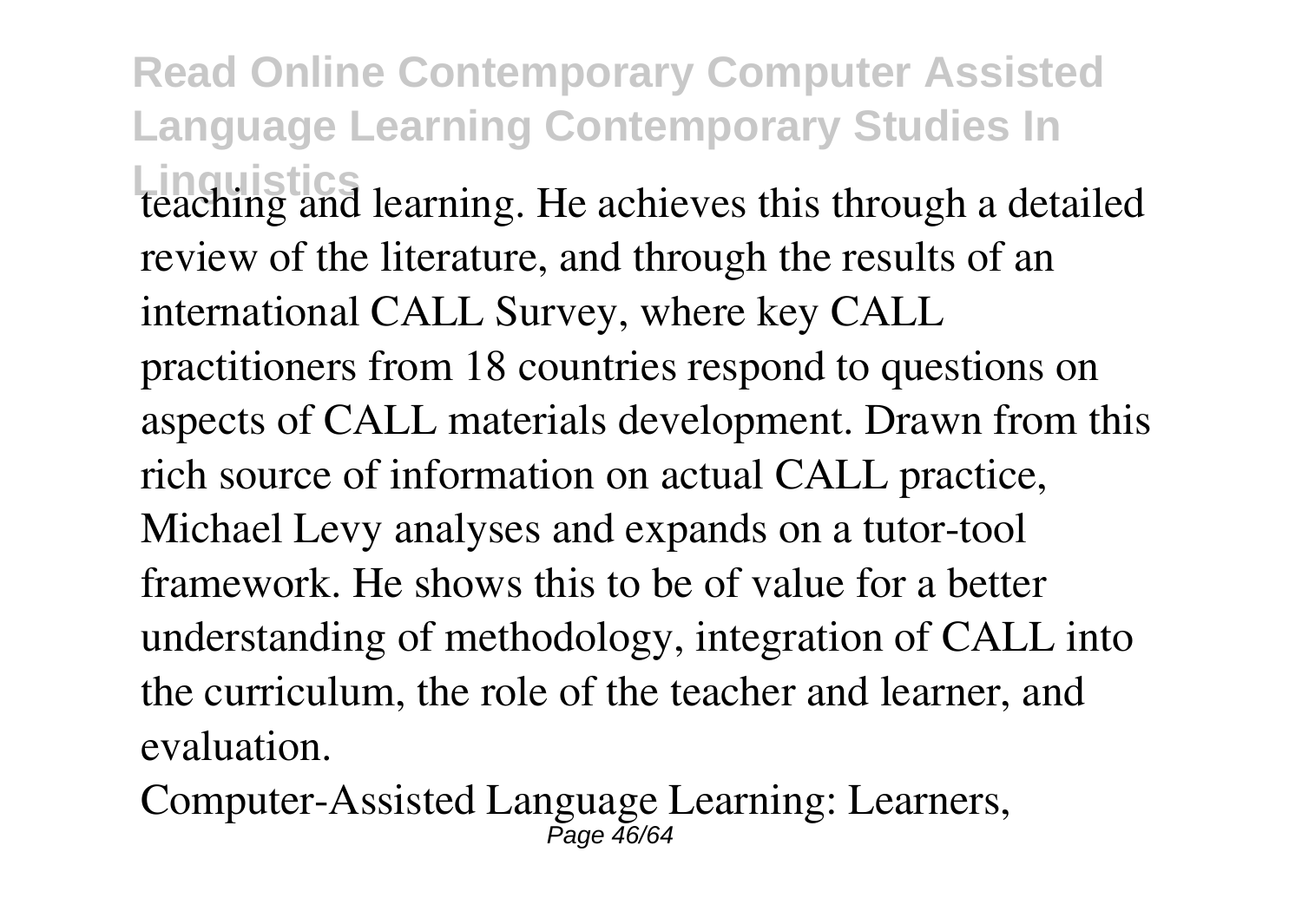**Read Online Contemporary Computer Assisted Language Learning Contemporary Studies In Linguistics** Teachers and Tools is an examination of contemporary issues related to learners, teachers and tools in computerassisted language learning (CALL) environments. It explores the interrelationship among the three components of CALL and presents the findings of recent work in the field of CALL. As the third volume of the Asia-Pacific Association for Computer-Assisted Language Learning (APACALL) Book Series, this book is a significant contribution to CALL communities. It offers great opportunities for readers to engage in discussions on CALL research and practice and provides a valuable resource for applied linguists, researchers, language Page 47/64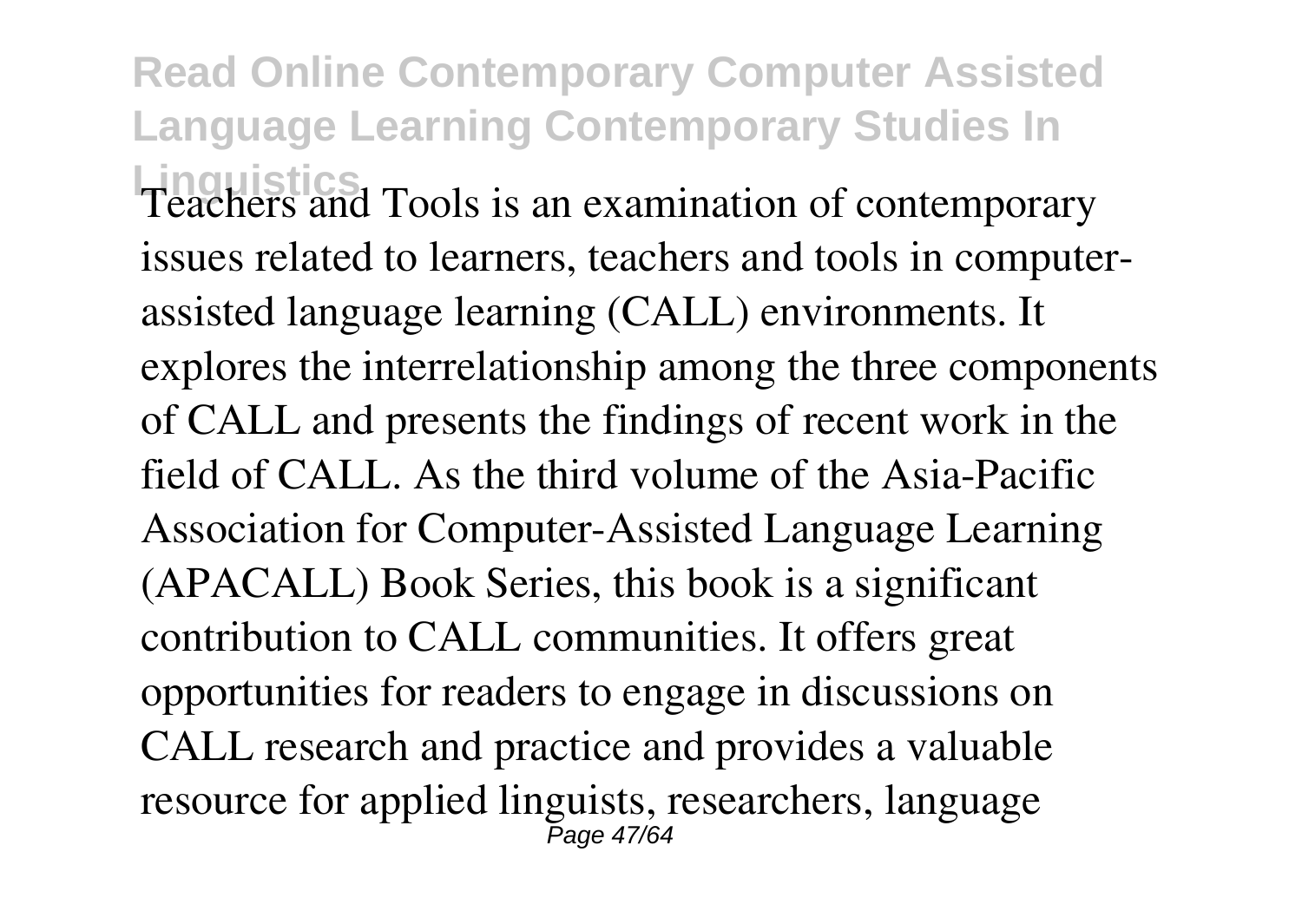**Read Online Contemporary Computer Assisted Language Learning Contemporary Studies In Linguistics**<br>teachers and teacher trainers.

Exploring computer applications in second language acquisition, this book addresses issues such as effective use of software in language teaching, values and limitations of computer-assisted testing. Advances in Language and Education A Handbook for English Language Laboratories Language, Education and Discourse Program Structure and Principles Contemporary Approaches to Second Language Acquisition Evaluating Computer-assisted Language Learning Page 48/64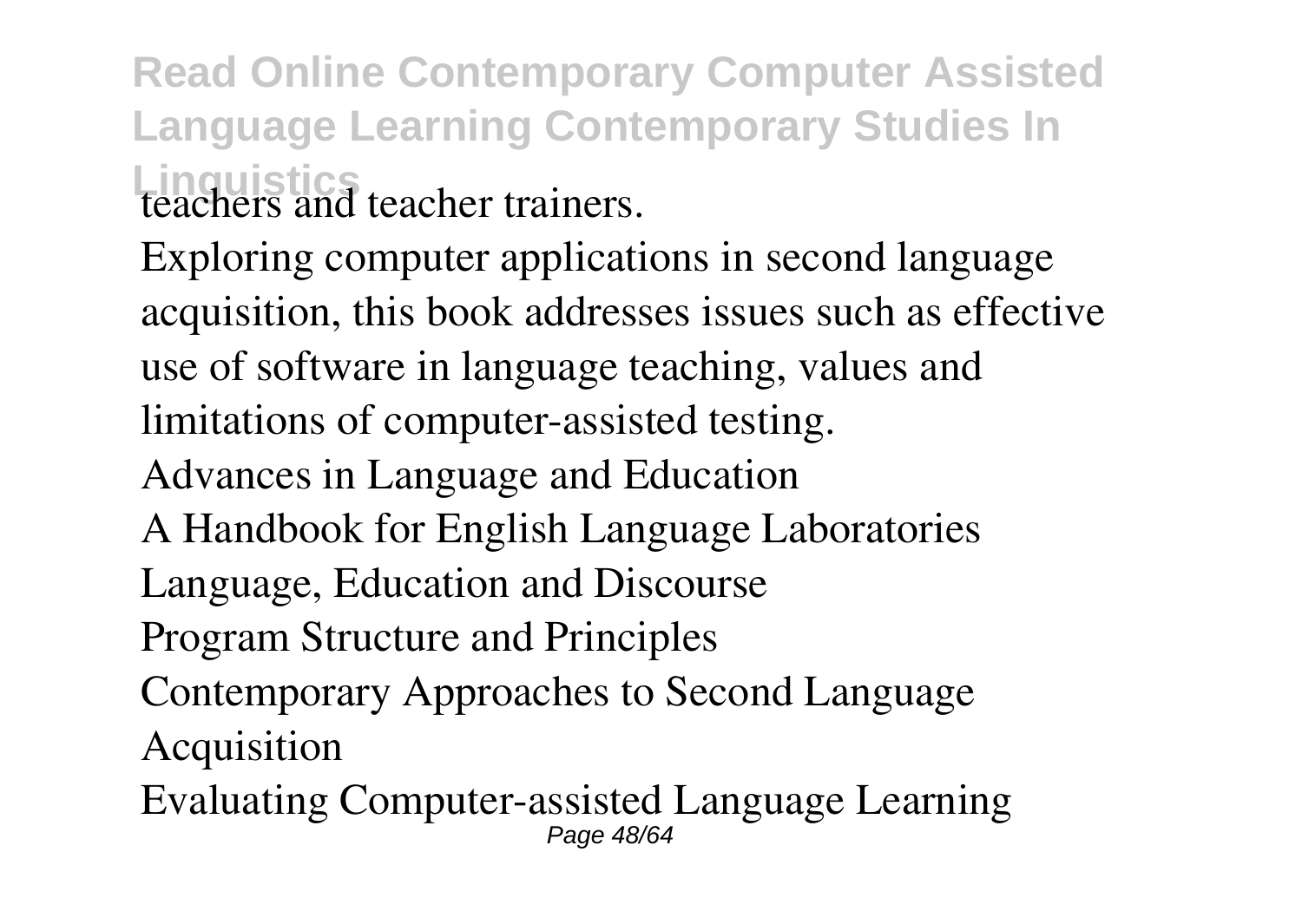**Read Online Contemporary Computer Assisted Language Learning Contemporary Studies In**

**Linguistics** *Due to the rapid development of gaming technologies in recent years, there has been a surge of interest in the role that digital games can play in foreign and second language learning. Bringing together innovative research from an international team of contributors, this book provides a comprehensive overview of the use of digital games in computer-assisted language learning (CALL). The book firstly lays the theoretical foundations and outlines* Page 49/64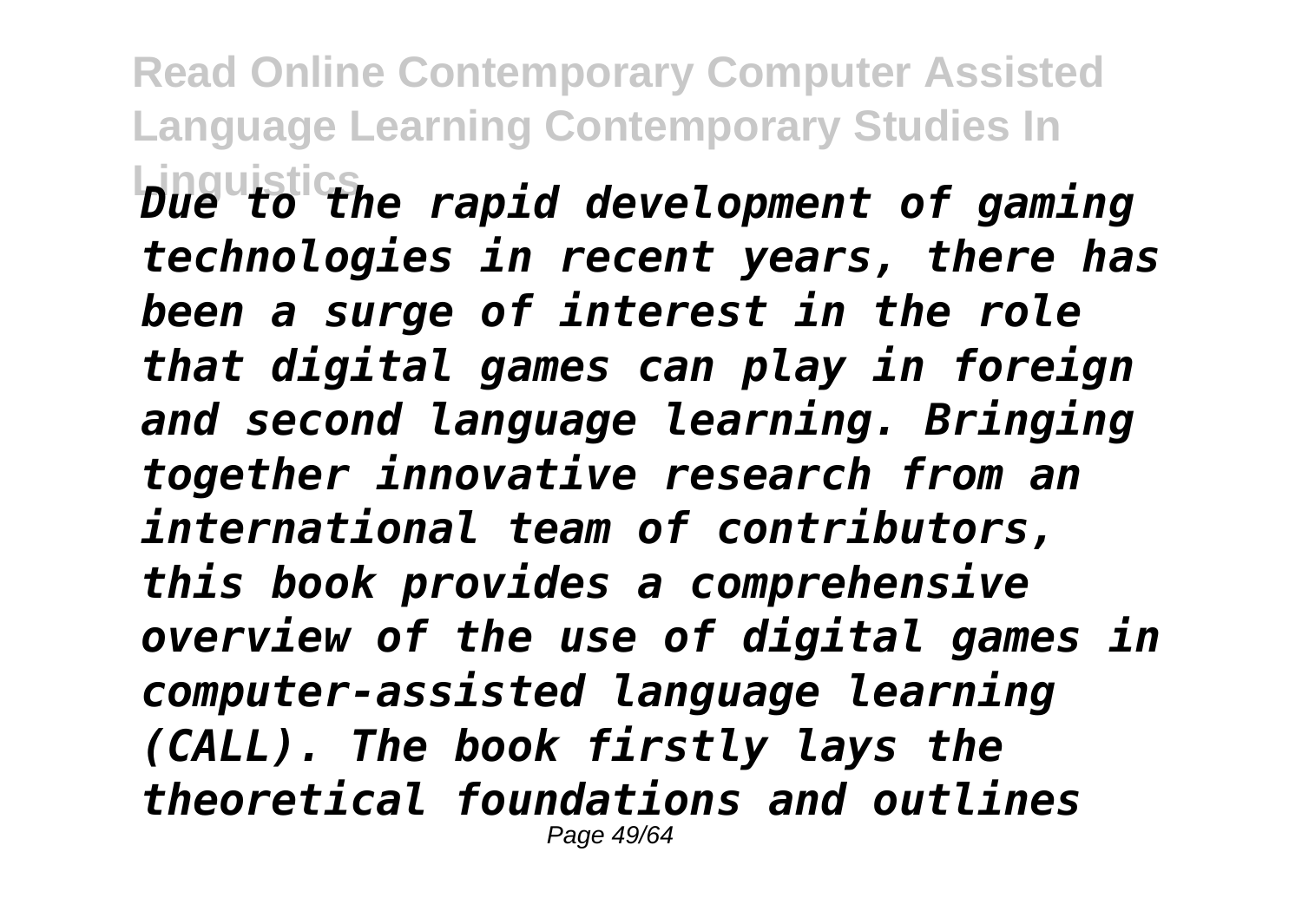**Read Online Contemporary Computer Assisted Language Learning Contemporary Studies In Linguistics** *various rationales for using digital games, incorporating contemporary theories of second language acquisition. It also explores the development and impact of digital games designed specifically for language learning, giving due consideration to design principles, pedagogical requirements and student health. Chapters then draw on case studies from Europe and Japan to analyse in-game interaction, attitudes and* Page 50/64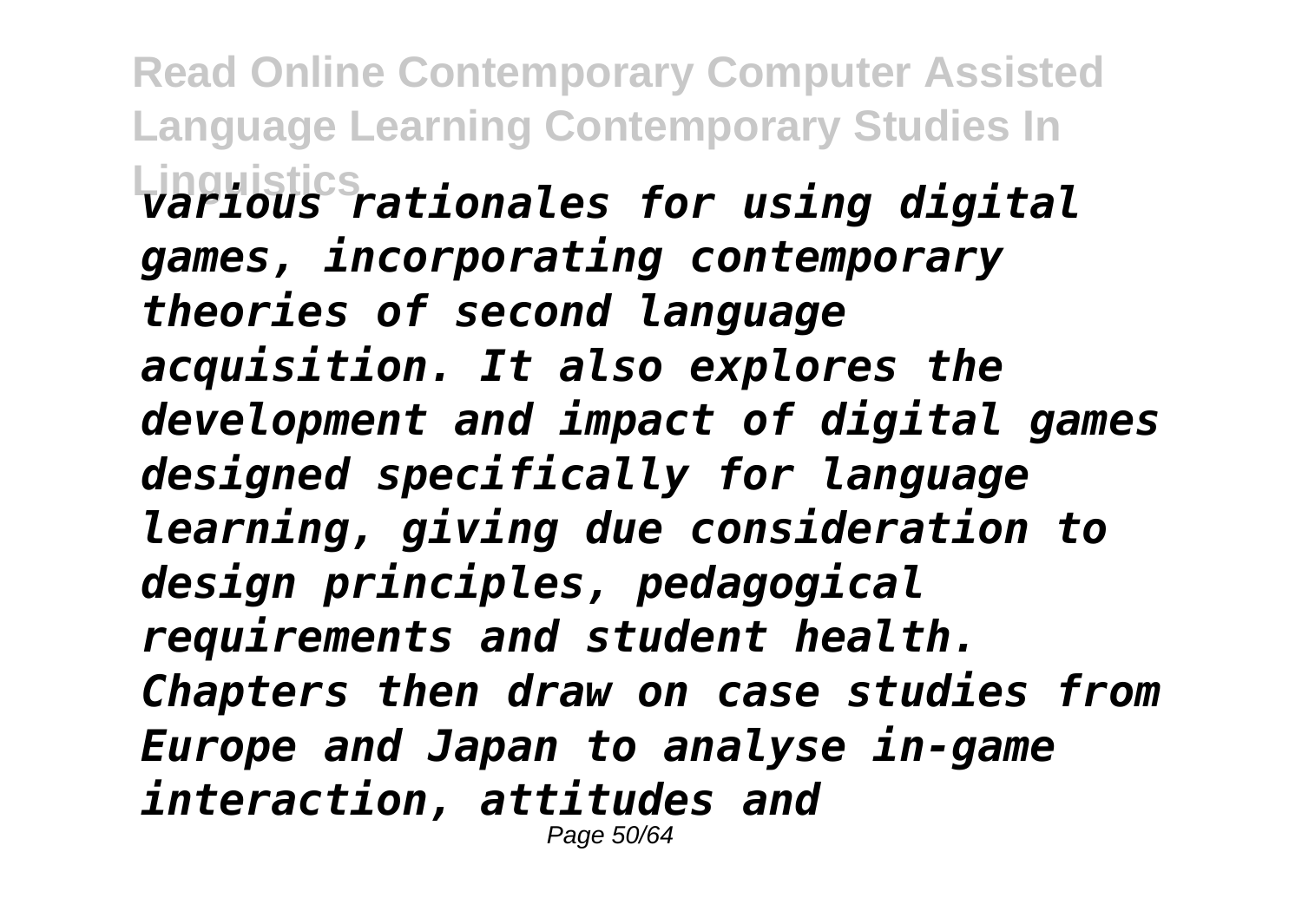**Read Online Contemporary Computer Assisted Language Learning Contemporary Studies In Linguistics** *participation in both institutional and out-of-classroom settings. Seamlessly combining theory with practical application, this book outlines recent developments in the field and the direction of future research, and is a valuable resource for instructors, researchers and practitioners who are designing games or looking to use them in their classrooms. "Tips for Teaching with CALL: Practical Approaches to Computer-Assisted* Page 51/64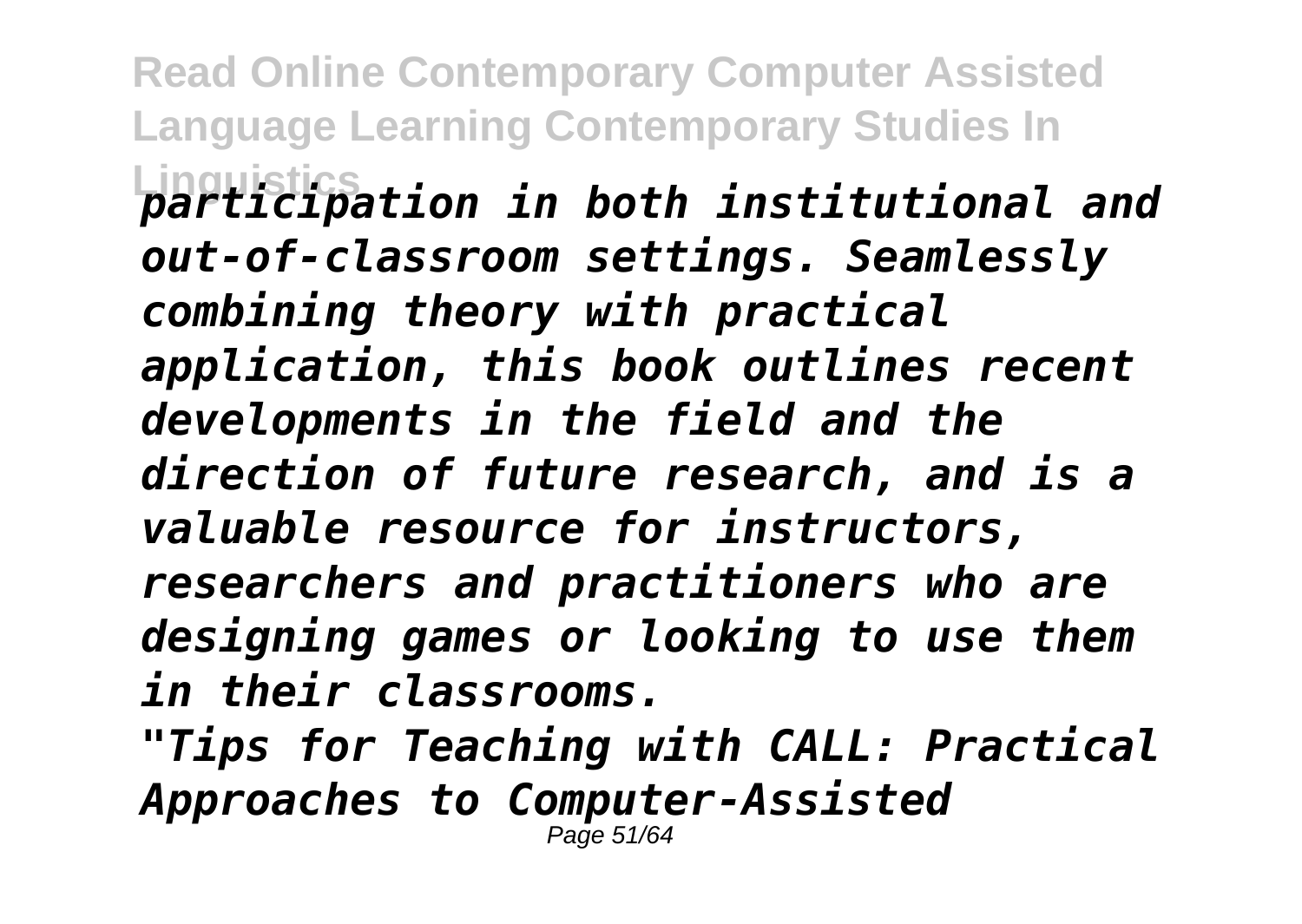**Read Online Contemporary Computer Assisted Language Learning Contemporary Studies In Linguistics** *Language Learning," by Carol A. Chapelle and Joan Jamieson, introduces English language teachers to computerassisted language learning, or CALL. This practical reference book links specific techniques for using CALL with contemporary CALL research. The book and companion CD-ROM clearly demonstrate why and how to use CALL to teach vocabulary, grammar, reading, writing, listening, speaking, communication skills, and content-based* Page 52/64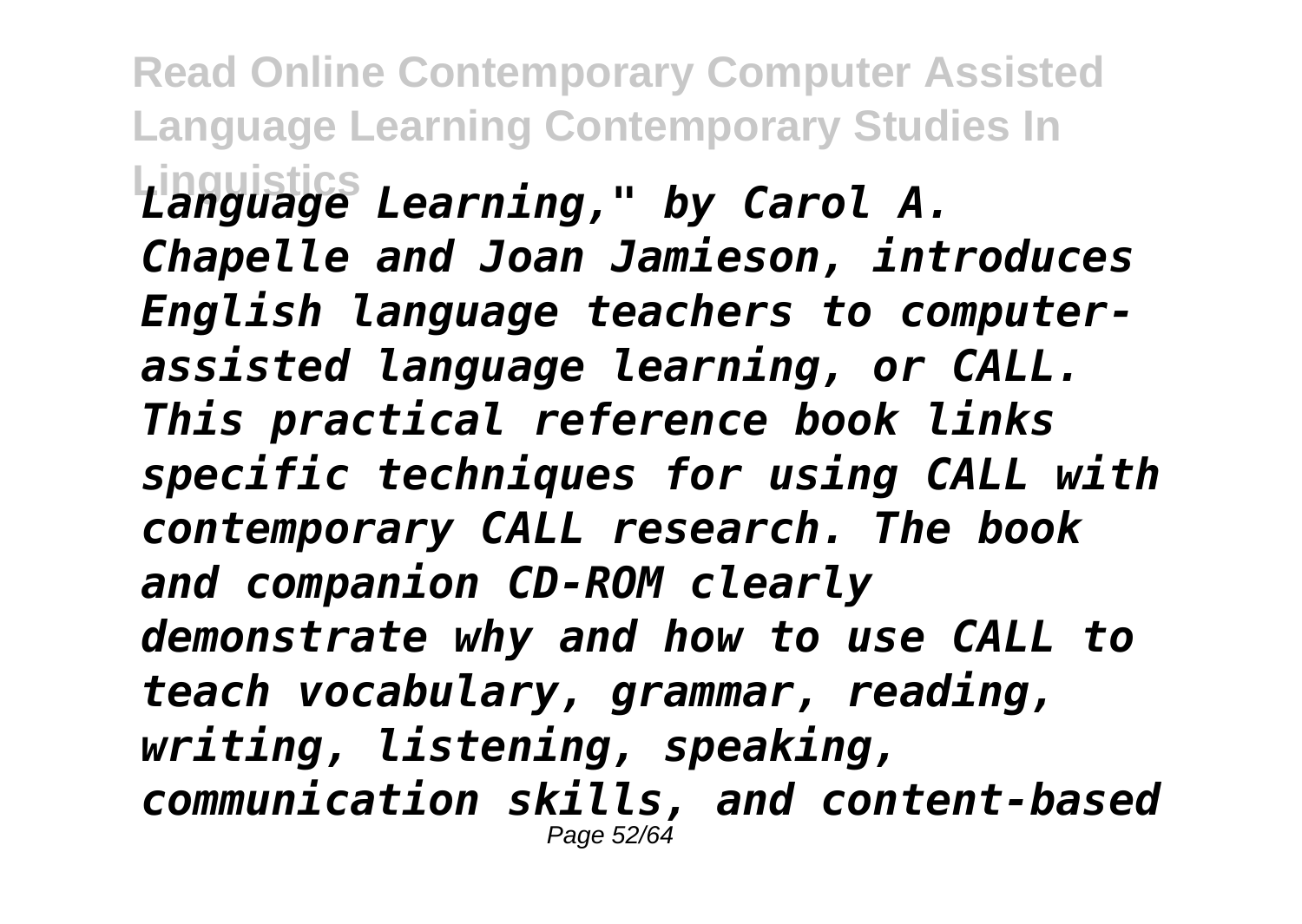**Read Online Contemporary Computer Assisted Language Learning Contemporary Studies In Linguistics** *language. Features of the Book: Color screenshots of authentic CALL software, along with descriptions, level information, and notes, illustrate more than 100 real examples. Concrete tips at the beginning of each chapter help teachers get students working productively with electronic texts. What the research says and What the teacher can do sections link pedagogical research with classroom techniques. Specific topics covered in* Page 53/64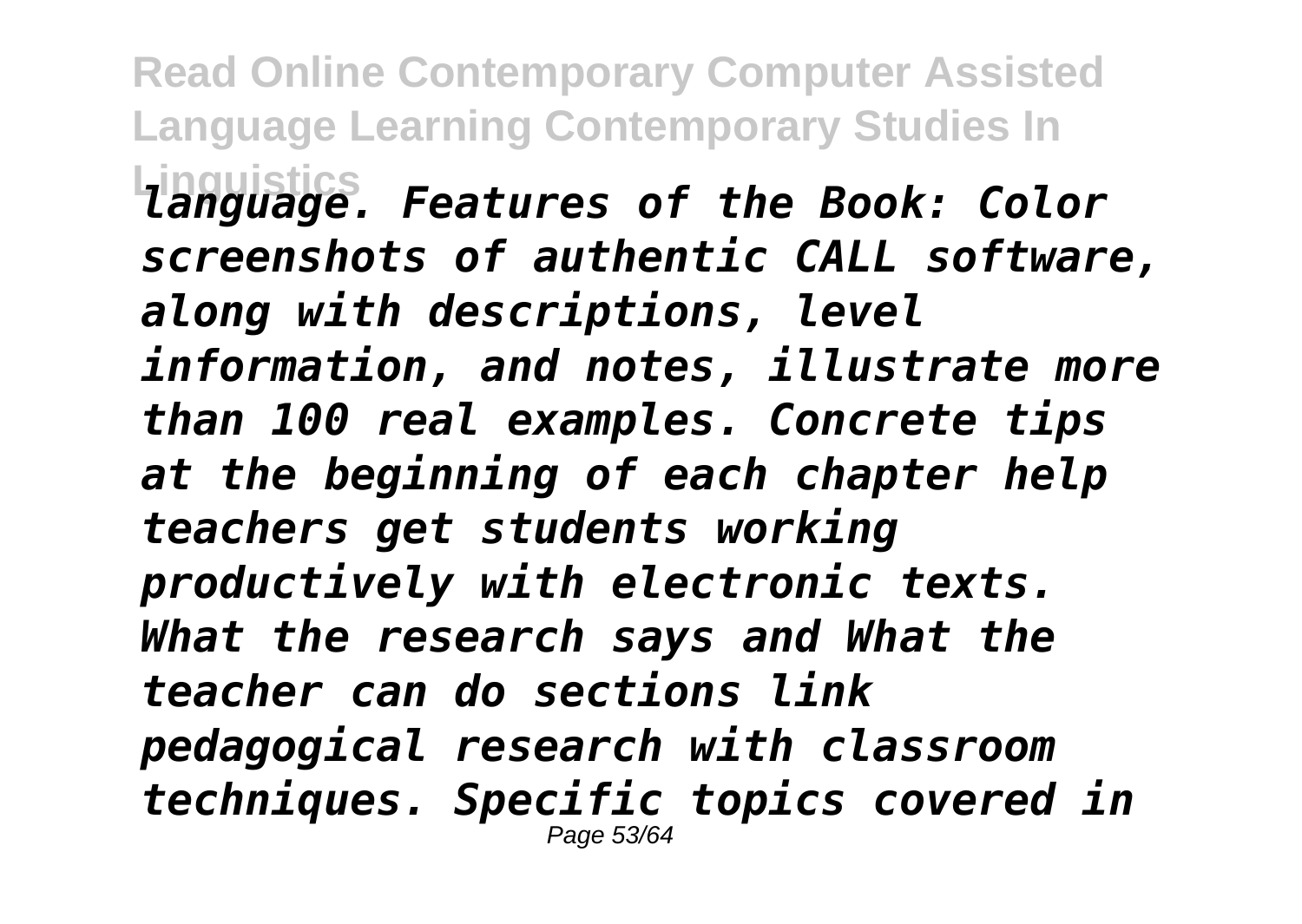**Read Online Contemporary Computer Assisted Language Learning Contemporary Studies In Linguistics** *different chapters include Vocabulary, Grammar, Reading, Writing, Listening, Speaking, Communication Skills, and Content-Based Language. Focus questions at the end of each chapter guide teachers in selecting appropriate CALL activities for their students' needs. Features of the CD-ROM: Interactive video clips show application of tips from each chapter. Demonstration tips show students using authentic CALL software. Simulation tips guide* Page 54/64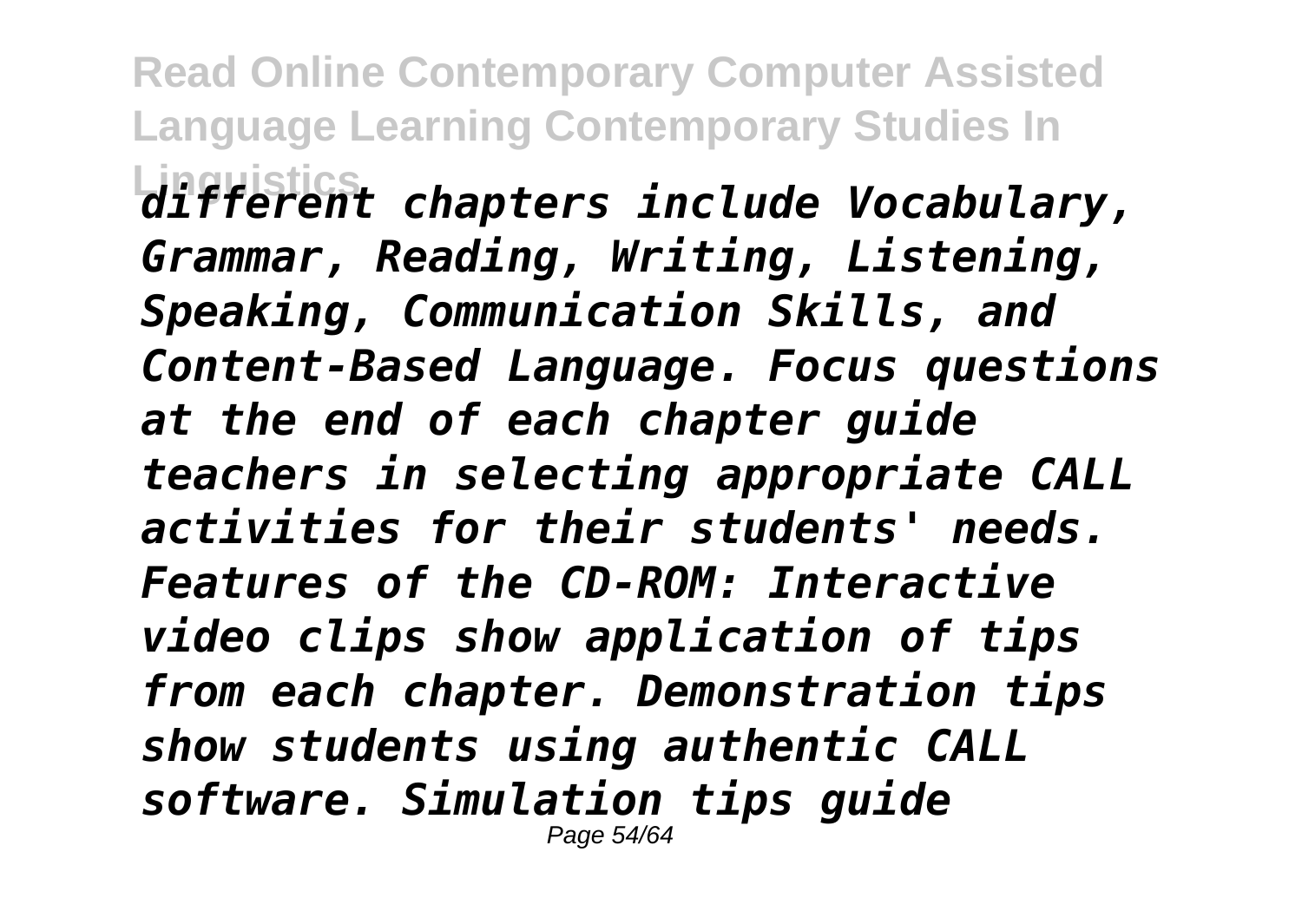**Read Online Contemporary Computer Assisted Language Learning Contemporary Studies In Linguistics** *teachers through using authentic CALL programs. The Tips for Teaching series covers topics of practical classroomcentered interest for English language teachers. Written in clearly comprehensible terms, each book offers soundly conceived practical approaches to classroom instruction that are firnly grounded in current pedagogical research. System Requirements Windows(R) 2000/XP/Vista or Mac OSX (10.3 or higher) Microsoft Internet* Page 55/64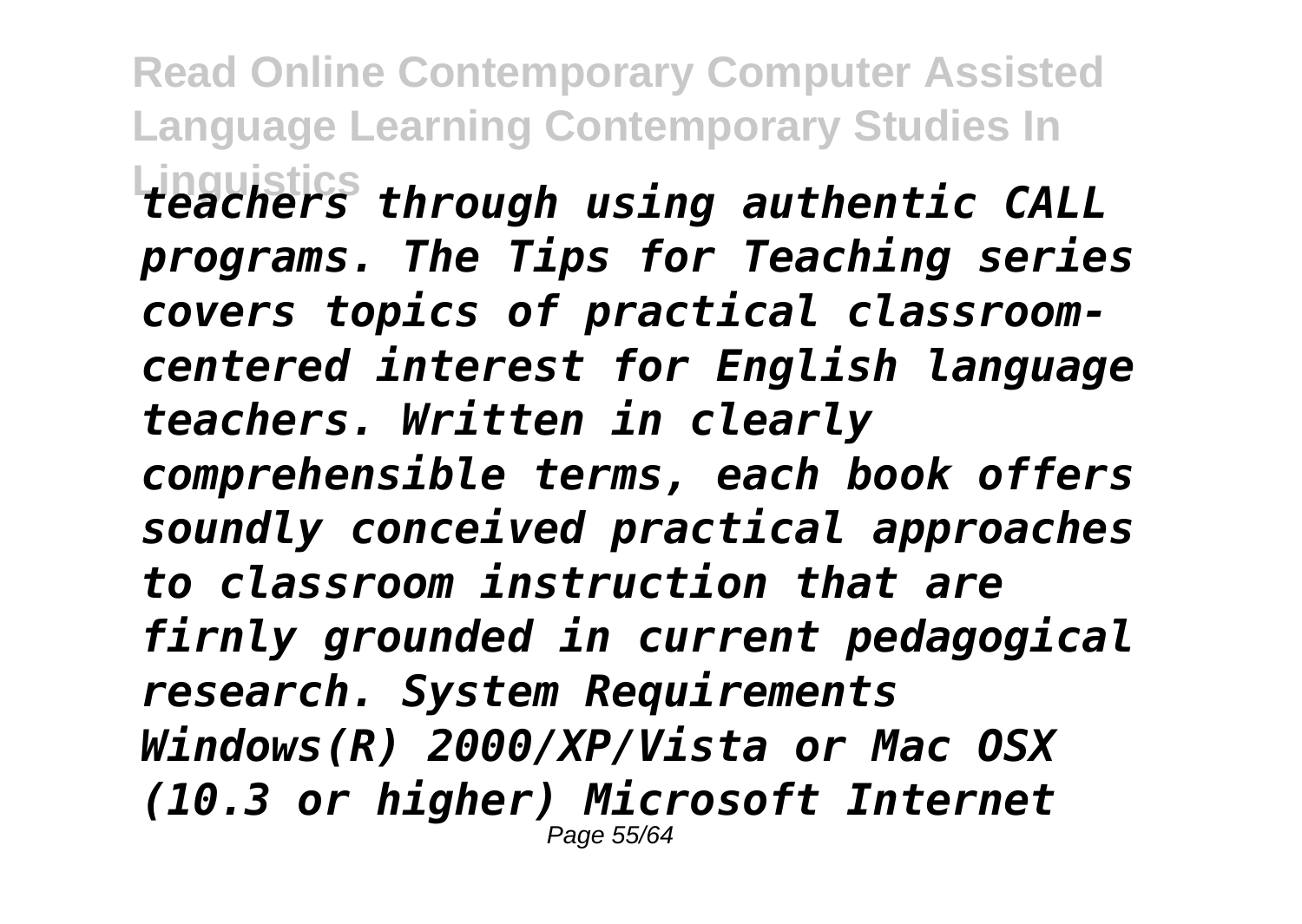**Read Online Contemporary Computer Assisted Language Learning Contemporary Studies In Linguistics** *Explorer(R) 6.x, SafariTM 1.x, Firefox(R) 1.x, Mozilla(R) 1.x, NetscapeTM 7.x or later 256 MB RAM minimum (512+ MB recommended) 500 MB available hard drive space Monitor resolution of 1024 x 768 or higher Sound card and speakers CD-ROM drive (10x or faster) Adobe(R) Flash(R) 8 plug-in or higher (Note: If your computer does not have this plug-in, and Internet connection is required for installation.)*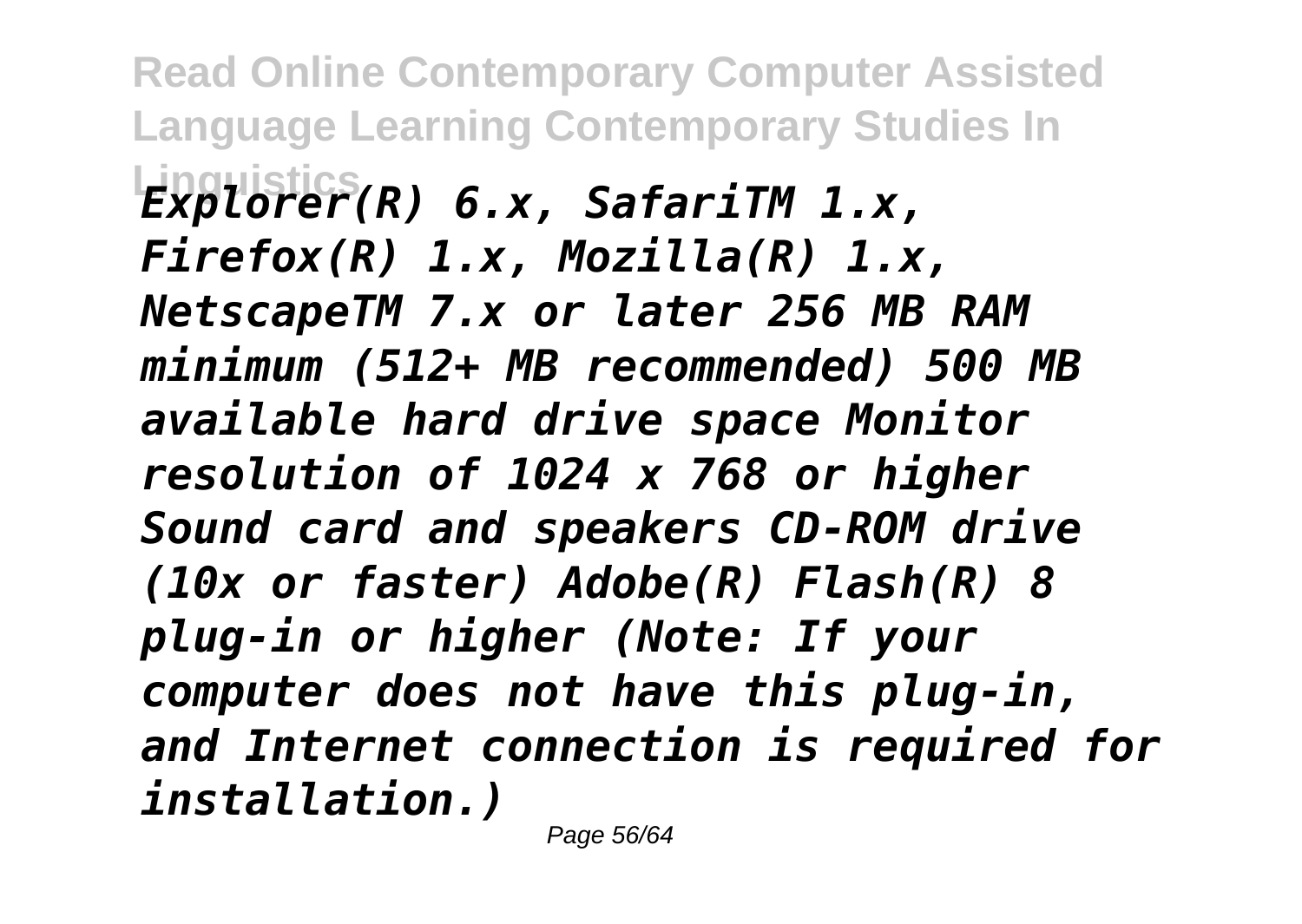**Read Online Contemporary Computer Assisted Language Learning Contemporary Studies In Linguistics** *This volume addresses the need for a more considered and systematic approach to teacher education and training in Computer-Assisted Language Learning (CALL), in all its forms: Technology Enhanced Language Learning, Network-Based Language Learning, Information and Communication Technologies for Language Learning and so on. The 20 chapters of the book are divided into five parts: (1) foundations of teacher education in CALL; (2) CALL degree* Page 57/64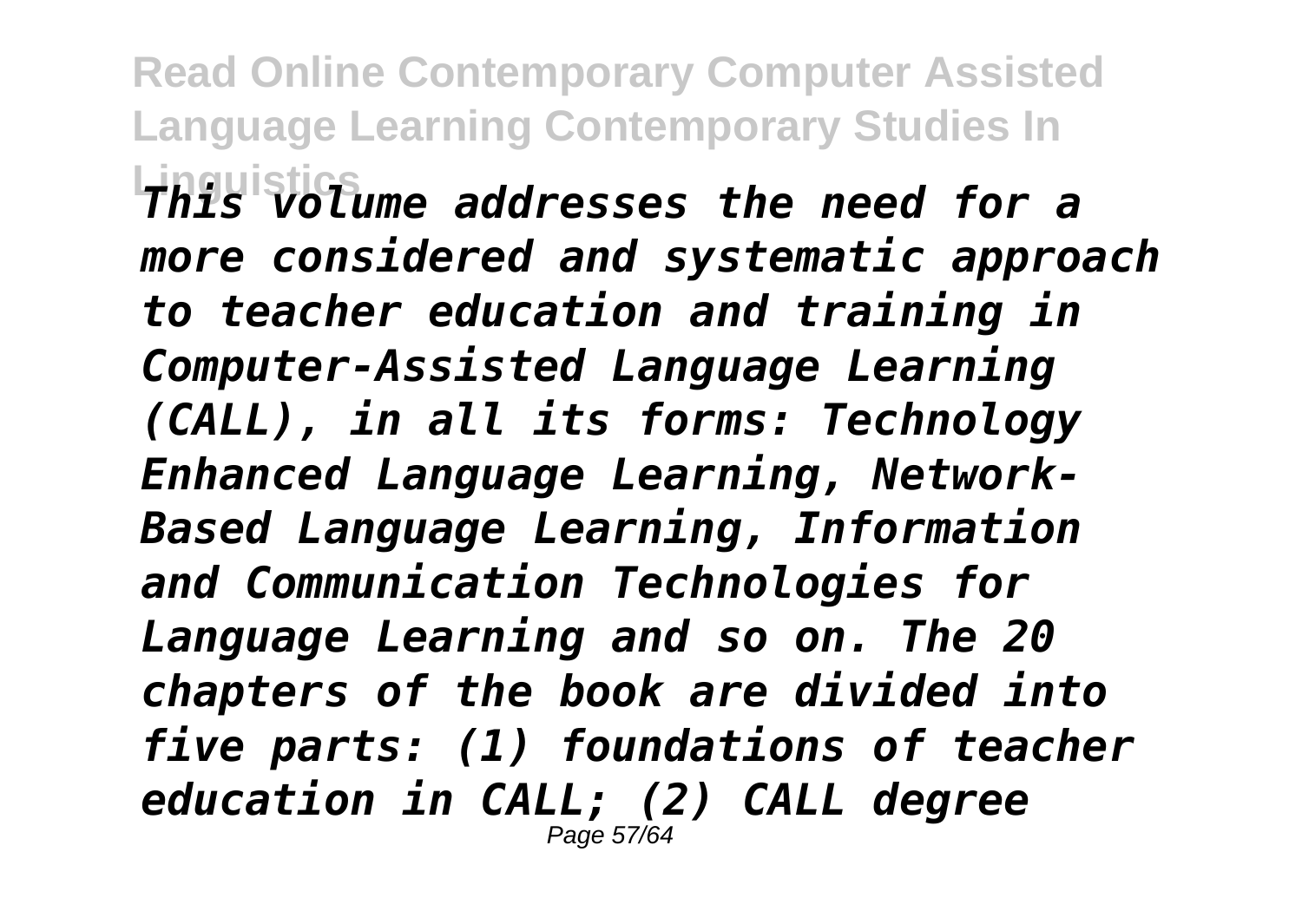**Read Online Contemporary Computer Assisted Language Learning Contemporary Studies In Linguistics** *programs; (3) CALL pre-service courses; (4) CALL in-service projects, courses, and workshops; (5) alternatives to formal CALL training. The chapters cover a broad range of levels, environments, countries, and languages. Rather than simply offering inspired speculation, the chapters provide practical information to readers, reporting on what has actually been done in a wide variety of teacher education programs and courses around* Page 58/64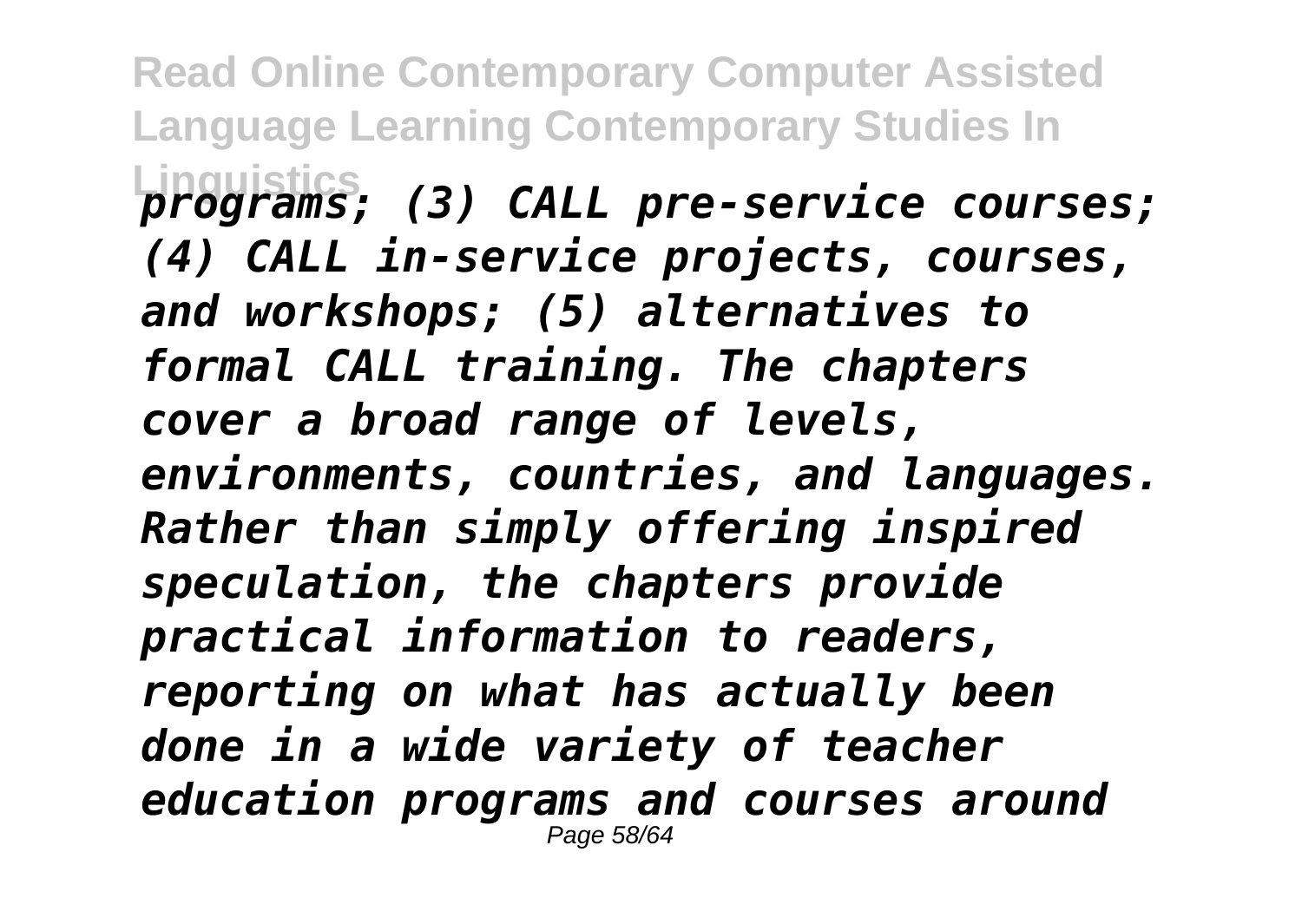**Read Online Contemporary Computer Assisted Language Learning Contemporary Studies In Linguistics** *the world. In many cases, the chapters describe how programs and courses have evolved, and include either qualitative or quantitative research, or both, to inform the structure of CALL courses, tasks and activities.*

*"This book presents the latest research into computer-enhanced language learning as well as the integration of mobile devices into new language acquisition"--Provided by publisher. Context and Conceptualization* Page 59/64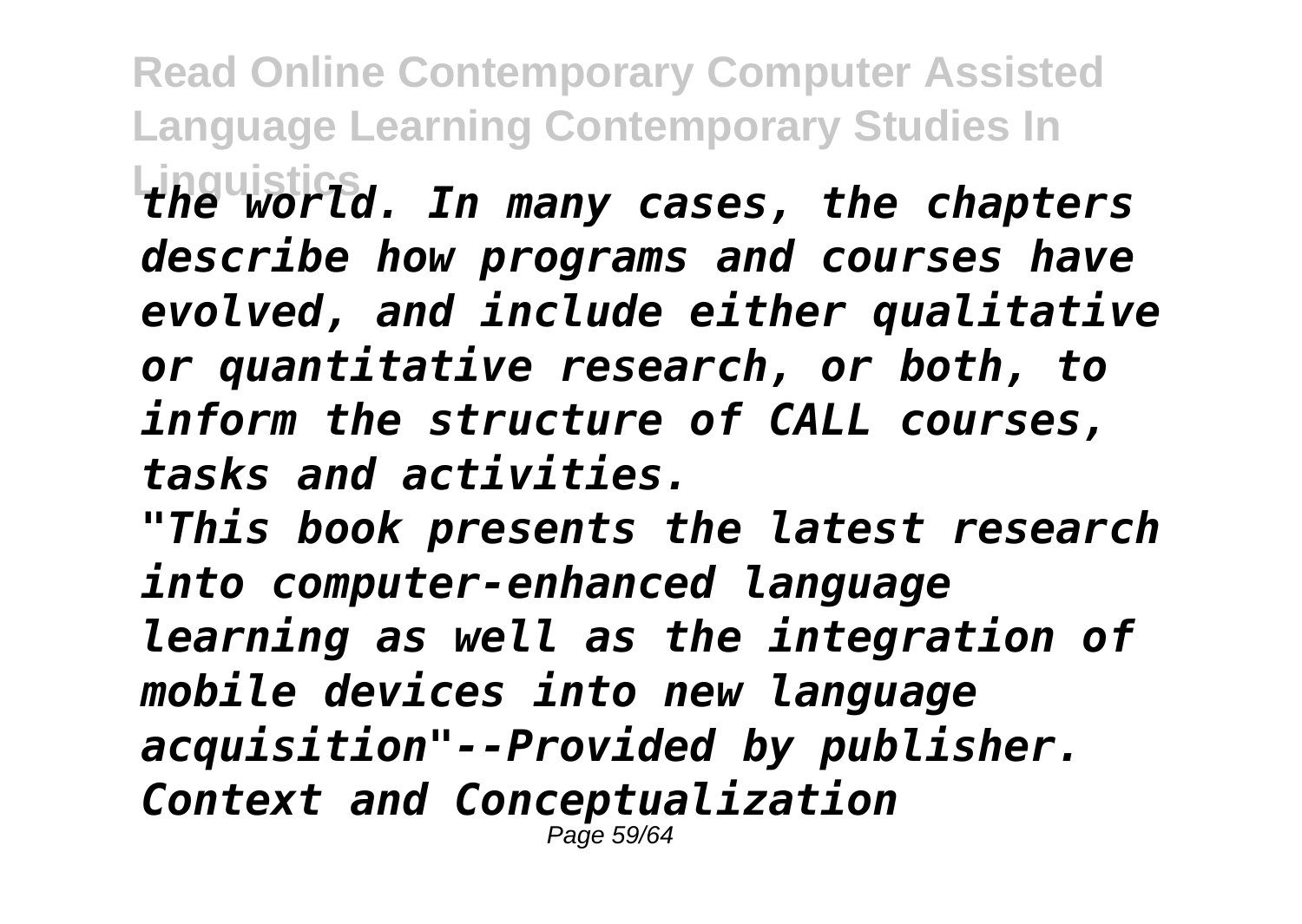**Read Online Contemporary Computer Assisted Language Learning Contemporary Studies In Linguistics** *Computer Applications in Second Language Acquisition An Integrated Approach to Effectiveness Research in CALL Beyond The Classroom Mobile Assisted Language Learning Computer-Assisted Language Learning Guide to discovering lunar sites, for beginners. A contemporary overview of recent theory, research, and practice of MALL which is immediately applicable to language teaching contexts. This collection of essays by leading functional linguists* Page 60/64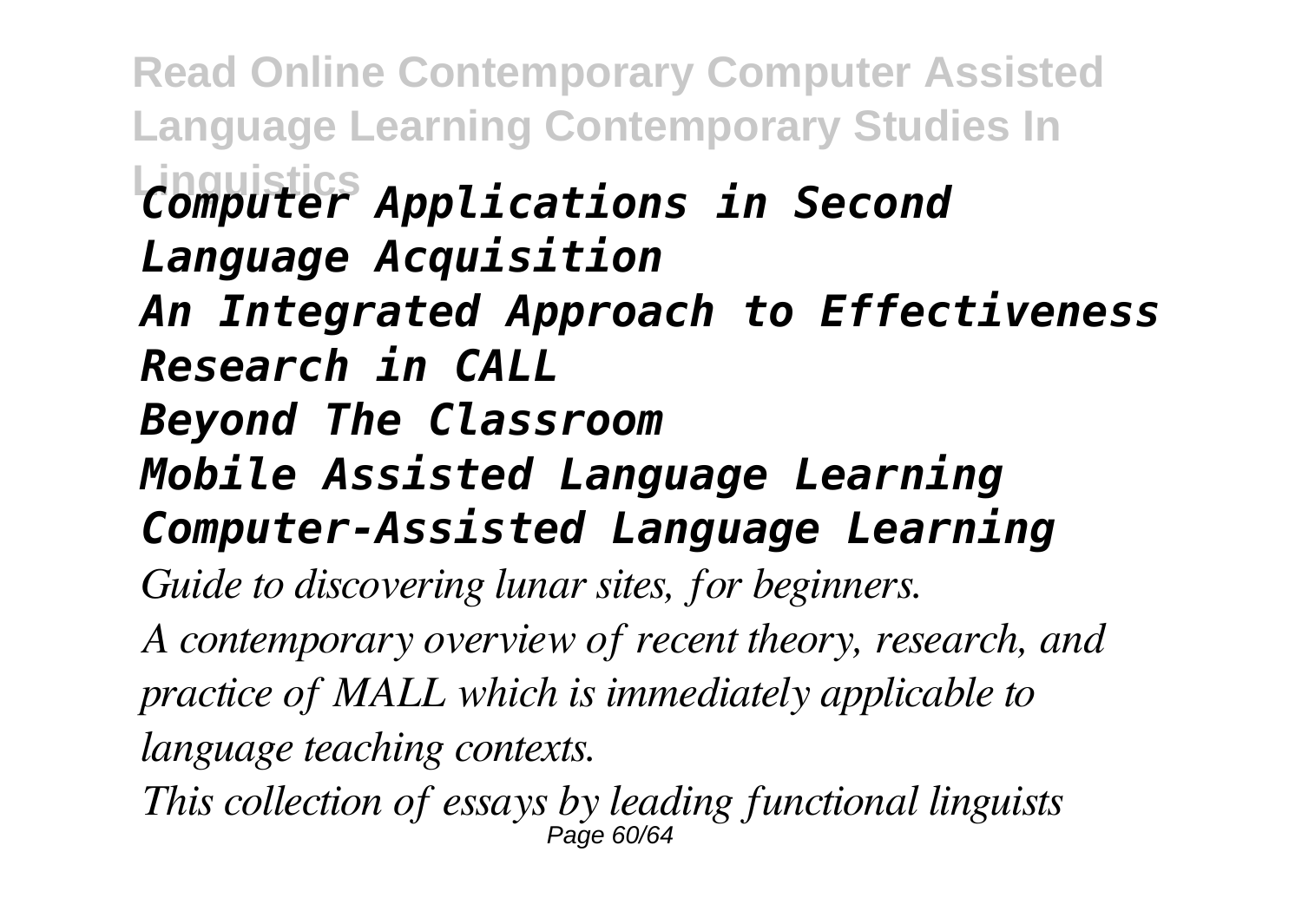**Read Online Contemporary Computer Assisted Language Learning Contemporary Studies In Linguistics** *presents the latest perspectives on language and discourse in educational settings. The book questions the idea of 'discourse' to reveal that the social processes of learning are imbued with the ideologies of the society and education system within which learning takes place. The contributors take into account the historical and cross-cultural perspectives of both classroom practices and the student's own awareness of the ideological meanings of language activities. Language, Education and Discourse is divided into two sections. Part one covers early childhood and the growing development of a language system from the basic semiotic system of the infant. This is followed by an* Page 61/64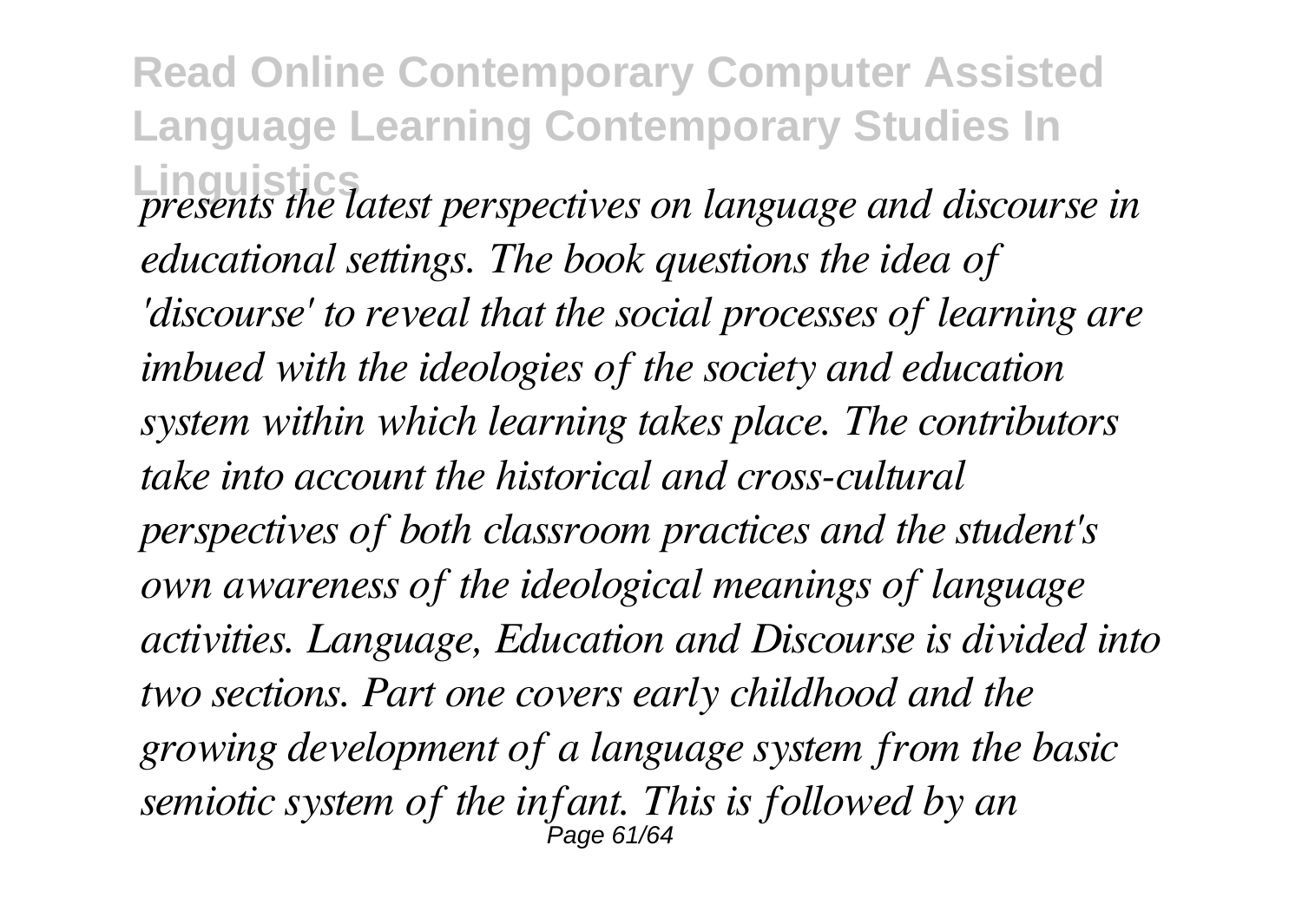**Read Online Contemporary Computer Assisted Language Learning Contemporary Studies In Linguistics** *analysis of the beginnings of literacy in kindergarten, the introduction to writing in primary school and the ideological content of reading material. Part two furthers this analysis by looking at discourse in secondary and tertiary education. The contributors pose questions about the role and importance of teaching grammar in the school system, and finally examine how to refine the discourse of education. This book will be useful to academics interested in the latest functional perspectives on language as it is used in education. >*

*Recent developments in education, such as the increasing linguistic diversity in school populations and the digital* Page 62/64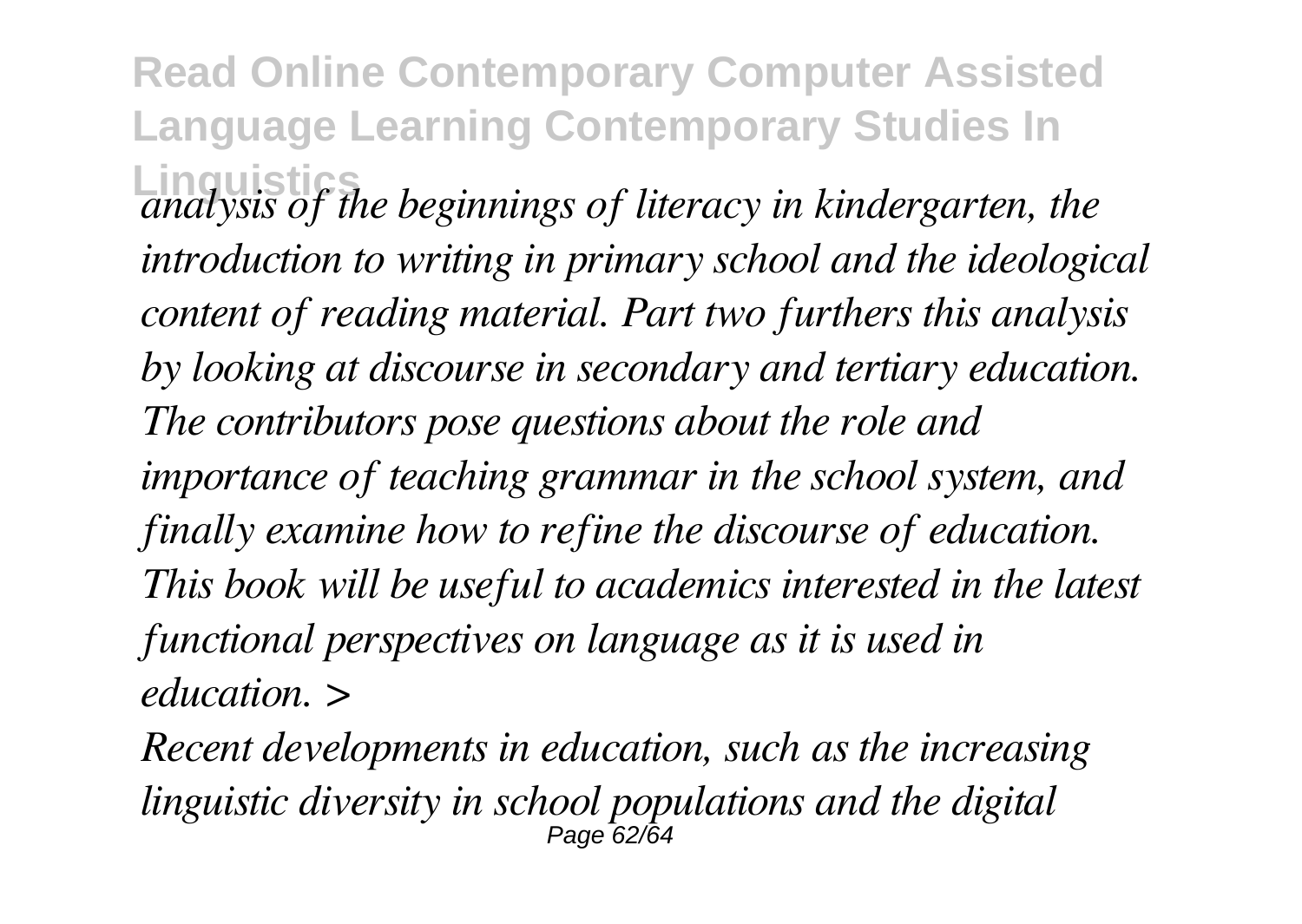**Read Online Contemporary Computer Assisted Language Learning Contemporary Studies In Linguistics** *revolution which has led to new ways of being, learning and socialising, have brought about fresh challenges and opportunities. In response, this book shows how technology enriches multilingual language learning, as well as how multilingual practices enrich computer assisted language learning (CALL) by bringing together two, thus far distinct, fields of research: CALL and multilingual approaches to language learning. The collection includes contributions from researchers and practitioners from three continents to illustrate how native languages, previously studied languages, heritage languages or dialects are activated through technology in formal and informal learning* Page 63/64